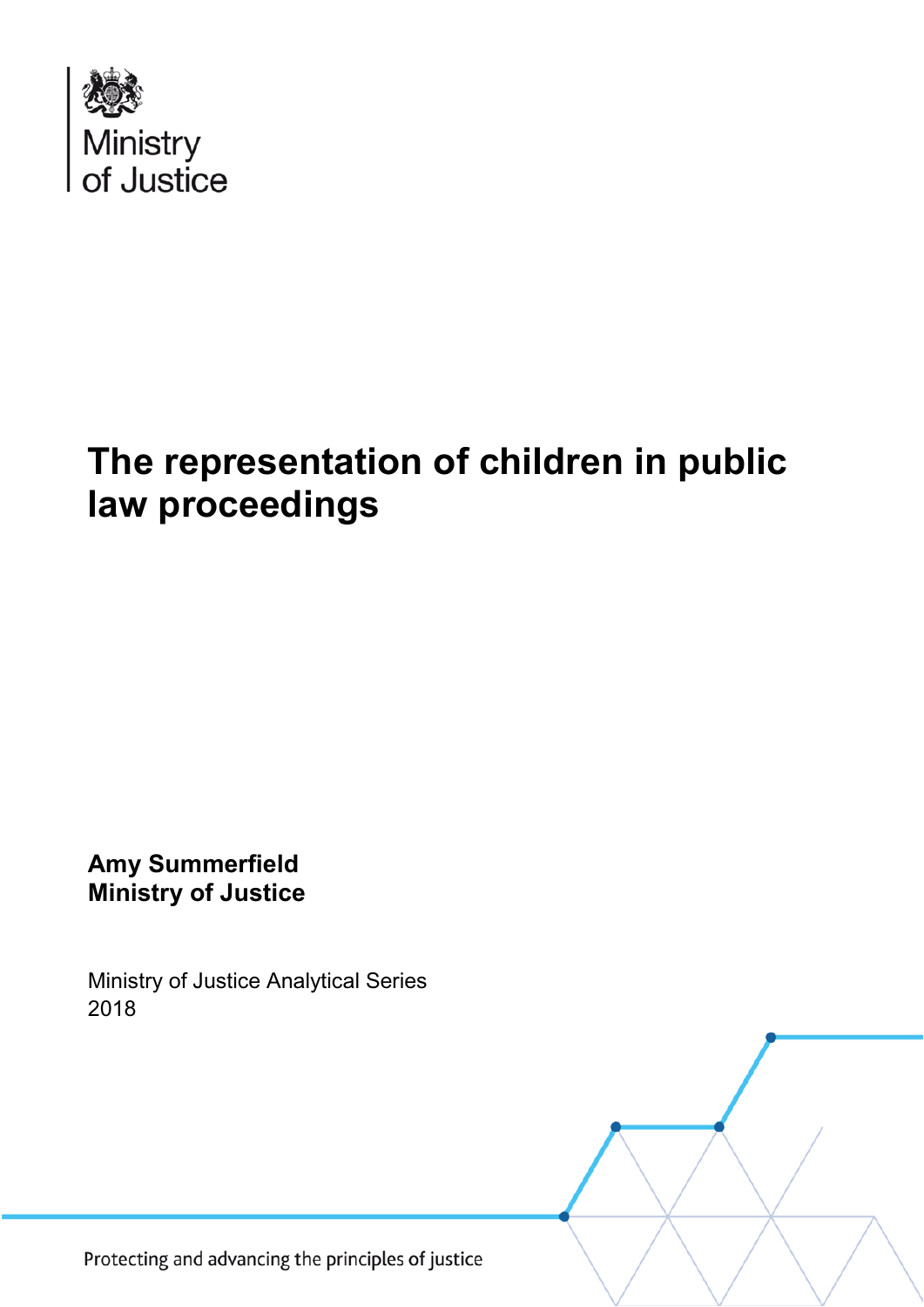*Analytical Services exists to improve policy making, decision taking and practice by the Ministry of Justice. It does this by providing robust, timely and relevant data and advice drawn from research and analysis undertaken by the department's analysts and by the wider research community.*

#### **Disclaimer**

The views expressed are those of the authors and are not necessarily shared by the Ministry of Justice (nor do they represent Government policy).

First published 2018



#### **© Crown copyright 2018**

This publication is licensed under the terms of the Open Government Licence v3.0 except where otherwise stated. To view this licence, visit [nationalarchives.gov.uk/doc/open](http://nationalarchives.gov.uk/doc/open-government-licence/version/3/)[government-licence/version/3](http://nationalarchives.gov.uk/doc/open-government-licence/version/3/)

Where we have identified any third party copyright information you will need to obtain permission from the copyright holders concerned.

Any enquiries regarding this publication should be sent to us at [mojanalyticalservices@justice.gsi.gov.uk](mailto:mojanalyticalservices@justice.gsi.gov.uk)

This publication is available for download at [http://www.justice.gov.uk/publications/research](http://www.justice.gov.uk/publications/research-and-analysis/moj)[and-analysis/moj](http://www.justice.gov.uk/publications/research-and-analysis/moj)

ISBN 978-1-84099-805-4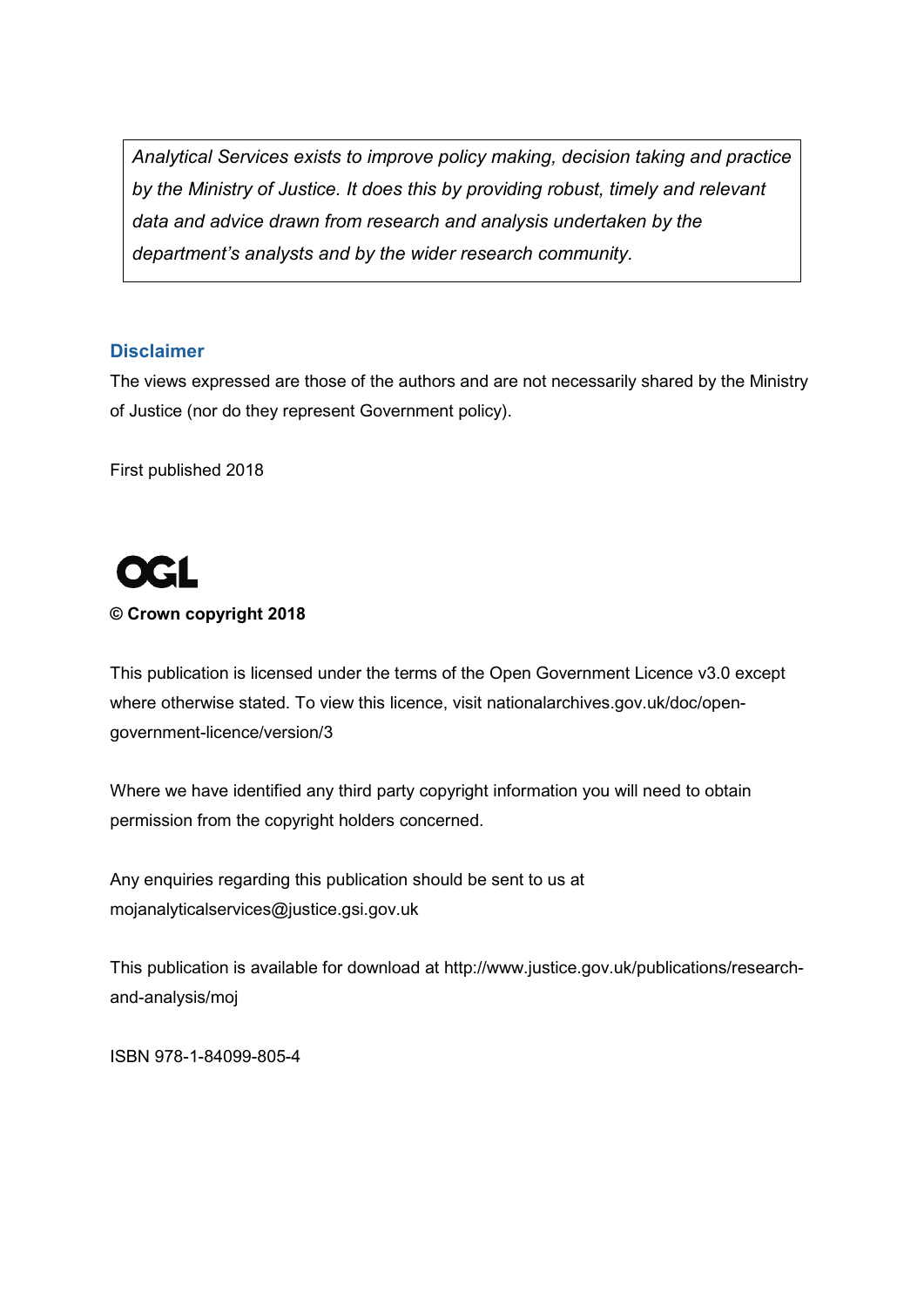#### **Acknowledgements**

The author would like to thank the HM Courts and Tribunals Service (HMCTS) Data Access Panel and the Judicial Office for approving this research. The research would not have been possible without the judiciary taking the time to complete the data collection templates and HMCTS staff ensuring these were returned to Ministry of Justice. Thanks are due to individual members of the judiciary and the professionals – including lawyers, and representatives of Cafcass, Cafcass Cymru and local authorities – who provided valuable insight during interviews and focus groups. Finally, we would like to thank the two external peer reviewers for their independent and comprehensive review of the draft report.

#### **The author**

Amy Summerfield is a Principal Social Researcher in the Family Justice Research and Analysis Team, Access to Justice Analytical Services within the Analytical Services Directorate of the Ministry of Justice.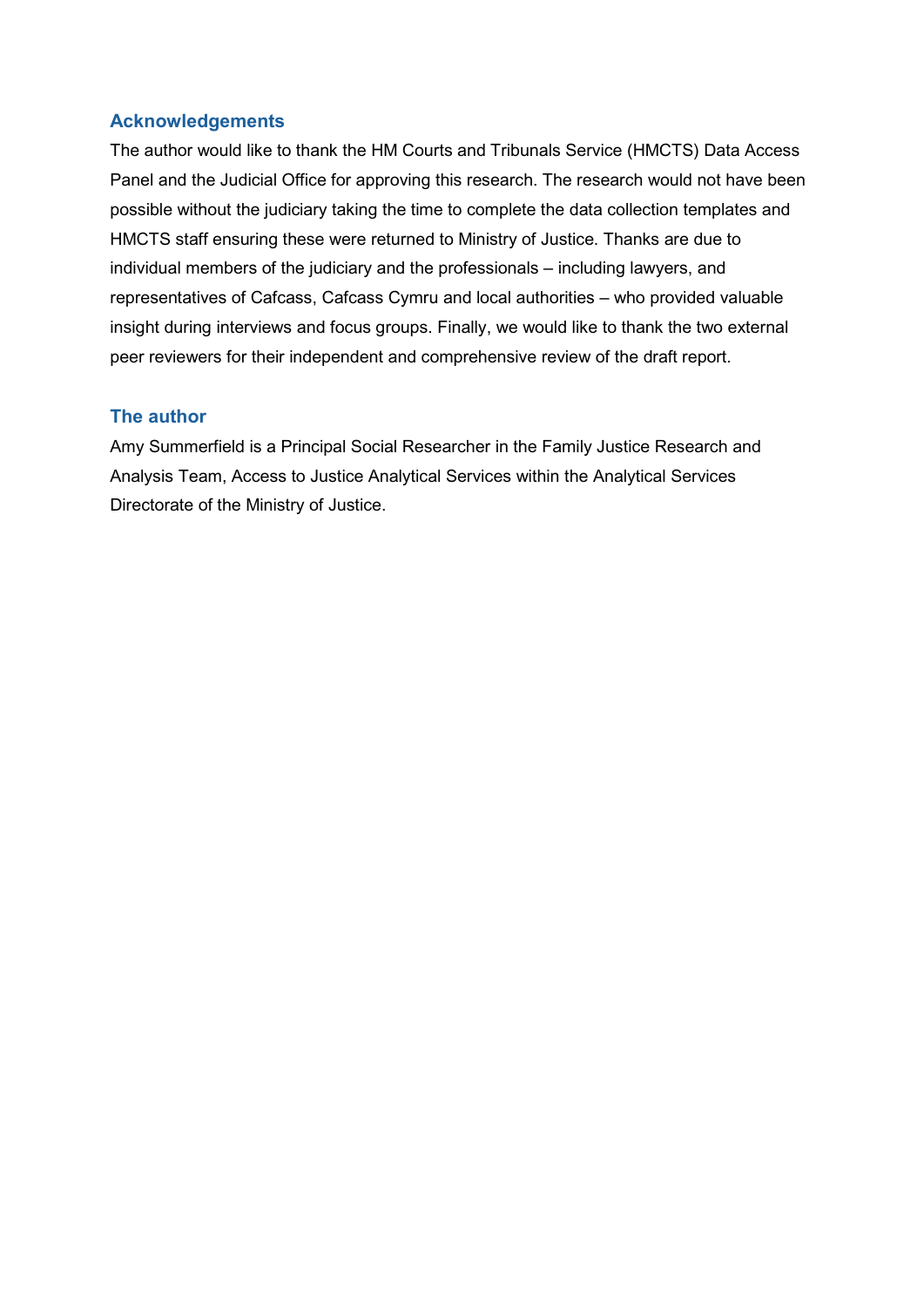# **Contents**

#### **[List of tables](#page-4-0)**

| 1. |                   | <b>Summary</b>                                                    | 1  |
|----|-------------------|-------------------------------------------------------------------|----|
| 2. |                   | <b>Background and project aims</b>                                | 8  |
|    | 2.1               | Context                                                           | 8  |
|    | 2.2               | Project aims                                                      | 10 |
| 3. |                   | <b>Methodology</b>                                                | 11 |
|    | 3.1               | Phase 1: judicial data collection                                 | 11 |
|    | 3.2               | Phase 2: qualitative focus groups and judicial interviews         | 12 |
| 4. |                   | PHASE 1: Descriptive statistics from the judicial data collection | 14 |
|    | 4.1               | The Phase 1 sample                                                | 14 |
|    | 4.2               | The representation of children                                    | 14 |
|    | 4.3               | Judicial assessment of representation                             | 15 |
| 5. |                   | PHASE 2: Qualitative findings from focus groups and interviews    | 18 |
|    | 5.1               | The role of the guardian                                          | 18 |
|    | 5.2               | The role of the legal representative                              | 21 |
|    | 5.3               | The distinction of roles                                          | 22 |
|    | 5.4               | The assessment of representation at hearings                      | 24 |
|    | 5.5               | Implications at court                                             | 33 |
|    | 5.6               | Flexibility in the tandem model                                   | 35 |
| 6. |                   | <b>Conclusions and implications</b>                               | 40 |
|    | <b>References</b> |                                                                   | 43 |
|    | <b>Appendix A</b> |                                                                   | 44 |
|    |                   | Phase 1 data collection template                                  | 44 |
|    | <b>Appendix B</b> |                                                                   | 48 |
|    |                   | Focus group template                                              | 48 |
|    | <b>Appendix C</b> |                                                                   | 51 |
|    |                   | Descriptive statistics of the Phase 1 sample                      | 51 |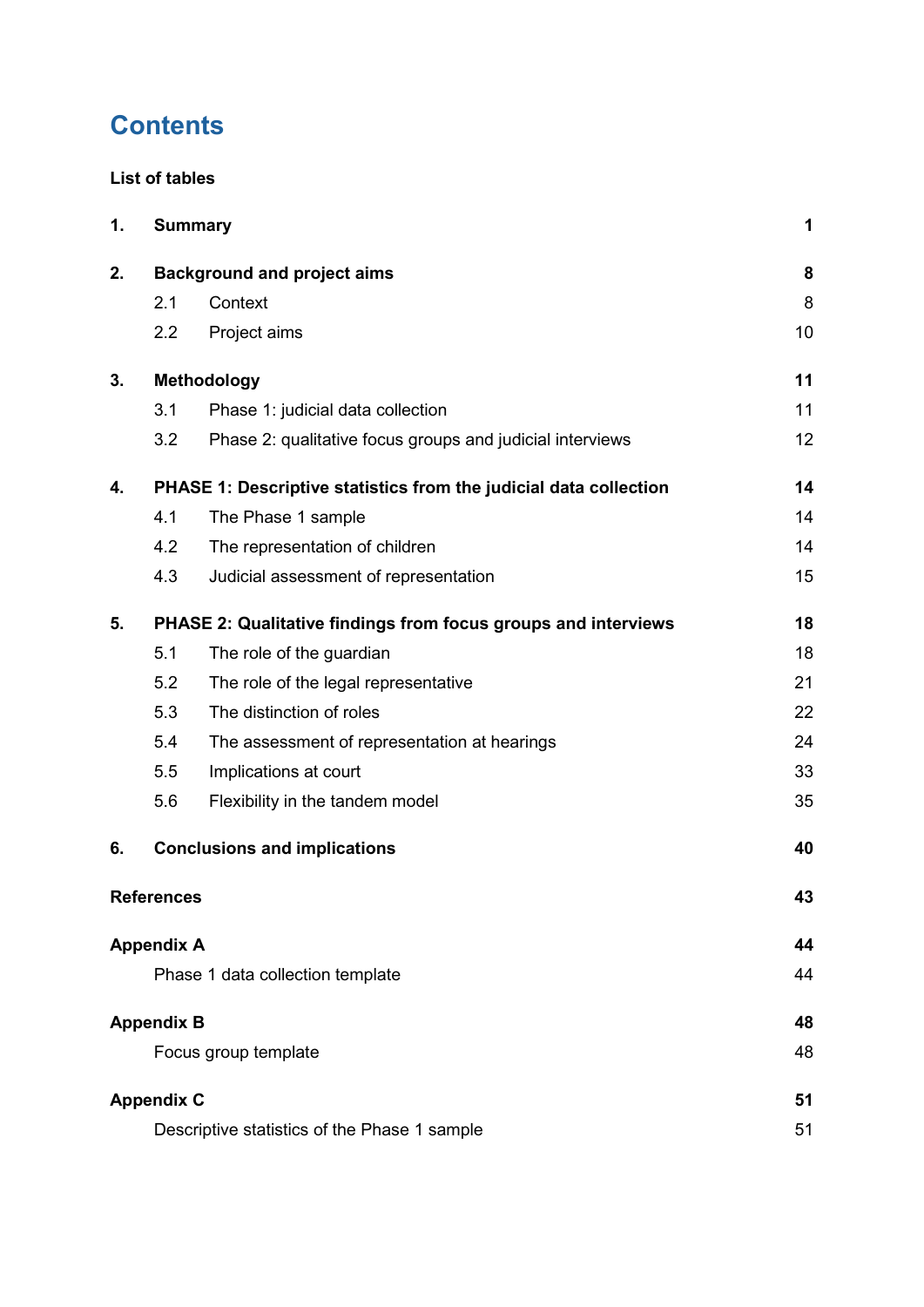# <span id="page-4-0"></span>**List of tables**

| Table 3.1 | Attendance at focus groups by professional role                                    | 12 <sub>2</sub> |
|-----------|------------------------------------------------------------------------------------|-----------------|
| Table 4.1 | Representation status across all hearing types                                     | 15              |
| Table 4.2 | Representation status across hearings versus judicial assessment of<br>'necessary' | 16              |
| Table 4.3 | Judicial assessment of 'necessary' representation by hearing type                  | 17              |
| Table 4.4 | Judicial assessment of 'necessary' representation by application type              | 17              |
| Table C.1 | Responses by region                                                                | 51              |
| Table C.2 | Responses by judicial tier                                                         | 51              |
| Table C.3 | Ages of children subject to proceedings                                            | 51              |
| Table C.4 | Breakdown by application type                                                      | 51              |
| Table C.5 | Breakdown by hearing type                                                          | 52              |
| Table C.6 | Breakdown by outcome of the hearing                                                | 52              |
| Table C.7 | Breakdown by order made                                                            | 52              |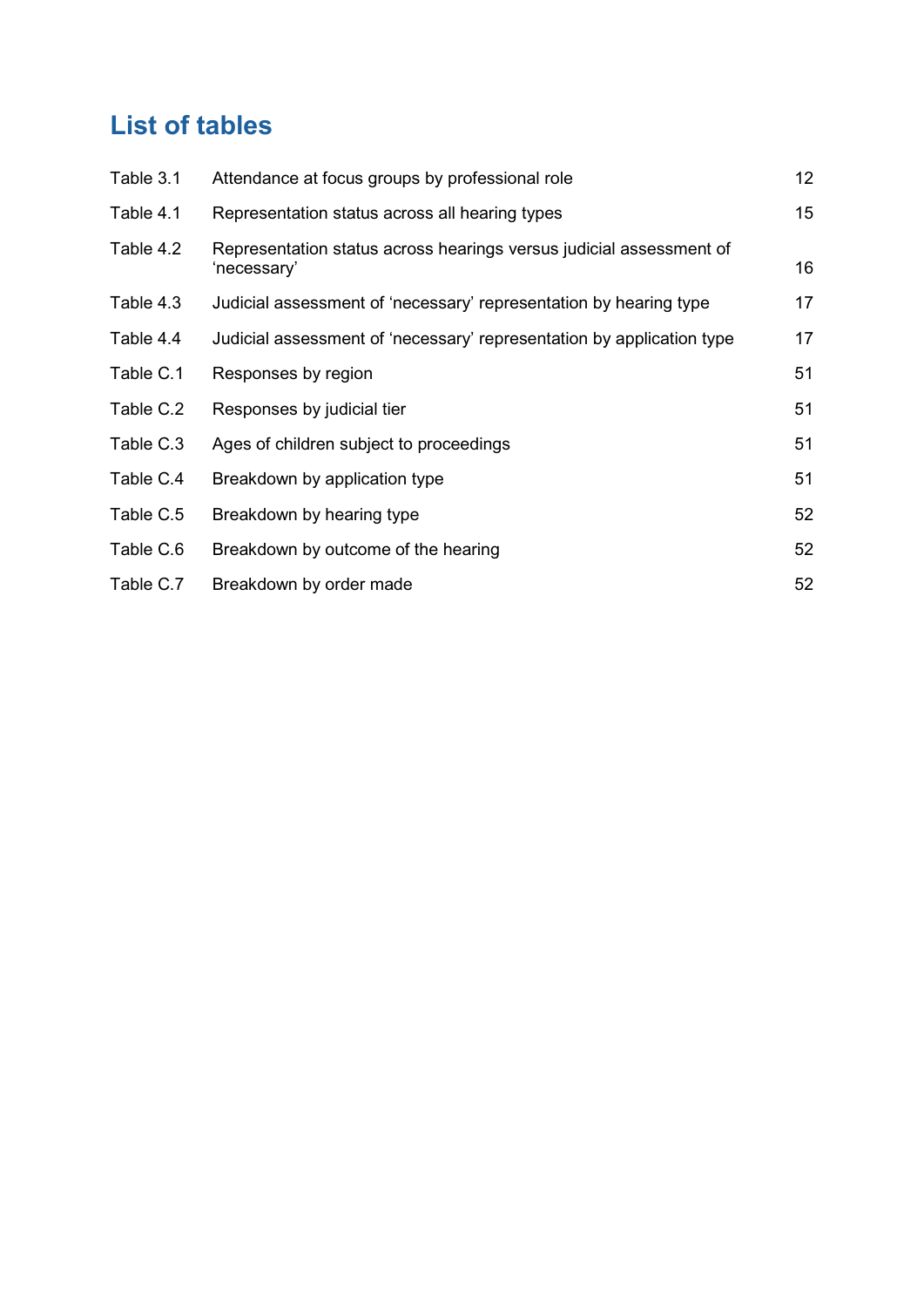## <span id="page-5-0"></span>**1. Summary**

#### **Background and project aims**

Public family law cases deal with families where local authority intervention is needed to protect a child from harm. Whilst there are a range of outcomes for children, the weight of the decisions in public law – including the option of permanent separation between a child and their birth parents – means that the processes within proceedings are necessarily thorough, robust and consistent, in order to protect children and ensure the rights of their parents are respected.

Children subject to public law cases are usually represented by both a publicly-funded legal representative and a Cafcass guardian. This is known as the 'tandem model' of representation. Whilst the Family Justice Review (FJR) in 2011 recognised the value of the tandem model, it raised some concerns in relation to the potential for duplication of work between these professionals and the local authority and concluded that a more proportionate approach should be considered. This approach included a pro-active assessment of whether, when, and how the respective contributions of the legal representative and the guardian were required during proceedings.

There has been no systematic review of the operation of the tandem model since the FJR. This study makes an important contribution to the evidence on the operation of the model in the current context. It explores how the tandem model is working in practice and whether the proportionate approach advocated in the FJR has been adopted. In light of rising care volumes and stretched public resources, the study also aims to understand whether any amendments to the model are feasible or appropriate in order to ensure the rights of the child are safeguarded, efficient judicial case management is supported and public resources are effectively allocated.

#### **Methodology**

This was a mixed-method, two-phased research study. Phase 1 was a data collection exercise across 12 courts in England and Wales over a four-week period in September 2016. Members of the family judiciary provided information detailing the case characteristics and representation of children for every public law hearing within this period. This included information on the application and hearing type, as well as the hearing outcome. Judges were asked to record who represented the child(ren) at the hearing and assess whether, in their view, the representation was necessary to manage and progress the case. In total, 745 responses were received from this exercise.

1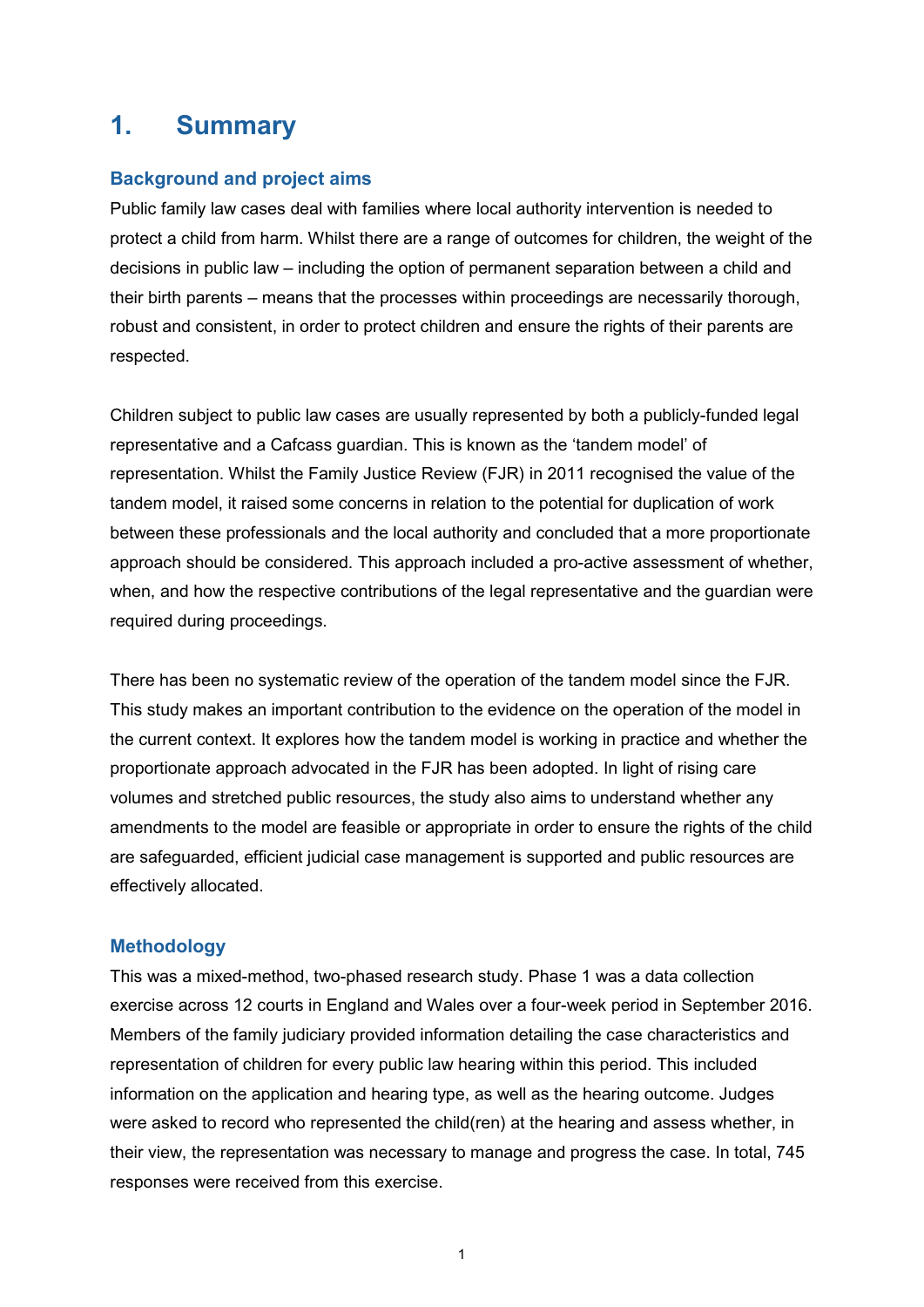The second phase included four qualitative focus groups with family law professionals and eight in-depth interviews with family judges in November and December 2016. Focus group participants comprised a range of Cafcass guardians and managers; legal representatives (both solicitors and barristers); and local authority managers and social workers. Judicial interviewees were identified to encompass different judicial tiers, from magistracy to Designated Family Judge.

#### **Phase 1 Descriptive statistics from the judicial data collection exercise**

#### **The representation of children**

A total of 745 responses were received from the Phase 1 data collection exercise, providing a detailed snapshot of public law hearings within the four-week period. In 46% of all hearings, only a legal representative (either a solicitor or a barrister) was present to represent the children; in the same proportion (46%), the tandem model (both a legal representative and a guardian) were in attendance. In six percent of hearings no representation was in attendance for the child.

This analysis was broken down by specific hearing types. Across Case Management Hearings (CMH) and Issues Resolution Hearings (IRH), representation status was broadly split between those who had just a legal representative present (47% at CMH; 54% at IRH) and those with the tandem model (53% at CMH; 47% at IRH). At Final Hearings (FHs), only 28% had just a legal representative present, but consistently, in around a half (51%) both a legal representative and a guardian were in attendance. A fifth (21%) of FHs had no representation present. See section 4.2 for further detail.

#### **Judicial assessment of representation**

As well as recording who was actually in attendance at each hearing, the judiciary were asked which form of representation they considered 'necessary' to enable them to manage the case. In over half (55%) of all hearings, judges considered that the tandem model was necessary. This was higher than the proportion of hearings where both where actually in attendance (46%) and suggests that judges are managing a small proportion of hearings without the tandem model, despite their assessment that both a legal representative and a guardian were necessary.

This analysis was broken down by hearing and application type. Judges were more likely to say that a legal representative only was required at a CMH (37%) or IRH (32%) compared with a FH (13%). The judiciary assessed that a tandem model of representation was required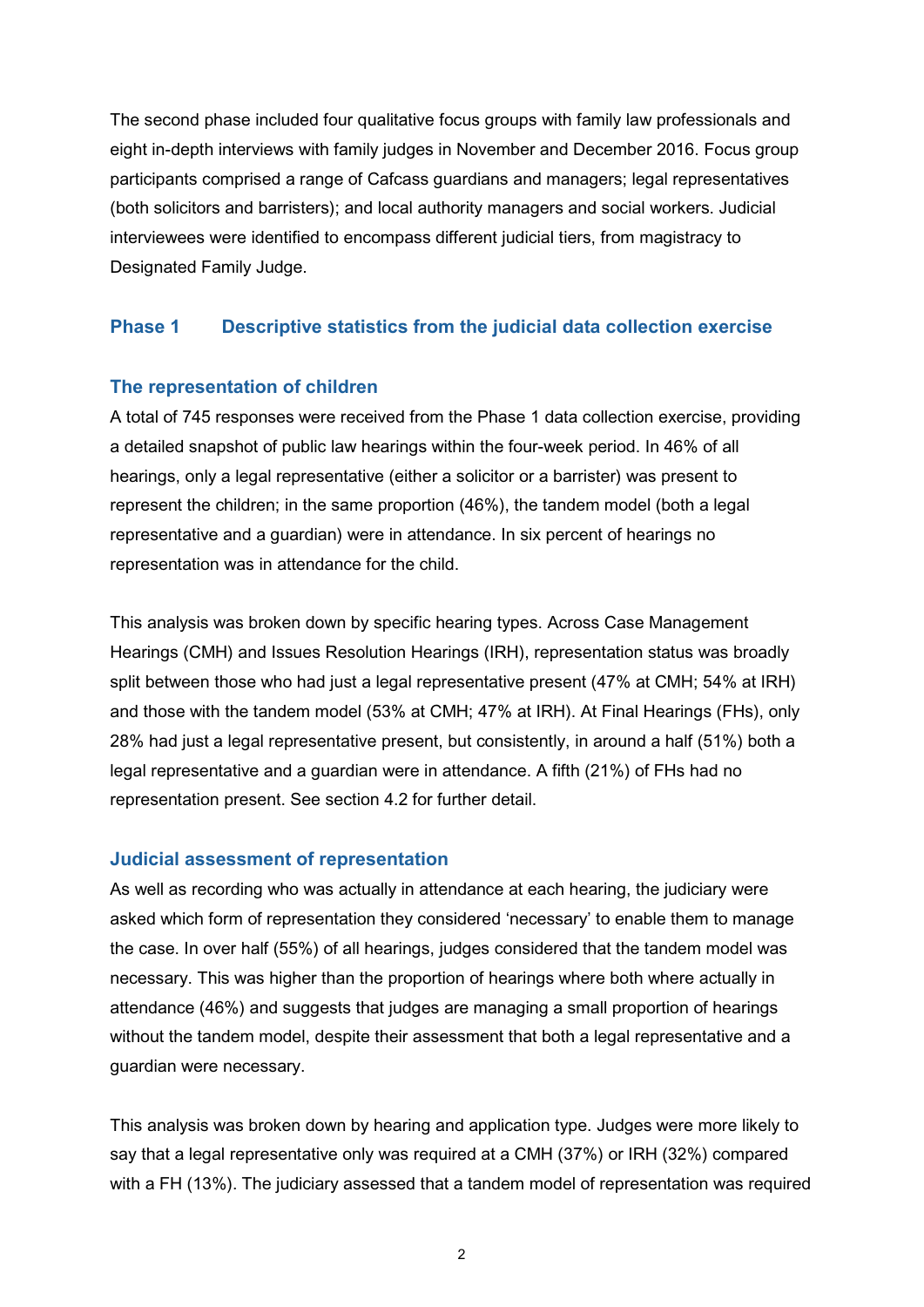in around six in ten CMHs (61%), IRHs (62%), FHs (60%) and in 82% of urgent hearings. In a quarter of FHs (25%), no representation was required; the majority of these were uncontested hearings leading to a final order of adoption. With the exception of adoption applications, judges assessed that both forms of representation were necessary in half or more of all application types; this ranged from 50% of Supervision Order applications to 80% of Special Guardianship Order applications.

Hearings where the judiciary considered that the tandem model was necessary were more likely to lead to an order being made (in 31% of hearings where the tandem model was considered necessary an order was made, compared with 14% of hearings where only legal representation was required). This suggests that judges considered both forms of representation are required in hearings where they intend to make substantive decisions in the case.

#### **Phase 2 Qualitative findings from focus groups and judicial interviews**

#### **The role of the guardian**

Participants across all focus groups, as well as judicial interviewees, described the role of the guardian as to reflect the child's voice in public law proceedings. Guardians are responsible for assessing what care planning decisions are appropriate and proportionate to make sure the child's interests are met and their welfare needs protected.

The independence of the guardian was consistently cited as an imperative part of their role in public law cases. This included scrutinising the local authority's evidence and care plan for the child, and also extended to offering alternative approaches that the social worker may not have considered or the parents had thus far not been willing to accept. Participants agreed that the care plan for the child would often change as a result of the guardian's intervention.

Judicial reliance on the guardian's perspective during court proceedings was identified in focus groups and this view was supported by judges, who argued that the guardian's views were vital to the decisions in a case. Indeed, the guardian's independent analysis of a case was believed to be one of the key strengths of the tandem model.

#### **The role of the legal representative**

The role of the legal representative, either as a solicitor or a barrister, is to represent the child's legal interests in court. Solicitors were keen to stress that the child is their client – not the guardian – and their role is to take instructions from the professional guardian on behalf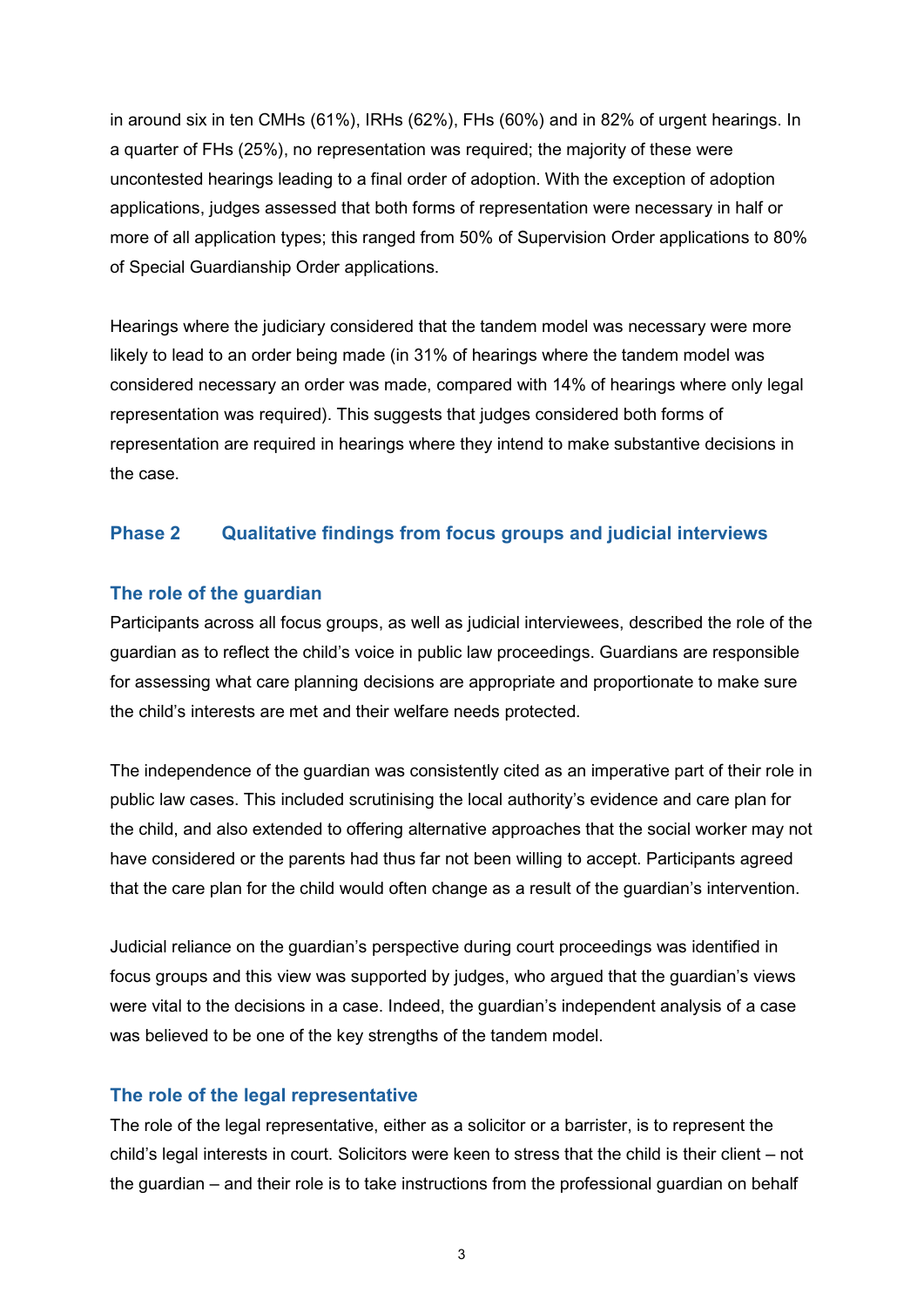of the child. The legal representative is required to ensure that the case is set within a legal framework and the guardian's assessment of what is in the child's best interests has met the legal threshold.

Participants, including the judiciary, highlighted the importance of the solicitor's role in organising the case and facilitating efficient case management, such as appointing expert witnesses, ensuring evidence is filed and paperwork is completed on time.

#### **The distinction of roles**

All participants described the distinction between welfare and legal-based arguments that underpinned the different roles of the guardian and the solicitor or barrister. Distinct responsibilities, both to the child and in relation to their respective contribution within court proceedings, led to consensus that the tandem model was not leading to duplication of effort. Conversely, it was argued that one of the strengths of the model was how the distinct value of both professional disciplines contributed to an appropriate outcome for the child.

Participants discussed the interdependency of professionals involved in a public law case, explaining that case progression is dependent on effective liaison between multiple individuals and agencies, and specifically, the teamwork between the legal representative and the guardian.

#### **The assessment of representation**

Participants tended to agree that the 'ideal' situation was for both a guardian and a solicitor to attend throughout all public law hearings. The strength of this view, however, varied considerably across different professional groups and in relation to different hearing types. Whilst there was consensus that representation by a solicitor was essential for all hearings, this was not always the case for guardians. It was not unusual for the guardian's attendance to be excused. Driven largely by logistics and stretched resources, it was evidently common practice for professionals to make an informed assessment on where their time should be prioritised. Participants described how proportionate and efficient working practices had developed to support the effective operation of the tandem model.

The assessment of who is required in court was based on a decision – largely driven by the guardian, but always in consultation with the solicitor and with permission from the case management judge – on where their contribution can make the most difference. The efficiency of a hearing in the absence of a guardian was dependent on the solicitor being fully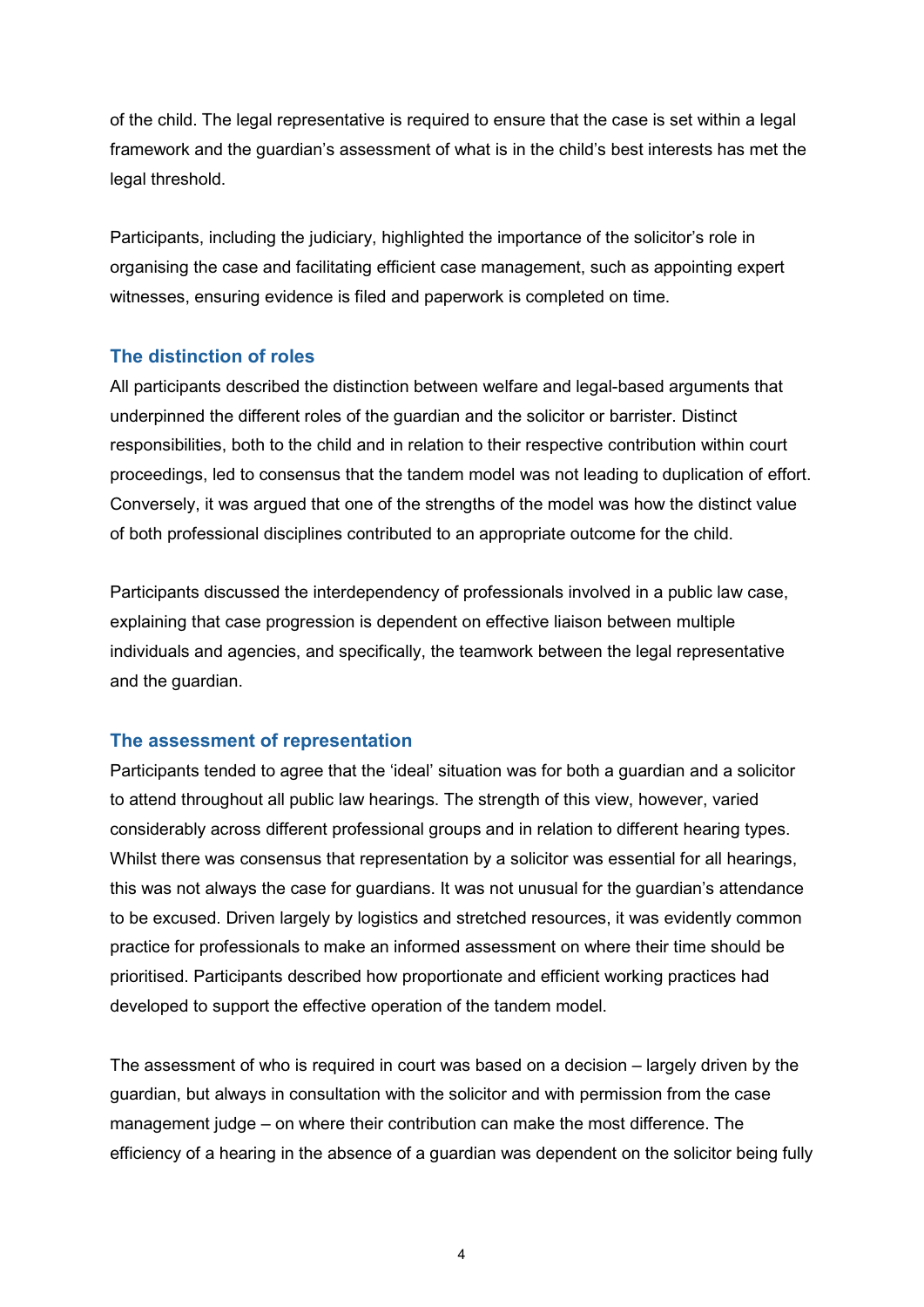briefed in advance and the guardian being contactable to provide updated instructions if necessary.

Judicial interviews suggested some variation in views and practice. Most agreed that if professionals are fully prepared for a hearing and the issues are manageable without a guardian, they will rely on the guardian's judgment and accept that their time may be better used making enquiries outside of the courtroom.

The main report details the rationale for participants' consideration of when each form of representation is required at different stages of proceedings. These views were mixed and complex. Overall, it was evident that the CMH can be effective without the guardian being present, subject to the solicitor being fully instructed in advance. The assessment for IRHs tended to be based on the likelihood of settlement of the case and the nature of issues for resolution. In contrast to other hearing types, there was broad consensus that both a solicitor and a guardian are required to attend and contribute to a FH. This was due to the requirement of a guardian to give evidence themselves as a witness as well as the importance of both hearing the evidence of other parties.

#### **Implications at court**

Participants identified challenges to the flexible and pragmatic approaches that had been adopted in respect of the guardian's requirements in court. They believed that it was important for the guardian to be present for the negotiations that take place outside the courtroom to narrow or resolve issues. Solicitors described being at a disadvantage if they had to chase the guardian for updated instructions and some felt taking instructions over the telephone was less satisfactory.

The risk of delay, disruption and adjournment was important. Participants agreed that the guardian's role in mediating between parties and encouraging parents to engage with proceedings meant cases without a guardian present were more likely to be contested, potentially causing delay to the child. It was not uncommon for hearings to be paused or disrupted if new welfare issues arose whilst the solicitor sought updated instructions from the guardian. Judicial experiences were mixed on the likelihood of this situation leading to an adjournment, although overall, it was uncommon.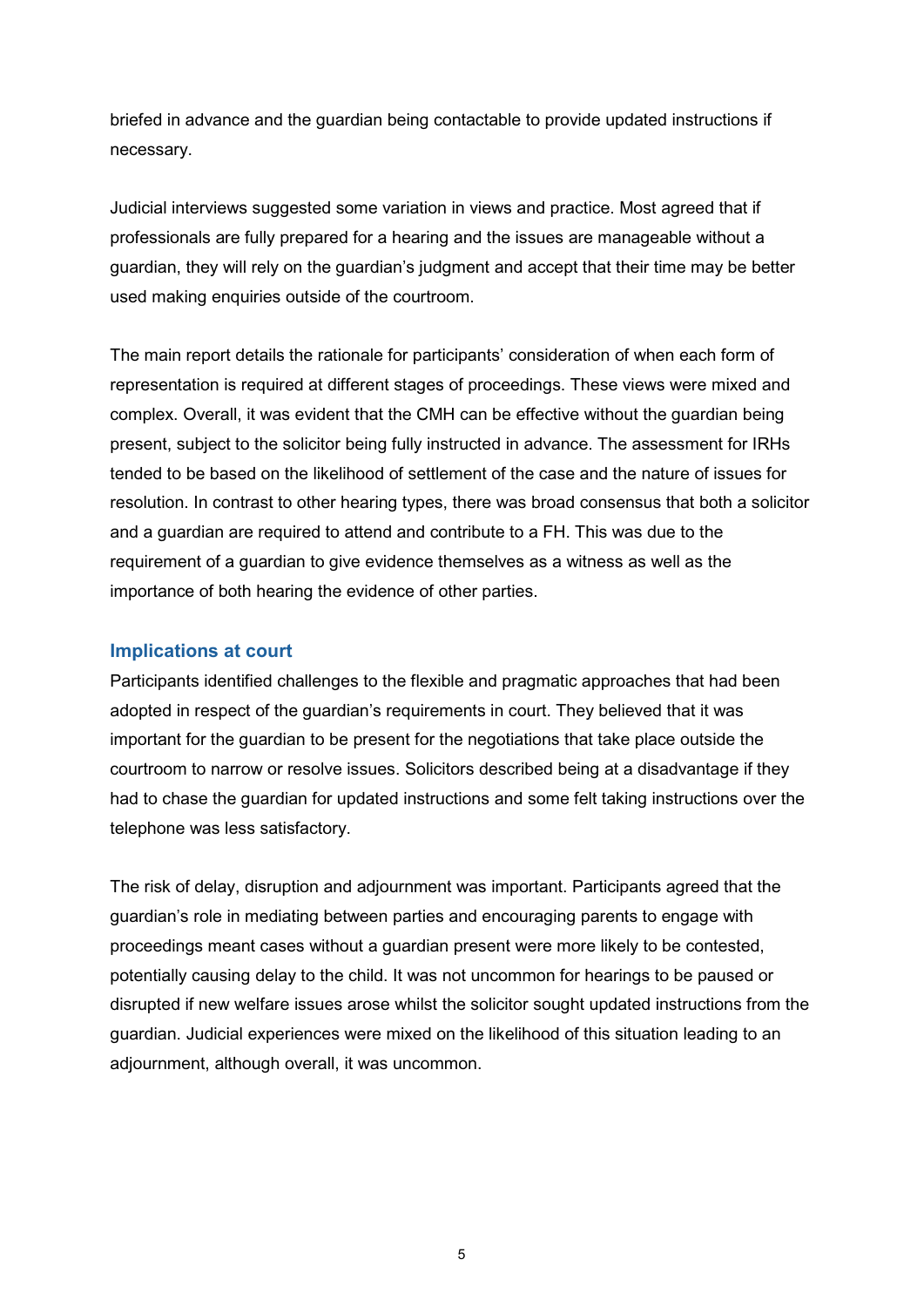#### **Flexibility in the tandem model**

All participants, including the judiciary, struggled to identify any type of public law case where both a guardian and a legal representative were not required at all to represent or act in the child's interests. The difficulty identified with proposing a 'type' of case or scenario where the tandem model may not be appropriate was due to the dynamic nature of care proceedings; seemingly straightforward cases often became complex. This presents significant barriers to making an assessment on whether a guardian is likely to be required at the outset of a case, and may lead to further delay if they are appointed later in proceedings. A more appropriate approach is to review and assess the need for representation as the case progresses towards the FH.

A minority of judicial interviewees suggested that there may be, in some circumstances, cases where they did not require the input of the guardian, for example, cases that were so 'clear-cut' they could make decisions without a welfare assessment. It was proposed that there may be scope within the process to make a formalised assessment on a case-by-case basis in relation to whether a guardian is required.

The consideration of flexibility within the model was largely deliberated in relation to specific stages within proceedings rather than entire cases. Some judges suggested that the process could be adapted from the 'default' position that a guardian should be present at each hearing (albeit with an assessment of prioritisation) to one whereby it is accepted that the guardian does not need to attend court unless they have a specific contribution that will influence case progression. Another suggestion was that the judge could review whether a guardian was still required once the trajectory of the case was established.

#### **Conclusions and implications**

Professionals emphasised the strength and value of the tandem model and overall did not believe that any amendments, or adoption of an alternative model of children's representation, was required. There was consensus that the model was working well with professionals adapting to stretched resources to ensure their respective roles contributed to making decisions in the best interests of the child. Judges tended to report that care planning decisions would be subject to increased risk without the guardian's independent scrutiny.

The more proportionate approach advocated in the FJR was being adopted to a large extent. The assessment and prioritisation of where a guardian's time is most effectively used was described as a collaborative process, although it was largely driven by the guardian. In line with the principles outlined in the FJR, there may be scope for the court to take a more active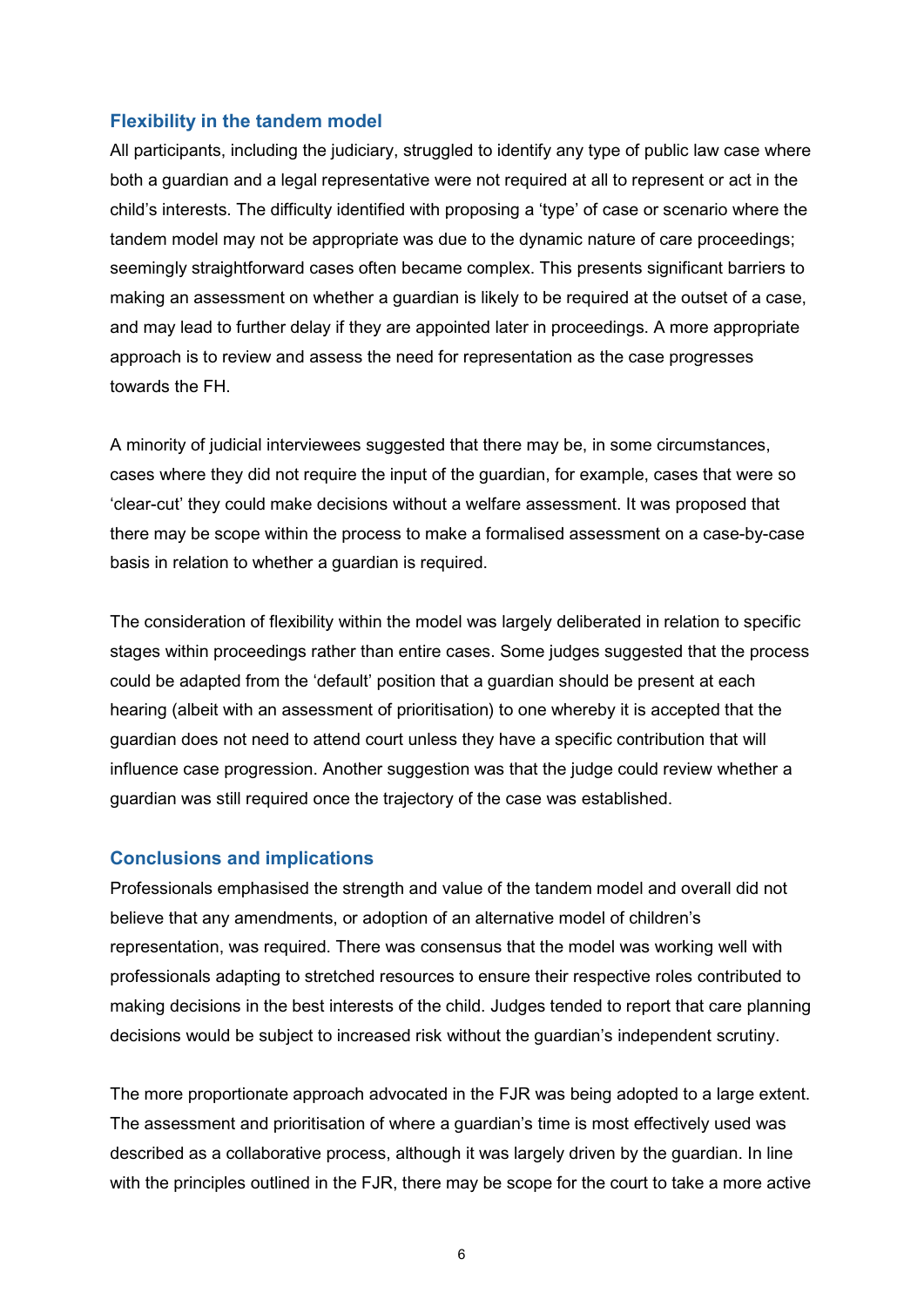role in this assessment and direct the proportionate input from representatives. However professionals in this study did not raise concerns with how the process had developed which may imply that the most appropriate and effective way of prioritisation has emerged through practice, even if it diverges from this specific aspect of the FJR guiding principles.

Some members of the judiciary proposed that there may be scope to introduce a process to proactively assess the representation required at the outset of a case, or strengthen the existing practice to assess who is required at each hearing. It may be beneficial to consider introducing guidance that outlines a formalised process for the court to assess and direct the respective roles of the solicitor and the guardian, on a case-by-case basis. This guidance could outline that the assessment must be continually reviewed by the judge, guardian and solicitor during the course of proceedings, and include the option to redirect attendance or excuse representatives as the case necessitates.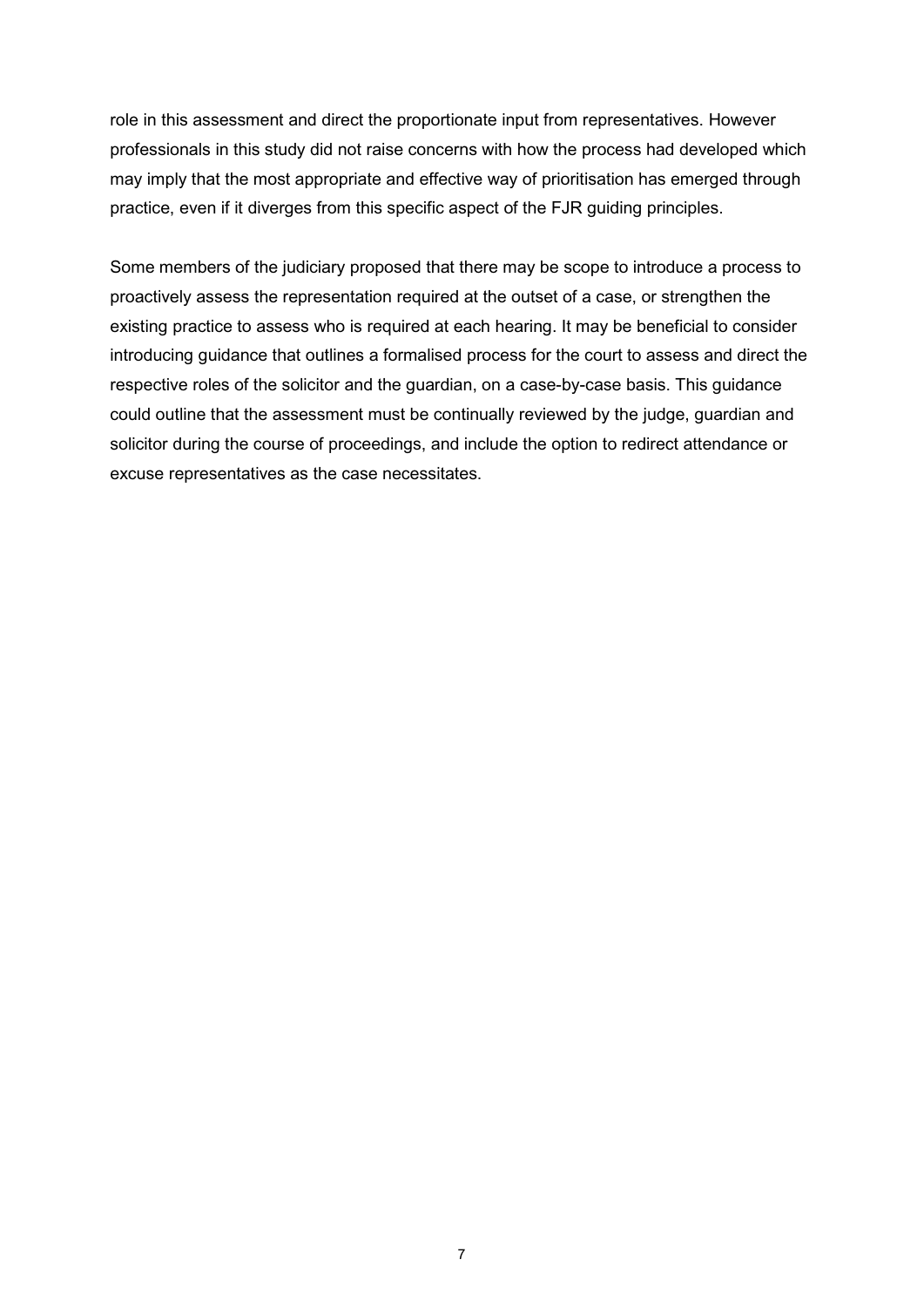# <span id="page-12-0"></span>**2. Background and project aims**

## <span id="page-12-1"></span>**2.1 Context**

The public family law system deals with families where social services intervention is needed to protect a child from harm. Cases may be bought by the local authority or an authorised person (currently only the  $NSPCC$ )<sup>[1](#page-12-2)</sup> against the parents, when they have reason to believe 'the child has suffered, or is likely to suffer, significant harm'. To make an order, the family court must be satisfied that this threshold has been met and that making an order will better meet the child's needs than not doing so. All cases within the public law system are subject to the paramountcy principle – as outlined in the legislative framework of the Children Act 1989 – that the child's welfare must be the paramount consideration when determining any question with respect to the upbringing of a child.

There are several types of outcomes for children in public law cases. These range from local authority supervision of the family whilst legal parental responsibility remains with the parents; a child being placed in alternative care, such as with a relative or guardian who has parental responsibility; to children being permanently removed from the care of their parents and being placed in the care of local authorities or an adoptive placement.

A defining characteristic of the public law system in England and Wales is the emphasis on securing permanence for children. This is intended to secure stability for children which is beneficial for them in the longer-term.<sup>[2](#page-12-3)</sup> The weight of the decisions in public law, including the option of permanent separation between a child and their birth parents, means that the processes within proceedings must be thorough, robust and consistent to safeguard children whilst ensuring the rights of parents are protected.

#### **Representation in public law**

 $\overline{a}$ 

When a public law case is brought by the local authority, people with parental responsibility for a child are made automatic parties to proceedings and entitled to publicly-funded legal representation. Children subject to public law proceedings are usually separately represented by their own publicly-funded legal representative, as well as a Cafcass

<span id="page-12-2"></span><sup>&</sup>lt;sup>1</sup> The NSPCC is a children's charity fighting to end child abuse in the UK. They work to help children who have been abused to rebuild their lives, protect those at risk, and find the best ways of preventing abuse from ever happening.

<span id="page-12-3"></span><sup>2</sup> Relevant research findings are summarised in Wilkinson, J. and Bowyer, S. (2017) *The impacts of abuse and neglect on children and comparison of different placement options: Evidence review*. Department for Education and Davies, C. and Ward, H. (2011) *Safeguarding Children across Services: Messages from research on identifying and responding to child maltreatment, Executive Summary*. Department for Education.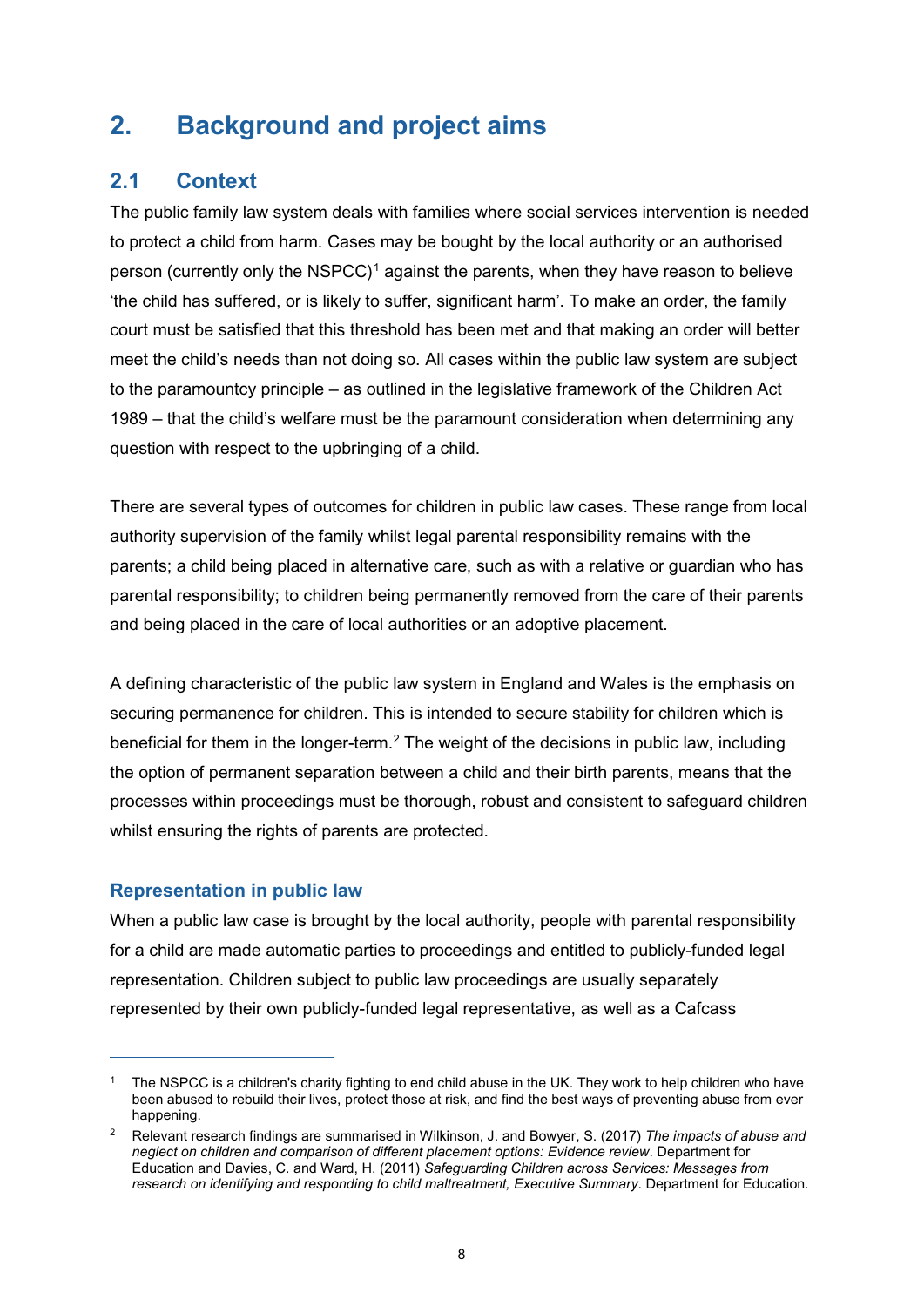guardian.<sup>[3](#page-13-0)</sup> This is known as the 'tandem model' of representation. Under section 41 of the Children Act 1989, the guardian's statutory duty is to safeguard the interests of the child, whereas the solicitor's duty is to act as the child's advocate in court.

The Family Justice Review (2011) concluded that there was wide support for the tandem model as an important safeguard for children in public law proceedings. [4](#page-13-1) In the interim findings, the Review indicated that whilst 'on balance the tandem model adds value' and should be retained, it raised some concerns in relation to the quality of work provided by guardians and a risk of duplication between the guardian's work and that of the local authority.<sup>[5](#page-13-2)</sup> The Review concluded that the tandem model should be retained but a more proportionate approach should be considered. This included re-focusing the role of the guardian to assess whether the court's welfare decision is in the child's best interests – with less of a focus on quality assuring the local authority's plans – and the solicitor's role to act as advocate for the child in court. The following guiding principles for a more proportionate approach were proposed:[6](#page-13-3)

- Every case is different and the level and type of representation will vary. There will be a need for a guardian and a solicitor at some point during proceedings, but not necessarily always at the same time. There will be times when one can take a back seat, while the other takes the lead.
- The child should be represented at every hearing where the other parties are represented, but not necessarily by both professionals. The solicitor will usually lead the court-based activity and the guardian much of the out-of-court activity. A well-established working relationship between the guardian and the solicitor is key. So too is the understanding of the courts that a guardian does not always need to attend every hearing.
- The courts will exercise a stronger case management role and will direct a more proportionate input from the guardian and the solicitor. The courts should take a much firmer role in deciding what input is needed and when.

The Review suggested that when a public law application is made to the court, an assessment should take place to ascertain the respective contribution of the solicitor and the guardian during proceedings. This assessment is intended to inform judicial decisions on

 $\overline{a}$ 

<span id="page-13-0"></span><sup>&</sup>lt;sup>3</sup> A guardian is appointed to specified proceedings under s41 of the Children Act 1989 and then appoints the child's solicitor.

Ministry of Justice (November 2011) Family Justice Review Final Report.

<span id="page-13-2"></span><span id="page-13-1"></span><sup>&</sup>lt;sup>5</sup> Ministry of Justice (March 2011) Family Justice Review Interim Report.

<span id="page-13-3"></span> $6$  Ibid.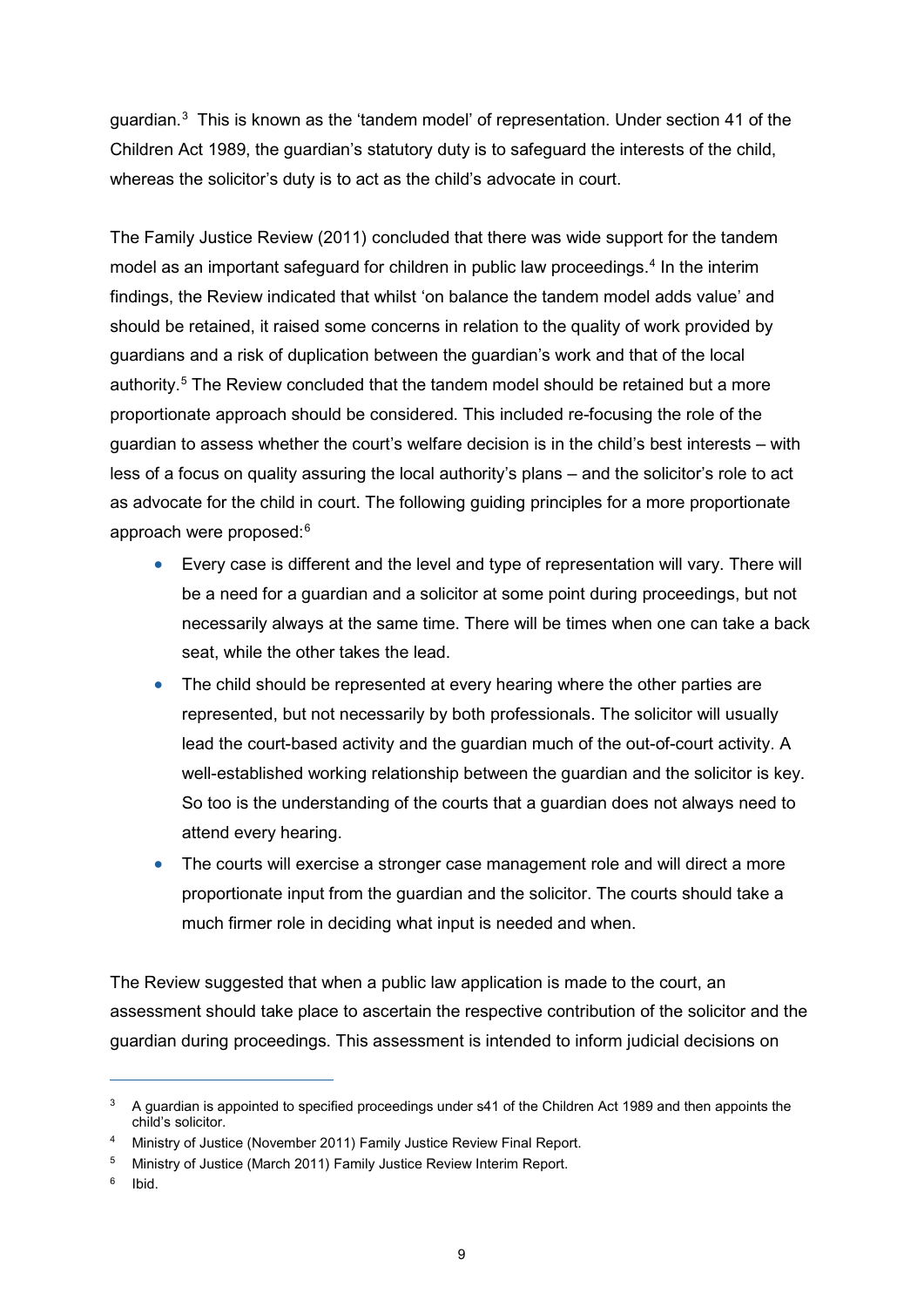when and how a solicitor or guardian should be involved, and this assessment should be continually reviewed between all three professionals throughout the duration of proceedings.

Stakeholders were largely positive about the FJR's support for the tandem model in responding to the Review. There have been, however, concerns raised from some stakeholders that adopting a more proportionate approach in respect to the contribution of the guardian may present the risk of poorer and less consistent decisions for children.<sup>[7](#page-14-1)</sup>

Since the FJR in 2011, there has been no systematic review of the operation of the tandem model. Against the context of increasing case volumes in public law<sup>[8](#page-14-2)</sup> and stretched public resources, this project was commissioned to provide evidence on whether, and how, the more proportionate approach advocated in the FJR is working and whether any further reforms may be required to ensure the rights of the child are safeguarded, efficient judicial case management is supported and public resources are effectively allocated.

## <span id="page-14-0"></span>**2.2 Project aims**

 $\overline{a}$ 

The overarching aim of this project was to explore how the tandem model is working in practice and to understand if any reform to the model is feasible or appropriate. The specific aims were three-fold:

- To explore the views of the judiciary, Cafcass guardians and legal representatives in relation to how the 'tandem model' of representation is working, including whether both a solicitor and a guardian are required for all children at all stages of public law cases, and if not, in what types of cases and at what stage each form of representation is considered necessary and why.
- To understand the factors that the judiciary, Cafcass quardians and legal representatives take into account when considering what form of representation is necessary.
- To explore whether an alternative model of representation for children in public law cases is feasible or appropriate, and how this could be implemented and work in practice.

<span id="page-14-1"></span>See for example, the Association of Lawyers for Children (ALC) Response to the Family Justice Interim Report, published 22 June 2011: http://www.alc.org.uk/publications/responses/?page=4

<span id="page-14-2"></span><sup>8</sup> In 2016 18,954 public law cases started; an increase of 18% from 2015. Ministry of Justice (March 2017) Family Court Statistics Quarterly, October to December 2016.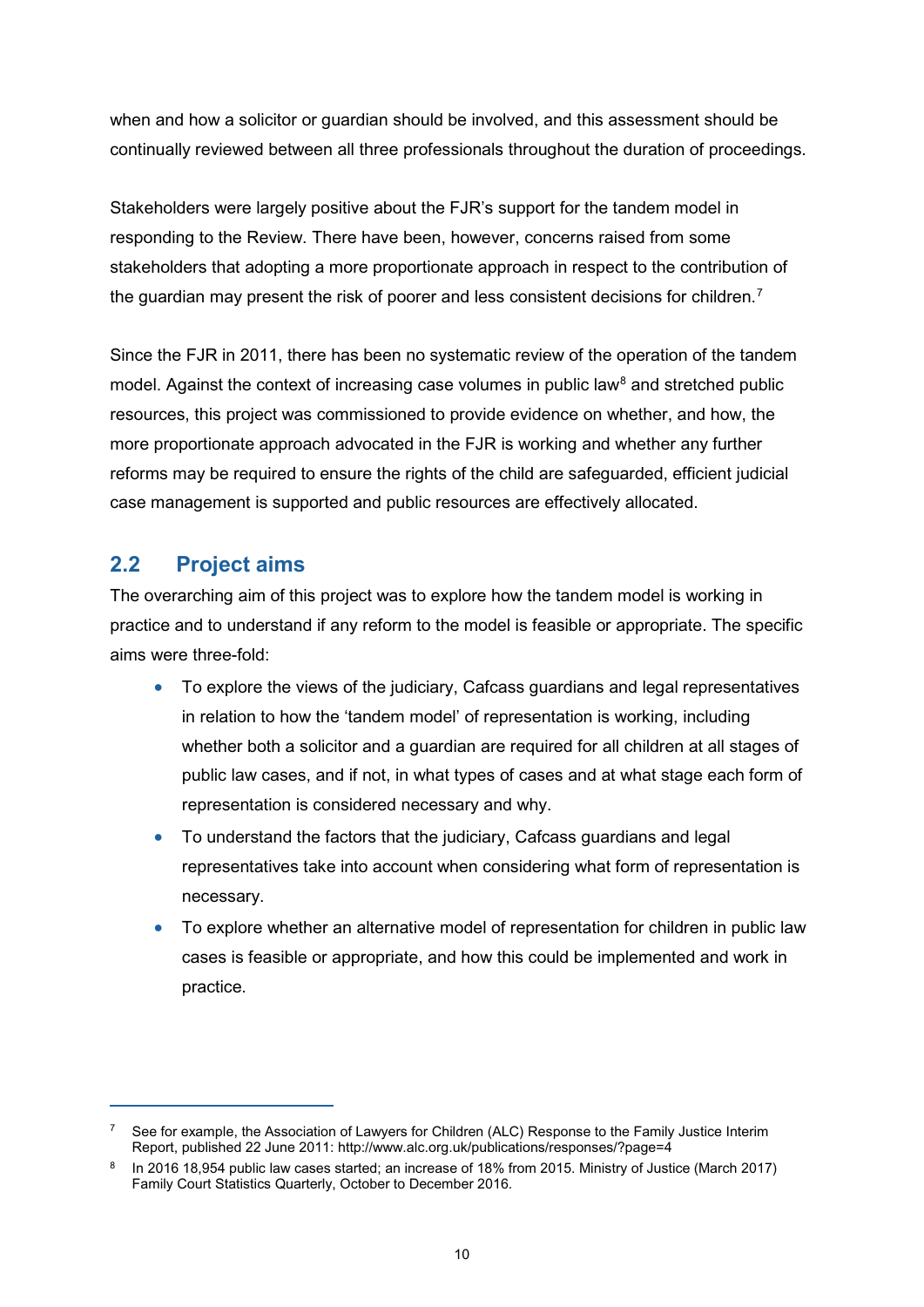## <span id="page-15-0"></span>**3. Methodology**

This was a mixed-method, two-phased study. The first phase was a data collection exercise completed by the judiciary across 12 courts in England and Wales. The second phase included four qualitative focus groups with family law professionals as well as eight in-depth interviews with the family judiciary. The research was approved by the Judicial Office, HMCTS Data Access Panel and the Ministry of Justice (MoJ) Analytical Services Ethics Advisory Group.

## <span id="page-15-1"></span>**3.1 Phase 1: judicial data collection**

Twelve courts were identified to take part in Phase 1 of the research. Although the sample was not intended to be statistically representative, at least one court from each Local Family Justice Board region was selected in order to reflect a range of public law performance and geographical location. Courts were also identified based on a medium to high public law caseload volume to ensure a sufficient number of types of cases, across all types of hearings were captured in the exercise. It did not seek representativeness of all public law hearings but was intended as a snapshot of hearings within a defined timeframe.

Members of the family judiciary and lay magistrates (hereafter referred to collectively as the judiciary) were asked to complete a short template for every public law hearing during a fourweek period, from 5 to 30 September 2016. These were collated by a nominated contact at each court and returned securely by email to analysts within MoJ Analytical Services Directorate (ASD).

The template required information to be completed on the characteristics of the case and the representation of the child(ren), including the application and hearing type, number and age of children and the outcome of the hearing. The judiciary were asked to record who was present to represent the child(ren) at the hearing and which form of representation, in their view, was necessary. The data collection template is included in Annex A. In total, 745 responses were received from this exercise (of which 743 had complete information on the representation status of children subject to that hearing). These responses were analysed to produce descriptive statistics.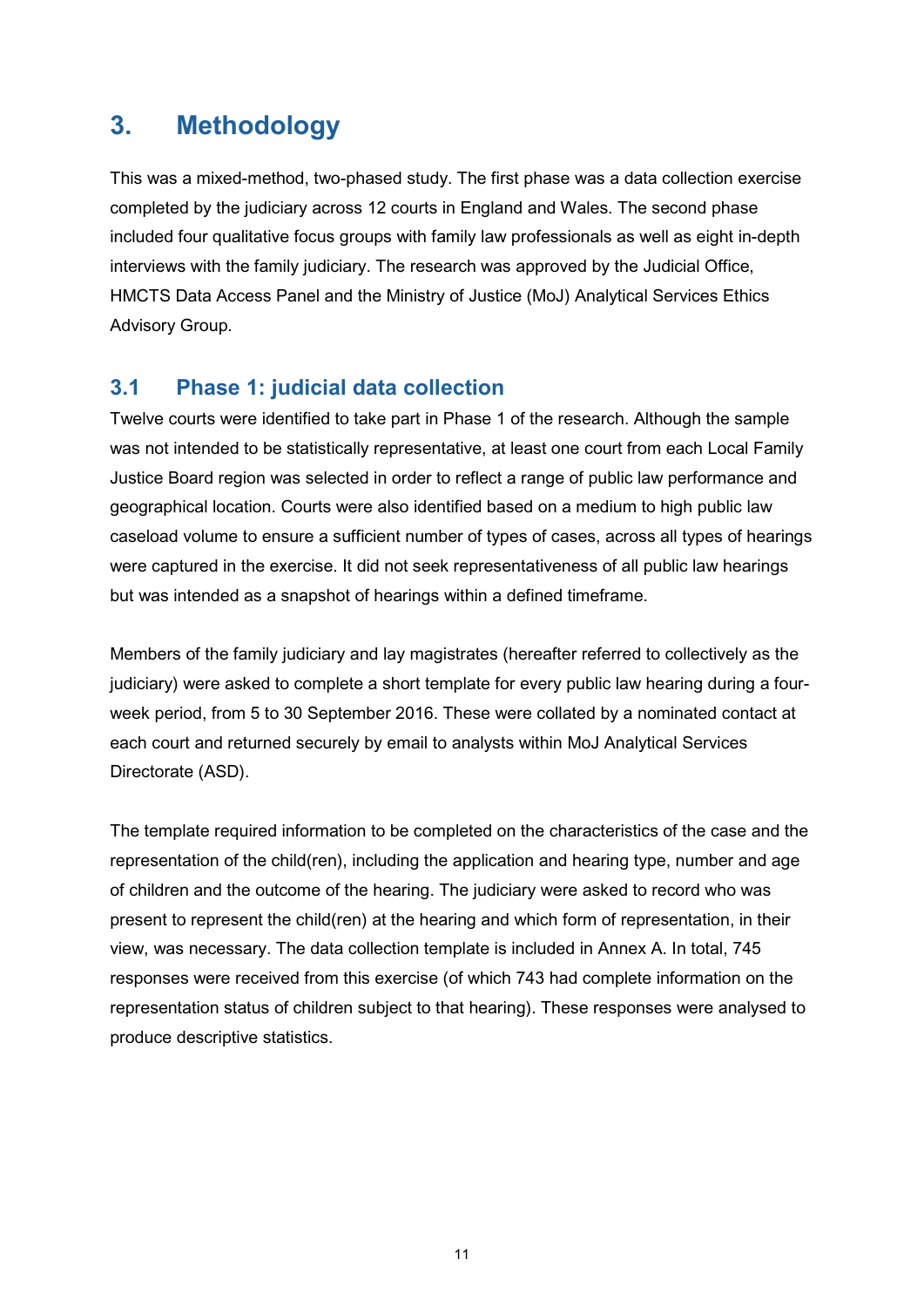## <span id="page-16-0"></span>**3.2 Phase 2: qualitative focus groups and judicial interviews**

Qualitative focus groups were conducted in four of the 12 court areas that were involved in Phase 1. These areas were identified to reflect a range in geographical location and public law performance. In line with qualitative research principles, the areas were not intended to be statistically representative of all court areas. Cafcass guardians and managers, legal representatives (including solicitors and barristers) and local authority representatives (including both social workers and managers) were invited to take part. Contacts were sought via the nominated contact at each court in Phase 1 and through the Local Family Justice Boards and were emailed an invitation by the MoJ ASD research lead.

The focus groups took place within each of the local court areas between 4 and 17 November 2016. Attendance ranged from nine to 15 participants. The total number of participants broken down by professional role is presented in Table 3.1. Each group was facilitated by a MoJ ASD social researcher and lasted an average of around one hour and 25 minutes.

| <b>Professional</b>                      | <b>Number</b> |
|------------------------------------------|---------------|
| Solicitor                                | 16            |
| <b>Barrister</b>                         | Ω             |
| Cafcass: management                      | 5             |
| Cafcass: guardian (Family Court Advisor) | 16            |
| Cafcass: solicitor                       |               |
| Local authority: management              |               |
| Local authority: social worker           | 3             |
| <b>Total</b>                             |               |

<span id="page-16-1"></span>**Table 3.1 Attendance at focus groups by professional role**

The judiciary that took part in Phase 1 were given the option of providing their contact details to take part in follow-up research. The judges who provided their details were split by judicial tier and, within these sub-groups, were randomly selected to be invited to interview. This ensured a range of judicial tiers were included in the research. Judges were sent an invitation by the lead researcher and a telephone interview was arranged at their convenience. A total of eight family court judges (including Designated Family Judges, District and Circuit judges and a lay magistrate) were interviewed. Each interview lasted around 30 minutes.

The qualitative focus groups and judicial interviews aimed to explore the views of professionals in relation to how the tandem model of representation was working in practice,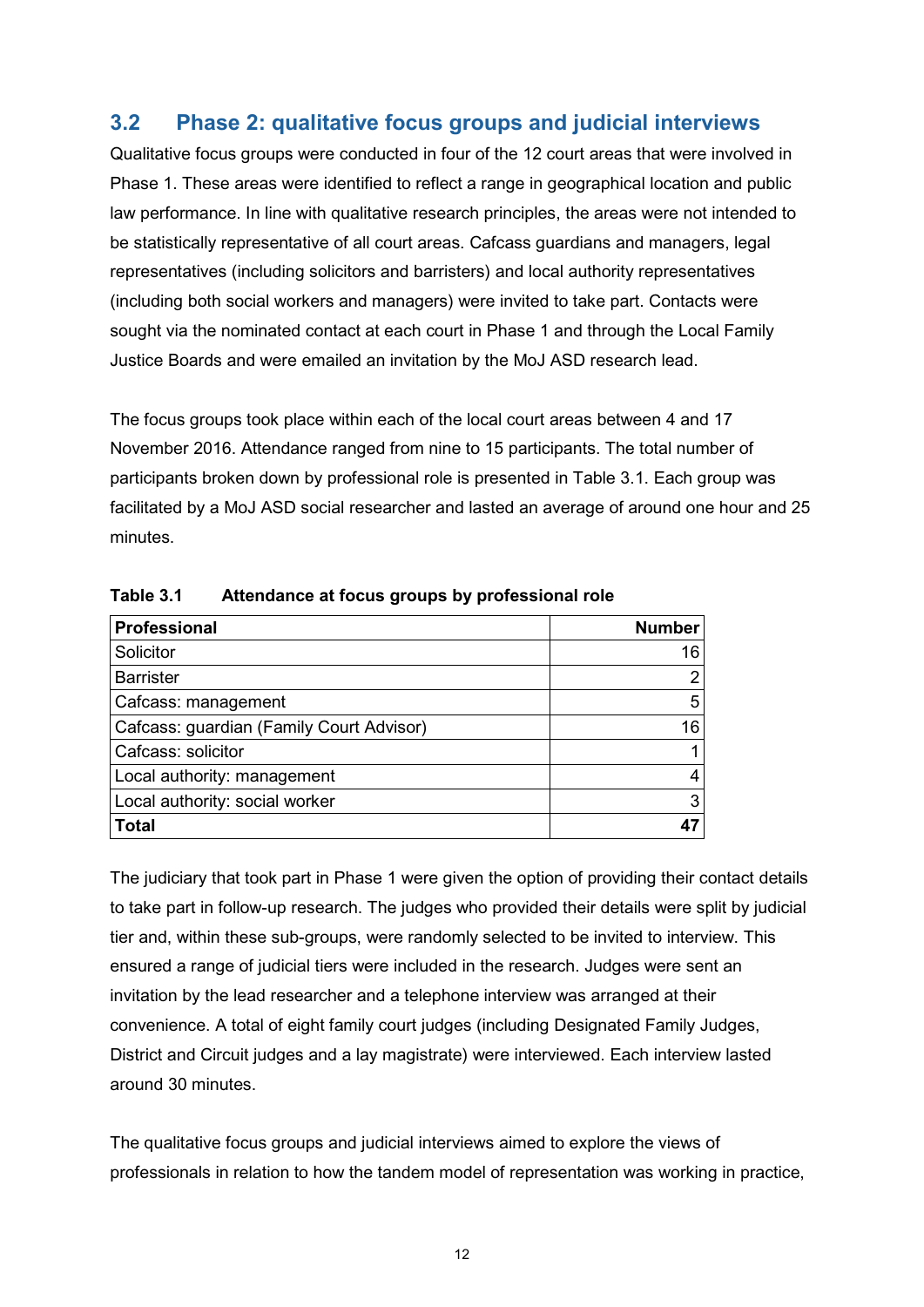including the respective roles of guardians and legal representatives in different types of public law cases and at different stages of proceedings, and whether any flexibility within the model is feasible or appropriate. The template used to guide discussion in both the focus groups and interviews is included at Annex B.

#### **Analysis and presentation of findings**

Quantitative data collected from Phase 1 was collated into a spreadsheet, coded by responses and cleaned for incongruent responses. Data was analysed to produce descriptive statistics on all 745 cases received and then analysed broken down by type of representation (including what was considered necessary) and the type of hearing. The responses are presented in section 4 and then referred to throughout the report to corroborate or challenge the qualitative data where relevant.

All focus groups were audio recorded and transcribed verbatim with research participants' permission. Qualitative data was coded to identify common themes and analysed within this framework. Findings are presented under these themes in section 5. Verbatim quotes from participants in the focus groups and judicial interviewees are used to illustrate themes. Professionals who took part in focus groups and judicial interviews are referred to as 'participants' throughout the report, unless an individual professional role is specified.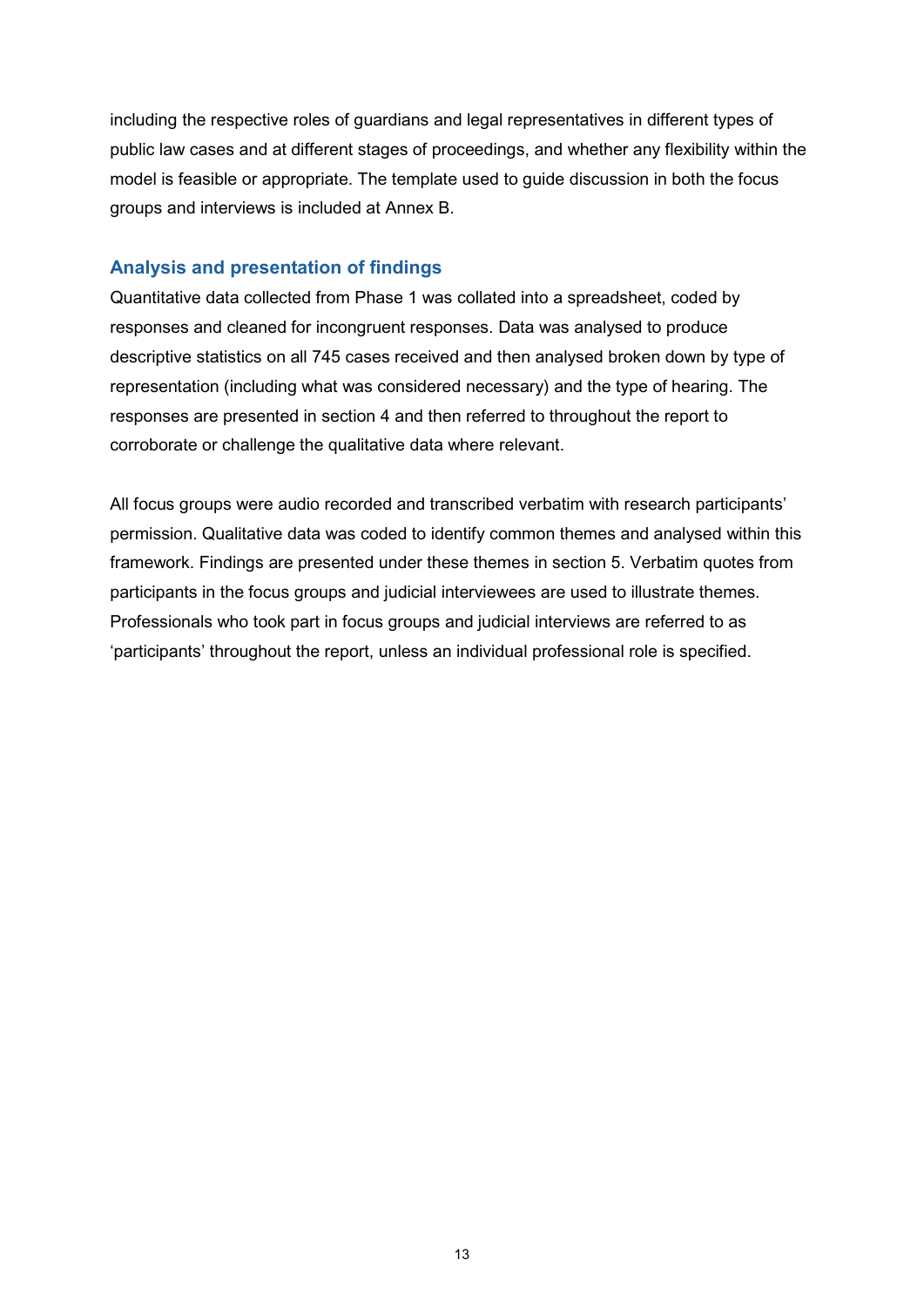## <span id="page-18-0"></span>**4. PHASE 1: Descriptive statistics from the judicial data collection**

## <span id="page-18-1"></span>**4.1 The Phase 1 sample**

A total of 745 responses were returned from across 12 courts.<sup>[9](#page-18-3)</sup> This reflected all regions in England and Wales as well as all tiers of the judiciary. The sample is not representative of all hearings but rather a snapshot of the timetabled hearings across a four-week period in September 2016. The sample reflected a good range of all public law hearing types, as shown in the descriptive statistics outlined in Annex C.

The most common application type in the cases within the sample were applications for a care order, accounting for 62% of all hearings. Case Management Hearings (CMH) were the most common hearing type (38%) but Issues Resolution Hearings (IRH) and Final Hearings were also well represented in the sample, accounting for 21% and 19% of all hearings respectively. Correspondingly, the most common outcome from the hearings were case management directions (48%), followed by a final order (18%). Most hearings (60%) did not lead to an order, but where at least one order was made, it was most commonly an interim care order (38%).

## <span id="page-18-2"></span>**4.2 The representation of children**

In 46% of all hearings, only a legal representative (either a solicitor or a barrister) was present to represent the children; in the same proportion (46%), the tandem model (both a legal representative and a guardian) were in attendance.

Broken down by representation status more specifically: in 37% of all hearings, only a solicitor represented the child/ren subject to proceedings; in the same proportion of hearings (37%), both the solicitor and a Cafcass guardian were in attendance at the hearing to represent the child. In nine percent of hearings a barrister only was present, and in another nine percent, a barrister was present with a Cafcass guardian. In only one case, all three types of representation were present; and in six percent of hearings there was no representation.

The data on representation was analysed by hearing type. Across all 275 CMHs, almost half (47%) had either a solicitor or a barrister only present. In 53% of CMHs, both a guardian and

 $\overline{a}$ 

<span id="page-18-3"></span>Information on representation status was completed for 743 hearings.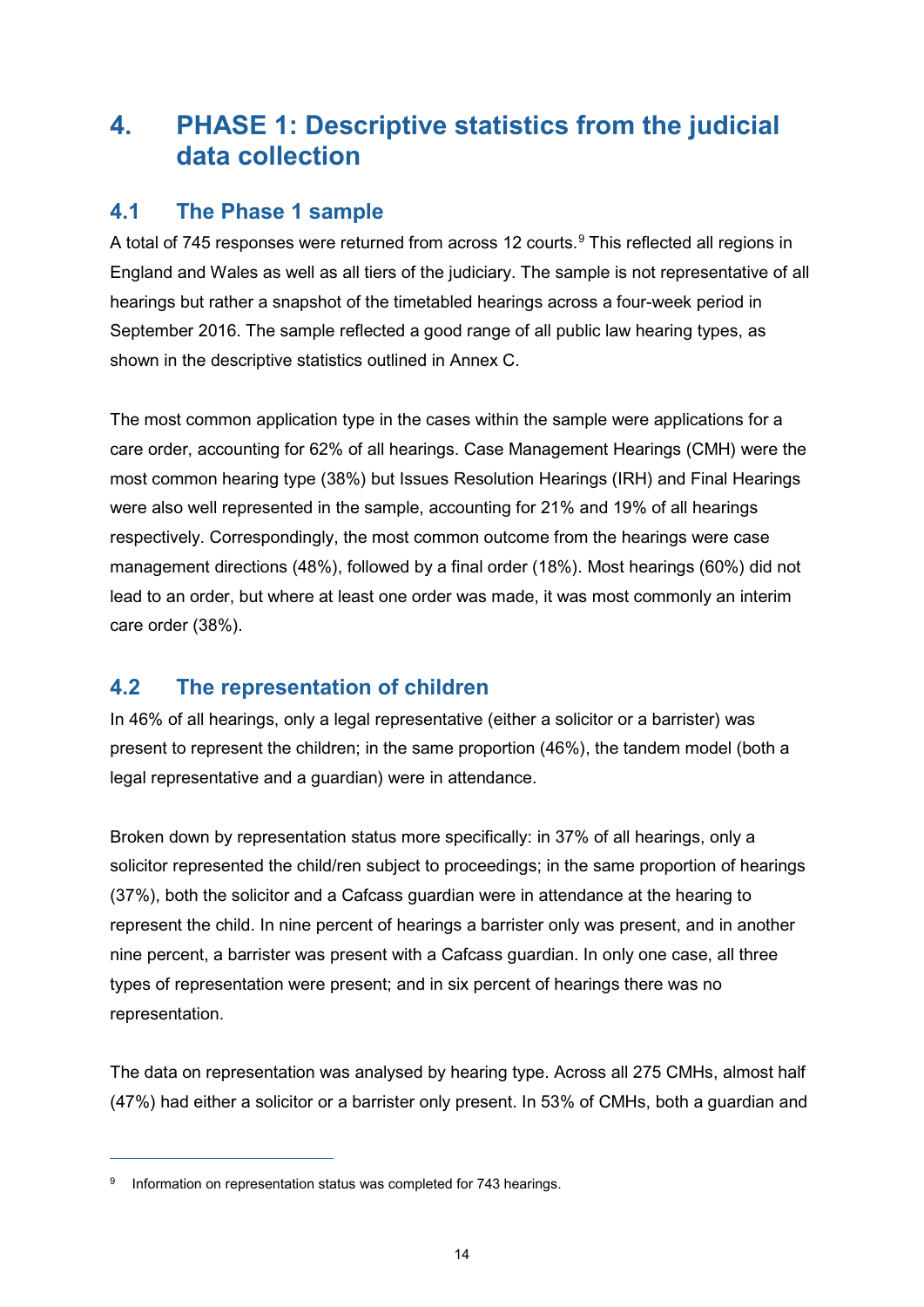a solicitor or barrister were present. The representation across IRHs was also broadly evenly split between those who just had a solicitor or barrister present (53%) and those with both a guardian and a legal representative (47%).

At FHs, only 28% had only a solicitor or barrister present, but consistently, around half had a guardian as well as a legal representative (51%). In over a fifth of FHs (21%) there was neither a guardian nor a legal representative present. In 23 of these 28 hearings a final order was made; these were all for adoption. Six in ten urgent hearings were attended by a legal representative only. These findings are presented in Table 4.1.

|                                       | Case<br>Management<br><b>Hearings</b> | <b>Issues</b><br><b>Resolution</b><br><b>Hearings</b> | <b>Final</b><br><b>Hearings</b> | <b>Urgent</b><br><b>Hearings</b> |
|---------------------------------------|---------------------------------------|-------------------------------------------------------|---------------------------------|----------------------------------|
| Solicitor only                        | 37%                                   | 47%                                                   | 23%                             | 50%                              |
| Barrister only                        | 10%                                   | 7%                                                    | 5%                              | 10%                              |
| <b>Legal representation only</b>      | 47%                                   | 54%                                                   | 28%                             | 60%                              |
| Solicitor and Cafcass guardian        | 44%                                   | 39%                                                   | 35%                             | 29%                              |
| Barrister and Cafcass guardian        | 9%                                    | 8%                                                    | 16%                             | 12%                              |
| <b>Tandem model of representation</b> | 53%                                   | 47%                                                   | 51%                             | 41%                              |
| No representation                     | 1%                                    | 0                                                     | 21%                             |                                  |
| <b>Base number of hearings</b>        | 275                                   | 154                                                   | 137                             | 44                               |

<span id="page-19-1"></span>**Table 4.1 Representation status across all hearing types**

*Figures may not add to 100% due to rounding.*

## <span id="page-19-0"></span>**4.3 Judicial assessment of representation**

As well as recording the representation that was actually present at each hearing, the judiciary were asked which form(s) of representation they considered 'necessary' to enable case management and progression. Judges were asked: 'In your assessment, was a [solicitor/Cafcass guardian/barrister] necessary at this hearing to represent the child(ren) involved in the case?'

Overall, judges assessed that in 30% of hearings, only a legal representative (either a solicitor or barrister) was necessary to represent the child. In over half of hearings (55%) the tandem model was considered necessary (both either a solicitor or a barrister and a Cafcass guardian). A comparison of this assessment alongside the representation that was actually present across all hearings is presented in Table 4.2. This indicates that the judiciary assessed that the tandem model was required to facilitate case progression in a greater proportion of hearings (55%) than the proportion where both were present in reality (46%).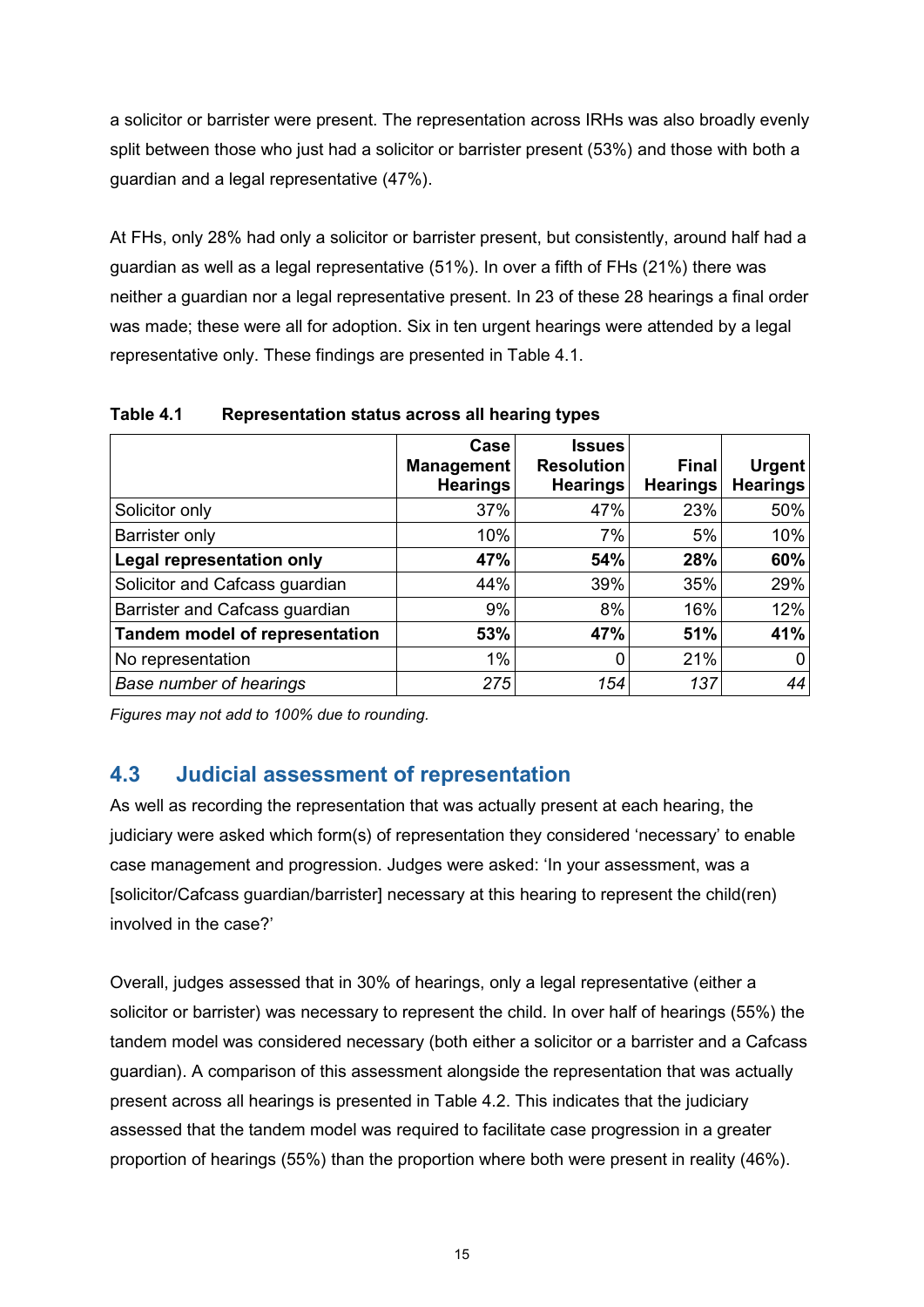Similarly, whilst in 46% of hearings only a legal representative was present, judges assessed that a legal representative alone was sufficient representation in only 30% of hearings. This suggests that some judges are managing some hearings in the absence of a guardian, despite their assessment that both a legal representative and a guardian were necessary.

This descriptive analysis should be interpreted with a degree of caution. The base numbers for the 'necessary assessment' question were notably lower due to a number of blank responses, and therefore responses are not directly comparable. The assessment of which representation was required across public law cases was explored in further depth in the qualitative phase of the research (see specifically sections 5.4 and 5.6).

<span id="page-20-0"></span>**Table 4.2 Representation status across hearings versus judicial assessment of 'necessary'**

|                                                                                                                        | In attendance<br>(across all hearings assessment as<br>and case types) | <b>Judicial</b><br>'necessary' |
|------------------------------------------------------------------------------------------------------------------------|------------------------------------------------------------------------|--------------------------------|
| Legal representative only (solicitor or barrister)                                                                     | 46%                                                                    | $30\%$                         |
| Tandem model of representation: both legal<br>representative (either solicitor or barrister) and a<br>Cafcass guardian | 46%                                                                    | 55%                            |
| 'Full' representation: solicitor, Cafcass guardian<br>and barrister                                                    | 1%                                                                     | 7%                             |
| No representation                                                                                                      | 6%                                                                     | 7%                             |
| <b>Base number of hearings</b>                                                                                         | 743                                                                    | $510*$                         |

*Figures may not add to 100% due to rounding*

*\*Base numbers are lower for this question due to blank responses*

The assessment of 'necessary' was applied to the hearings where each form of representation were actually in attendance. In the vast majority of hearings, judges reported that the respective professional was necessary at the hearing they attended (98% of hearings with solicitors; 90% of hearings with a tandem model of representation), indicating that both professionals contribute effectively in the hearings they attended.

The analysis of which form(s) of representation were considered 'necessary' by the judiciary was broken down by hearing and application type. These findings are presented in Tables 4.3 and 4.4. The judiciary assessed that a tandem model of representation was required in around six in ten CMHs (61%), IRHs (62%) and FHs (60%) and in 82% of urgent hearings. Judges considered that only a legal representative (either a solicitor or barrister) was sufficient in around a third of CMHs (37%) and IRHs (32%). In a quarter of FHs (25%) no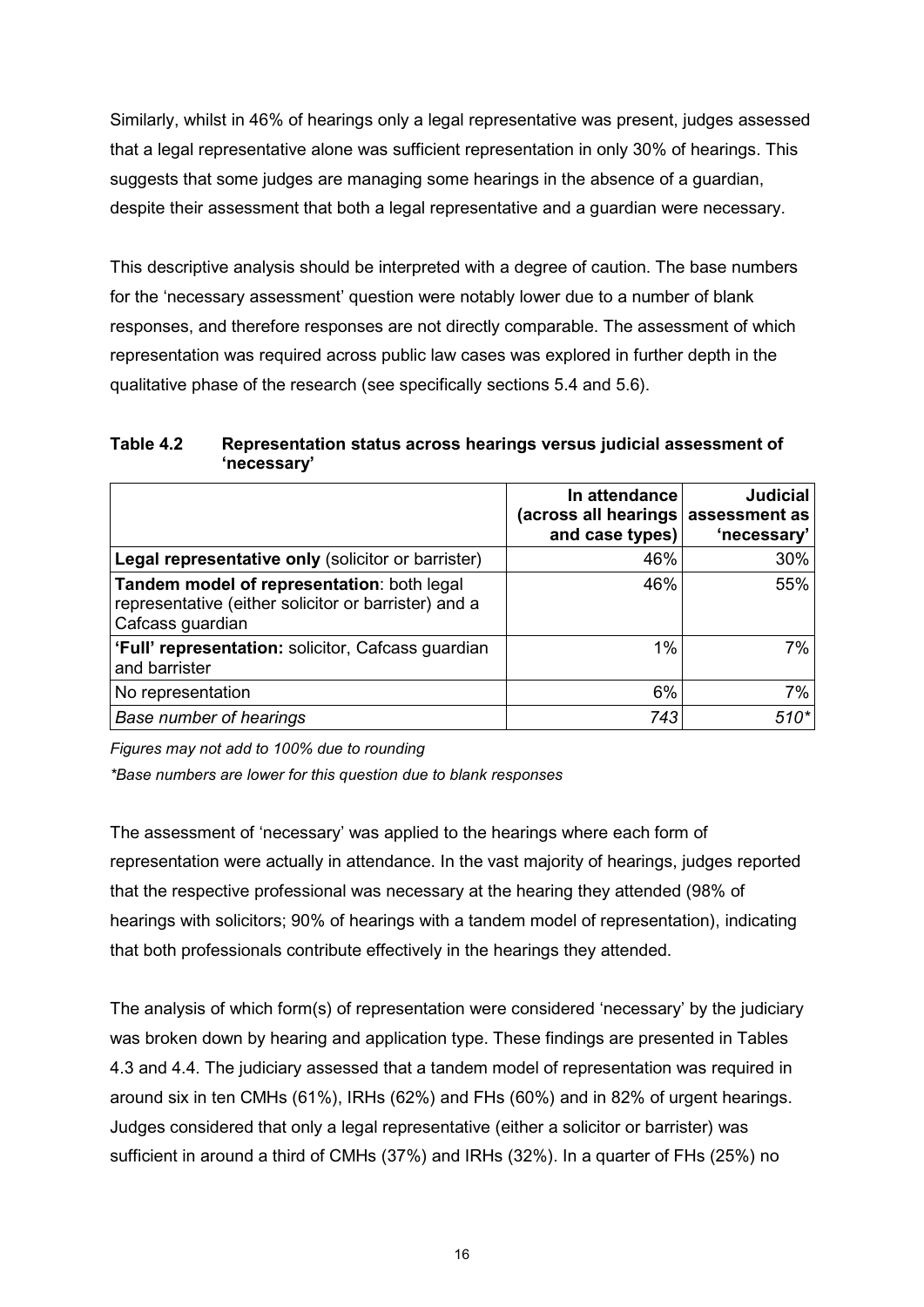representation was considered necessary. In 21 of these 24 FHs, the initial application was made for adoption, and 19 led to a final order of adoption.

| Judicial assessment of<br>'necessary' representation | Case<br>Management<br><b>Hearing</b> | <b>Issues</b><br><b>Resolution</b><br><b>Hearing</b> | <b>Final</b><br><b>Hearing</b> | $U$ rgent<br>hearings |
|------------------------------------------------------|--------------------------------------|------------------------------------------------------|--------------------------------|-----------------------|
| Legal representative only                            | 37%                                  | 32%                                                  | 13%                            | 18%                   |
| Guardian only                                        | 0.6%                                 | 5%                                                   | 2%                             |                       |
| Tandem model                                         | 61%                                  | 62%                                                  | 60%                            | 82%                   |
| No representation                                    | 1%                                   | 1%                                                   | 25%                            |                       |
| <b>Base number of hearings</b>                       | 178                                  | 114                                                  | 96                             | 33                    |

<span id="page-21-0"></span>**Table 4.3 Judicial assessment of 'necessary' representation by hearing type**

Table 4.4 outlines the assessment of which form of representation was necessary by application type. With the exception of adoption applications, judges assessed that both forms of representation were necessary in over half of all cases, ranging from 50% of Supervision Order applications to 80% of Special Guardianship Order applications. In 85% of adoption applications, no representation was considered necessary, largely due to these being uncontested hearings following a placement order.

<span id="page-21-1"></span>**Table 4.4 Judicial assessment of 'necessary' representation by application type**

| Judicial assessment<br>of 'necessary'<br>representation | <b>Order</b> | <b>Supervision Guardianship</b><br>Order | Special Interim<br>Carel<br>Order | Order | Care Placement | <b>Order Adoption</b> |
|---------------------------------------------------------|--------------|------------------------------------------|-----------------------------------|-------|----------------|-----------------------|
| Legal representative<br>only                            | 50%          | 20%                                      | 34%                               | 33%   | 36%            |                       |
| Tandem model                                            | 50%          | 80%                                      | 65%                               | 65%   | 64%            | 15%                   |
| No representation                                       |              |                                          | $1\%$                             | 1%    |                | 85%                   |
| <b>Base number of</b><br>hearings                       | 20           | 25                                       | 95                                | 356   | 42             | 34                    |

*Caution should be applied with some hearing types with small base numbers*

Of all hearings where the tandem model was considered necessary, 31% led to an interim or final order being made. This compares to 14% of hearings where a solicitor only was required. This may suggest that judges consider that both a legal representative and a guardian are required in hearings where they intend to make substantive decisions in the case.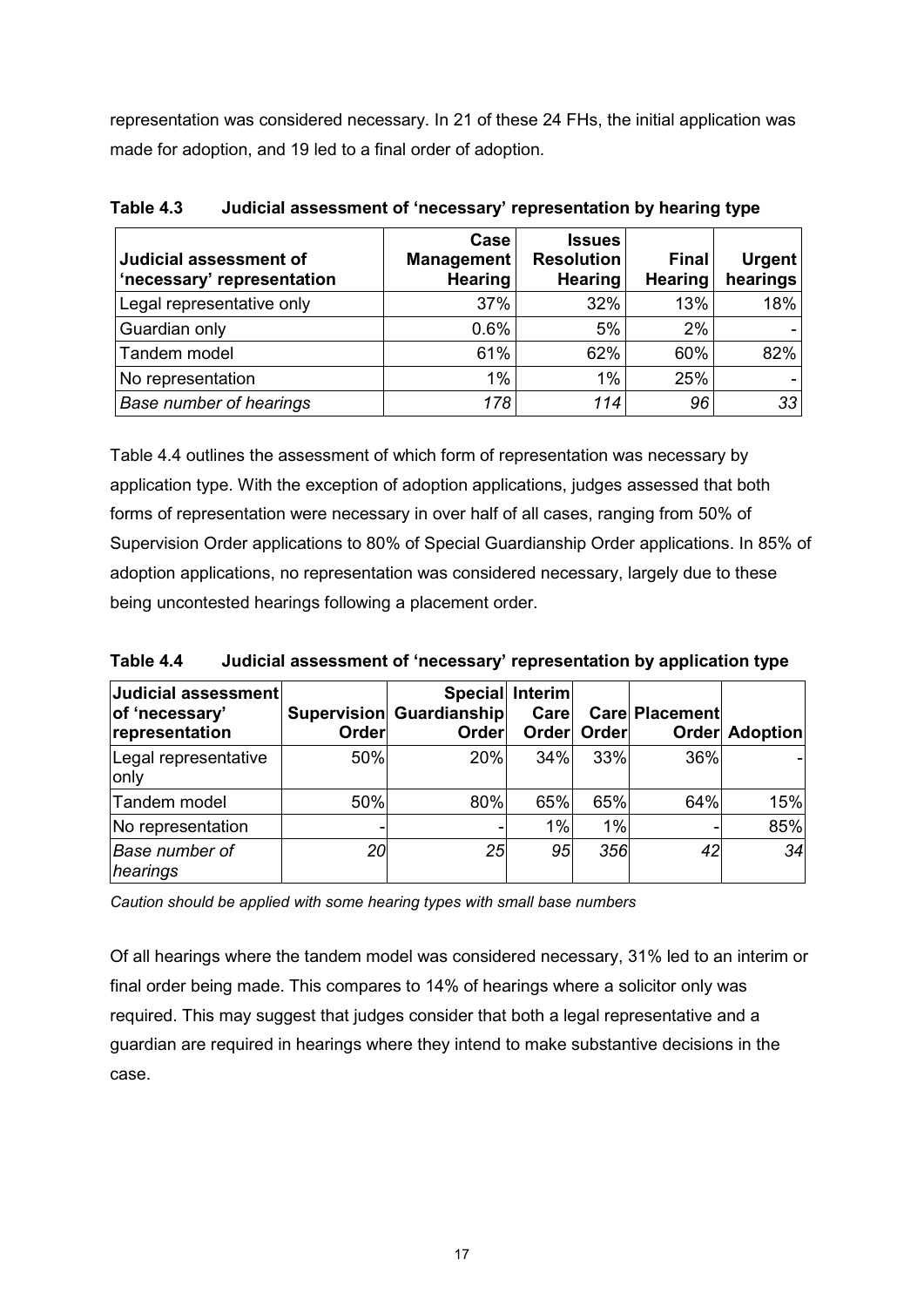## <span id="page-22-0"></span>**5. PHASE 2: Qualitative findings from focus groups and interviews**

## <span id="page-22-1"></span>**5.1 The role of the guardian**

#### **The voice of the child**

Participants across focus groups described the guardian's role in public law cases as to reflect the child's voice. The guardian's primary responsibility is to focus on the child's needs and assess the case entirely from the child's point of view. It was suggested that the guardian is often the only consistent professional that is acting in the child's interests throughout the duration of a case.

> *'The [child] does not have a voice. That's what the guardian is.'* Solicitor, focus group (FG) 1

During public law proceedings, the guardian will make enquiries and assessments on behalf of the court. As well as getting to know the child and their parents, this may include evaluating the local authority assessment of extended family members or interviewing other witnesses. A guardian's assessment is based on welfare and safeguarding. Participants explained that a guardian's professional background and expertise is the basis for analysis of the child's welfare needs, for assessing any risks they are exposed to in their current situation and making a judgment on the likely impact of different care planning decisions on the child. One guardian described how the guardian's qualifications in child development theory as well as their training in child protection meant that they are able to hypothesise the impact of the child's situation on their welfare. This enabled them to provide advice and make recommendations on what the longer-term future of the child should be.

#### **Independence and scrutiny**

A common theme across all focus groups and judicial interviews was the importance of the guardian's role in scrutinising the local authority care plan for the child. This was consistently referred to as a 'check and balance'. Participants said that it was the responsibility of the guardian to challenge the local authority's plan if they have assessed, following their own enquiries, that the plan was not in the child's best interests. Participants described how the guardian's 'fresh pair of eyes' could highlight potential weaknesses in local authority care planning and lead them to propose alternative approaches that the local authority may not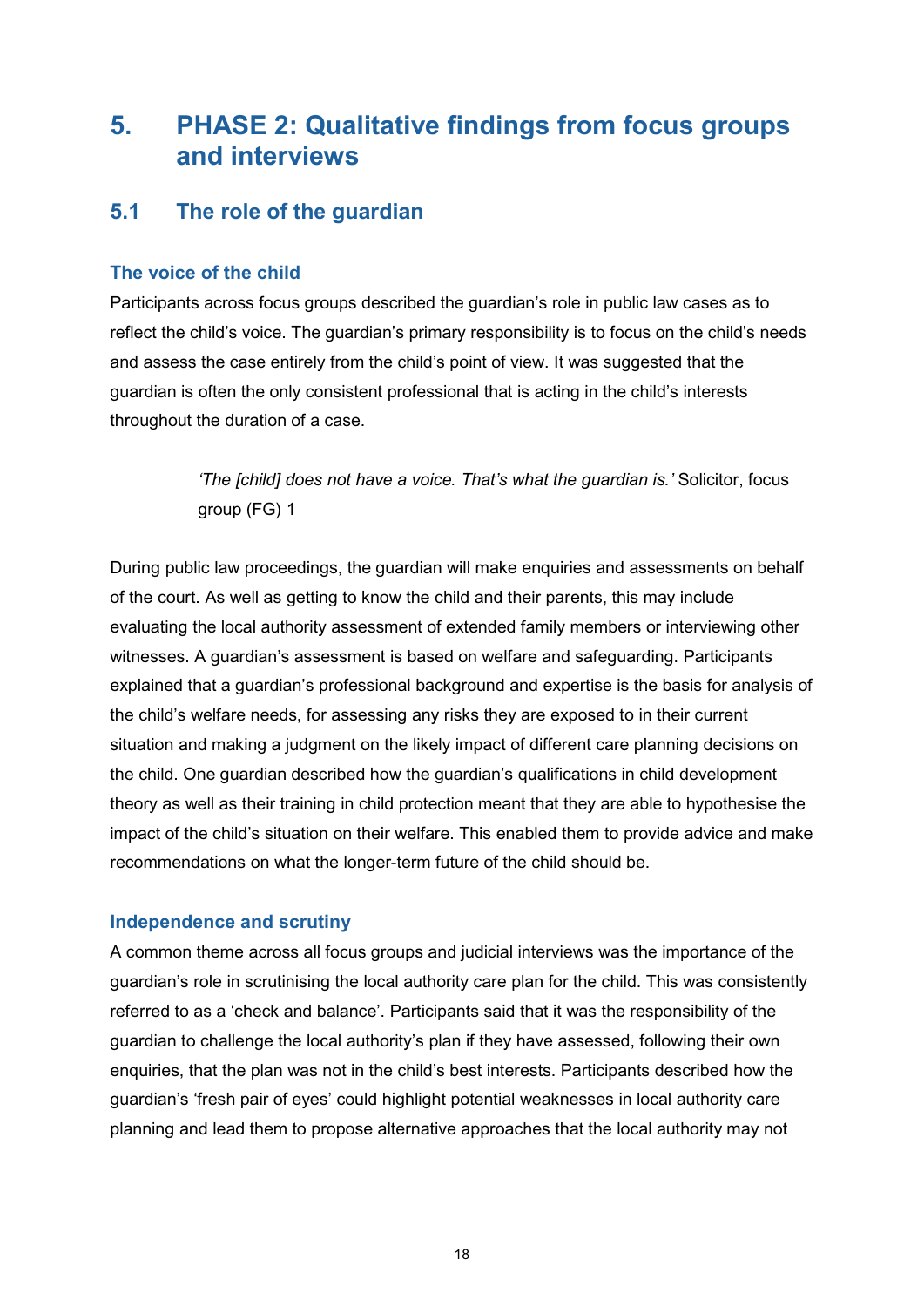have considered. Social workers said that discussing the care plan with the guardian could 'set you back on track' with the family.

Guardians are also responsible for validating or challenging the evidence provided by the local authority where necessary. The judiciary noted that it was not uncommon for the guardian and the local authority to 'be at odds with one another'. Research participants – including social workers – noted that quite often as a result of the guardian's assessment as a critical friend, the local authority will change their plan for the child. This level of scrutiny was deemed especially important by some research participants because, firstly, they believed that cases coming to court were increasingly more complex, and secondly, because fewer experts were being appointed in public law proceedings.

The independence of the guardian was consistently highlighted as an imperative part of their contribution in public law cases. It was emphasised across all professional groups, including by the judiciary, how the guardian's independence could encourage families to reflect objectively on their situation. They explained that it provided a new opportunity for the parents to engage with someone and the fact that their lawyers encouraged them to do so provided parents with further incentive. Participants believed that parents find the plan for the child more 'palatable' coming from an independent person rather than the local authority. Whilst this was referenced in relation to all public law cases, it was found to be particularly important when the positions of the parents and the social worker are polarised and in cases where the relationship between the family and the local authority had broken down.

## *'You just get somebody independent who is not a lawyer and then the parents listen to it and thinks, "oh yes, actually I will work with this person."'* Barrister, FG1

Participants believed that social workers may have to make decisions or plans for the child that are influenced by local authority resources or management. It was therefore argued that the guardian's advice enabled the judge to consider what could and should happen for the child, based solely on their interests without the constraints of local authority resources and funding. Participants questioned whether Independent Reviewing Officers were able to make decisions with the same level of independence or indeed, whether they could allocate sufficient time to each child on their caseload to make decisions in the child's best interests. It was strongly felt, therefore, that one of the strengths of the tandem model is knowing that there had been an independent analysis of the situation, even when the outcome is to endorse the local authority's plans.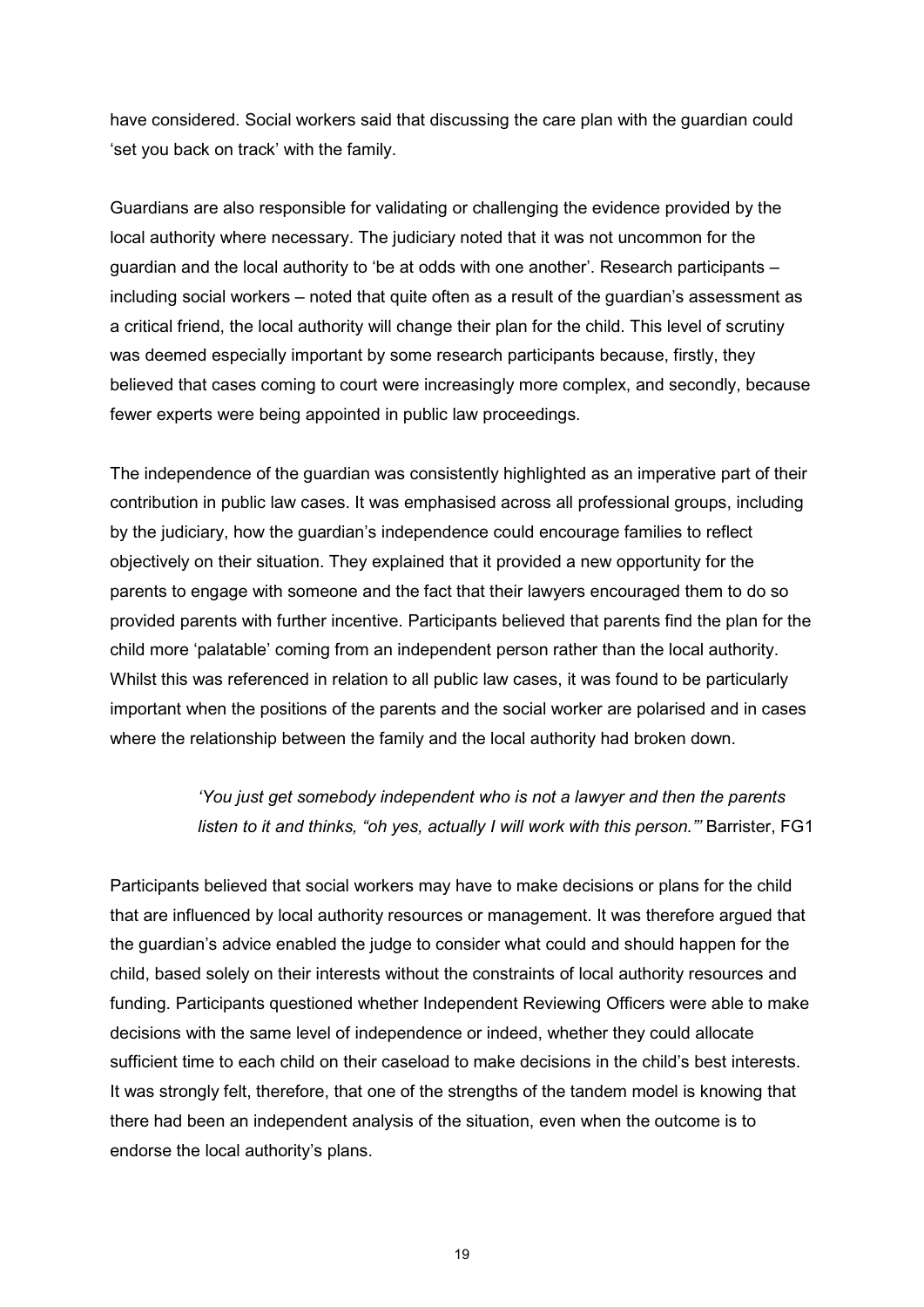*'The local authority have often got it very wrong in terms of what their plans are and the guardian is the most respected person in the room at that stage [when a case reaches court].'* Solicitor, FG2

#### **Impact on case progression**

The quardian must form a view on the issues of harm under the 'welfare checklist'<sup>[10](#page-24-0)</sup> and on this basis, assess what orders are proportionate and appropriate for the child subject to proceedings. They will provide instructions to the solicitor, who is advocating for the child in court. The guardian will also make recommendations and directly advise the court. At some stages of proceedings, the guardian will be responsible for providing evidence to the court as a witness.

Participants said that some cases will be entirely steered by the guardian, who will support the judiciary in streamlining and narrowing the case, advising the court on what is in the best interests of the child's welfare. Guardians, solicitors and social workers emphasised the reliance of the judiciary on the guardian's perspective, particularly so if there is any dispute in relation to welfare or if new evidence has come to light. It was proposed that a judge would find it very difficult to make a decision on a case without the guardian's input – and as the largely non-inquisitorial system meant that judges have limited time to hear a case, the guardian's independent assessment and depth of evidence was key. Some participants suggested that judges are 'still suspicious' of local authorities and reiterated the importance of this independent voice.

*'I mean nobody else can substitute the guardian.'* Social worker, FG1

*'They know the case, they know the people. They can bring such depth to the case through their evidence. I can't see how it would be replicated without them being heavily involved in the proceedings.'* Barrister, FG3

These perceptions were supported by judicial interviewees who argued that the guardian's views are 'imperative to the decisions in a case' and a judge must have strong justification from departing from the recommendation of the guardian. They cited cases where the guardian faced strenuous opposition from both the local authority and the child's parents and only persistence from the guardian, with legal advice from the child's solicitor was effective in amending the care plan.

 $\overline{a}$ 

<span id="page-24-0"></span><sup>&</sup>lt;sup>10</sup> The 'welfare checklist' is outlined in section 1 of the Children Act 1989.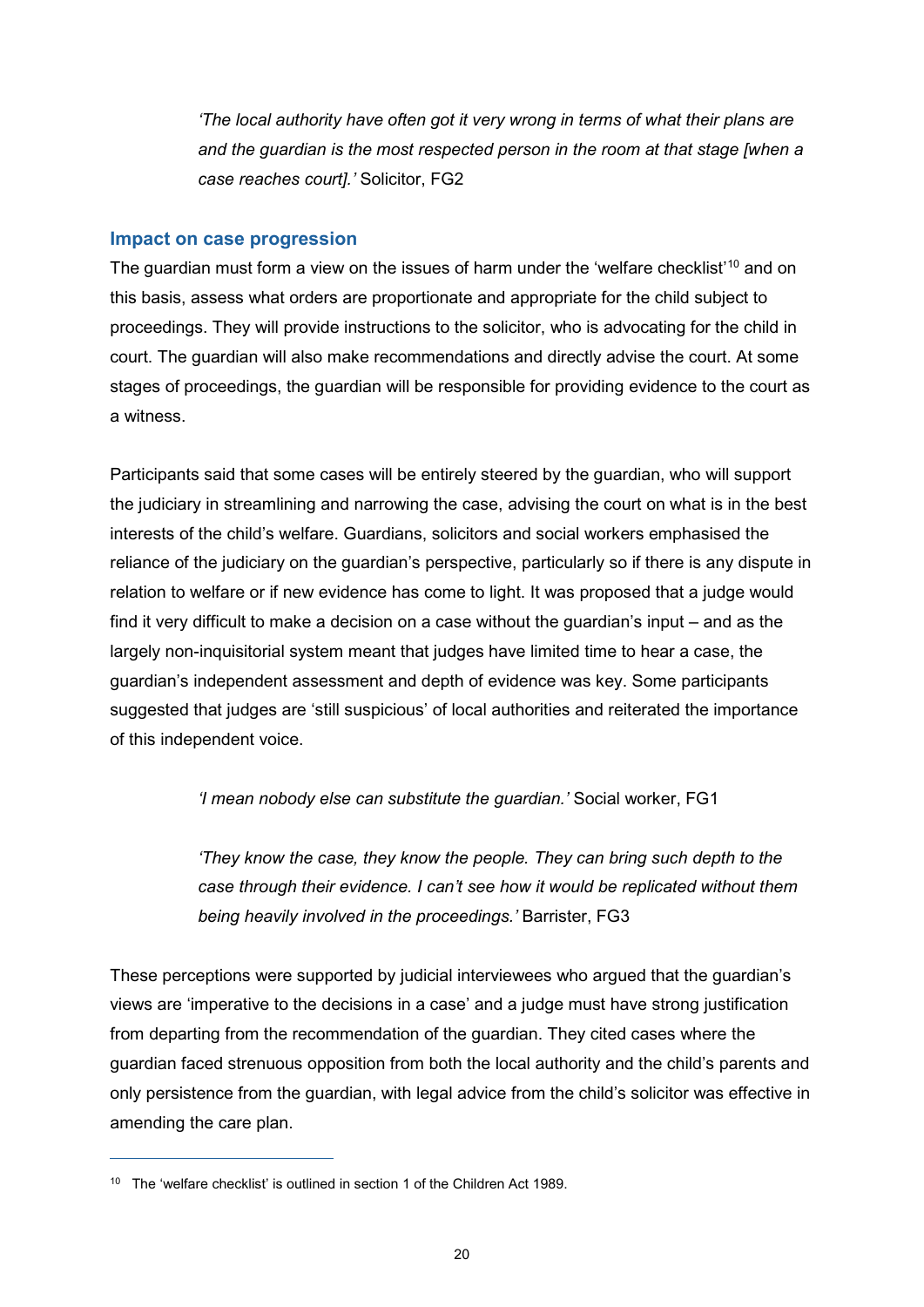*'That was all down to the guardian representing the best interests of the children, saying, "No I am not going along with this." That just shows you how pivotal, not only the guardian, but the guardian's legal representative is to a case.'* Judge (J) 1

As many guardians are experienced social workers, both solicitors and the judiciary also highlighted the usefulness of their professional and experienced 'eye over the paperwork'.

## <span id="page-25-0"></span>**5.2 The role of the legal representative**

The role of the legal representative, either as a solicitor or a barrister, is to represent the child's legal interests in court. Solicitors were keen to stress that the child is their client – not the guardian – and their role is to take instructions from the professional guardian on behalf of the child.

> *'I think it's sometimes thought that the guardian is our client; it's the child who's our client, not the guardian. We take our instructions from the guardian because the child isn't competent or is too young to give their own instructions.'* Solicitor, FG2

Participants explained that the legal representative is responsible for ensuring the guardian's recommended plan for the child is set within a legal framework and the correct legal procedures are undertaken. Lawyers will provide legal advice to the guardian on whether their social work evidence has met the legal threshold for the order or removal of a child which the guardian has assessed is in their best interests. They may provide advice to the guardian on what legal options are available and where necessary, advise on their legal challenge to the local authority's plan.

Solicitors in focus groups said that they are responsible for keeping abreast of fast-moving developments in case law in order to ensure the guardian's recommendations to the court are up to date. When presenting the case to the court, they are responsible for ensuring the evidence is appropriately tested via the cross-examination of witnesses.

> *'Well it's a mutual benefit because I do rely on solicitors a hell of a lot to make sure I'm keeping within the legal profession of things.'* Guardian, FG4

Participants, including the judiciary, highlighted the role of the solicitor in organising the case and the value of this in facilitating effective case progression. These tasks included the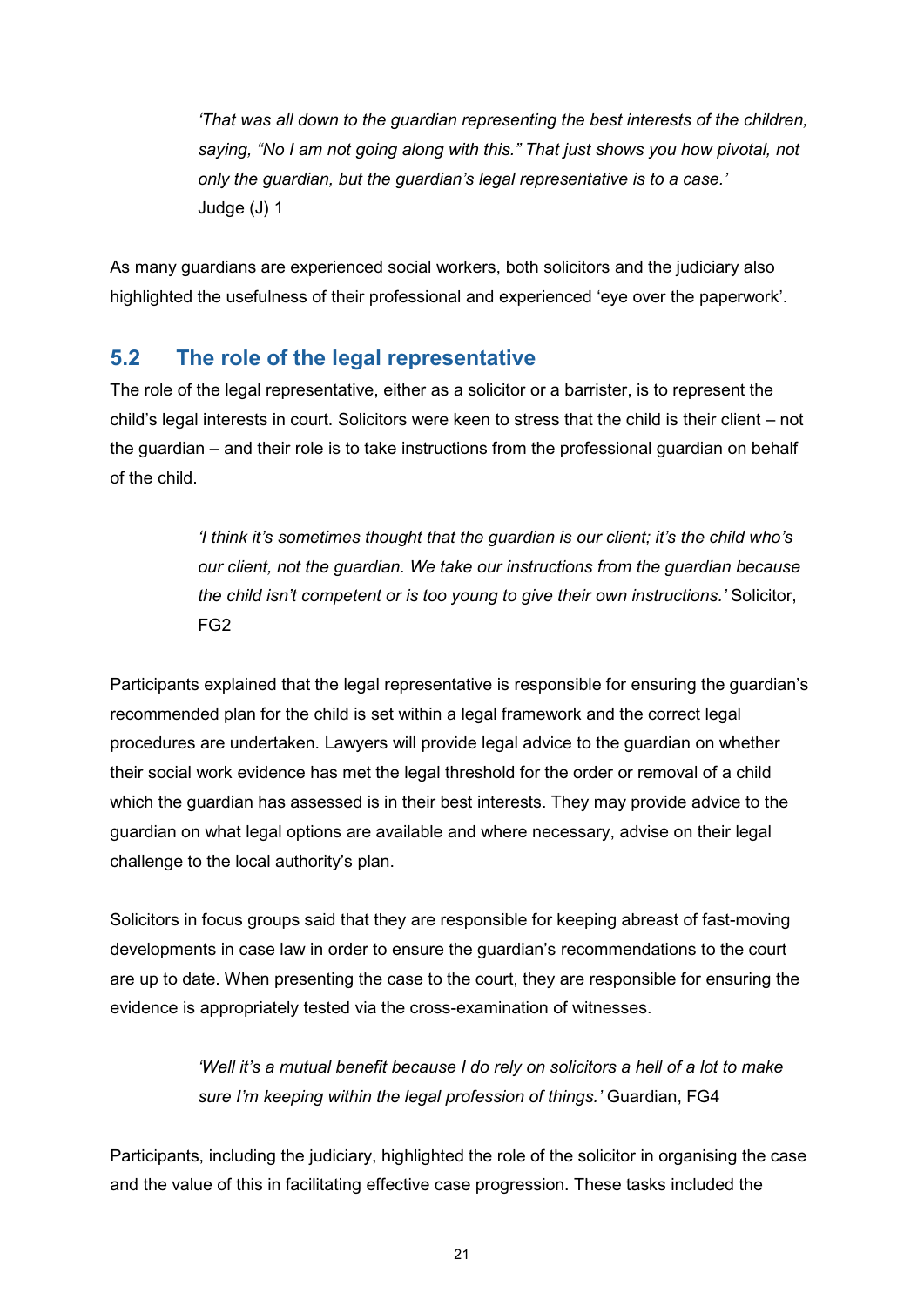appointment and instruction of expert witnesses, and other administrative tasks to 'keep the case moving'.

> *'And that's where your solicitor is really the lead person in the case because virtually every case management responsibility in public law proceedings now falls on the solicitor to the child.'* Solicitor, FG2

## <span id="page-26-0"></span>**5.3 The distinction of roles**

All participants emphasised the distinction of roles between the guardian and the legal representative and their respective responsibilities to the child. It was argued that they analyse the case from unique perspectives, drawing on their respective expertise. The guardian analyses the case in relation to the welfare and safety of the child and their assessment of the social work evidence whereas the lawyer analyses the case in terms of whether this evidence has met a legal threshold.

> *'You have that kind of safety net of somebody looking at welfare and somebody looking at the legal aspect, and those two people coming together to actually make sure you get the best outcome for the child.'* Guardian, FG3

Participants agreed that the guardian and the legal representative have very different roles to play within proceedings and believed that these roles did not cross over. A key example cited was the role of advocacy. Guardians are not expected to advocate on behalf of a child before a court, make submissions to the court or cross-examine witnesses. On the other hand, lawyers are not expected to work with the child on a one-to-one basis to ascertain their wishes and feelings and make assessments of their welfare. Participants said that solicitors may be detached from the 'true' welfare issues that the court must deal with. Whilst legal professionals may understand why, and even how, these tasks are undertaken, they will generally not have the expertise to do it themselves.

Given the distinct roles, participants did not believe that the tandem model approach was leading to any duplication of work. There were some tasks both were involved in, for example, in meeting the child of the case, but it was argued that the guardian and the solicitor would be coming to this meeting with different perspectives. Professionals in one focus group debated whether there was some duplication of effort in writing statements.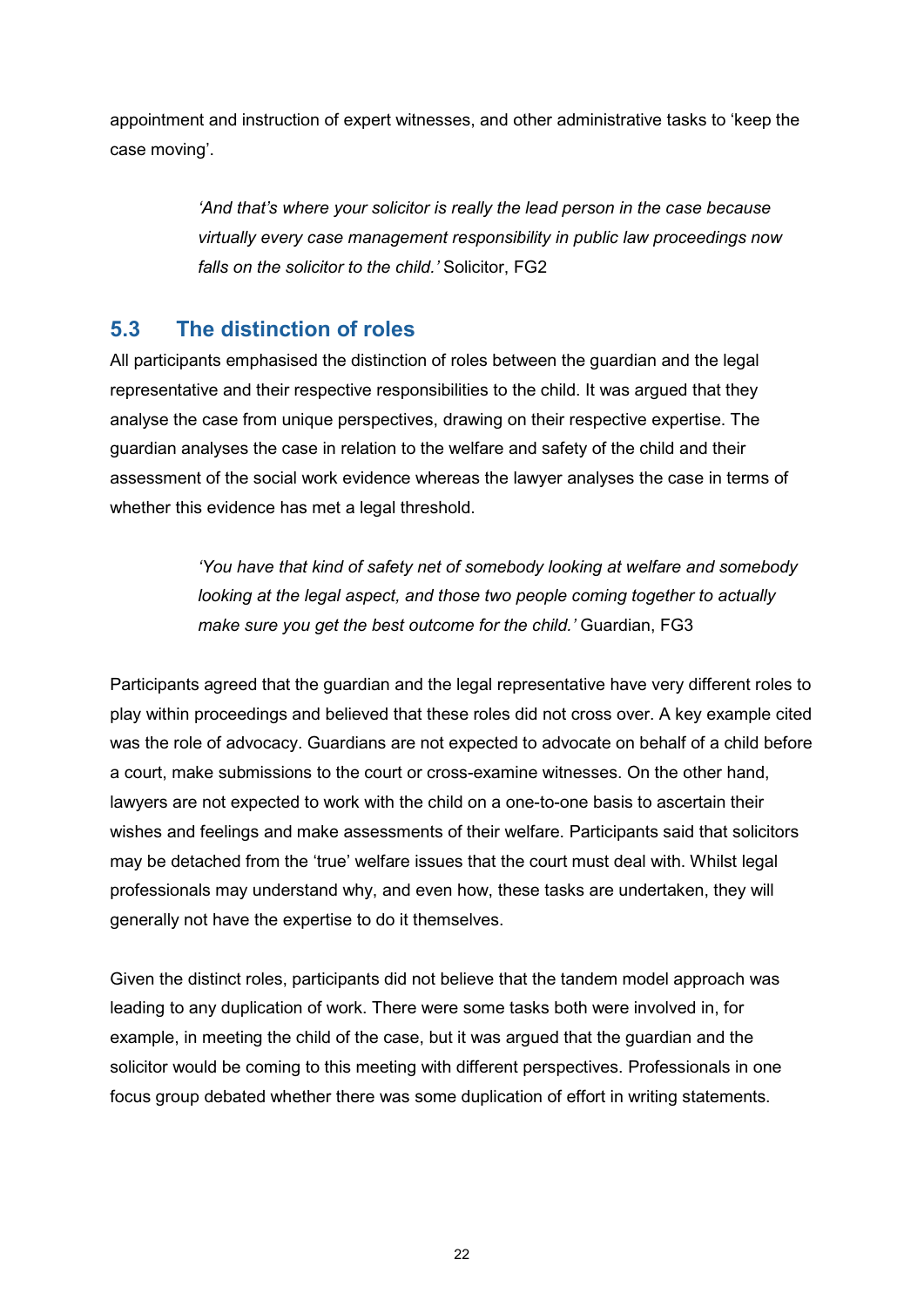*'If both are doing their jobs properly there shouldn't be any overlap… one is a client that is forming a view, and the other is a legal advisor saying, well, that's possible, that's not possible. So they are very different.'* Solicitor, FG2

Participants from across all professions, including the judiciary, suggested that one of the key strengths of the tandem model was the value of both professional disciplines that contributed to an appropriate outcome for the child. Others were keen to point out that the model was not 'dual representation' because acting in the best interests of the child as the guardian does, is distinct from representing or advocating for the child.

> *'The guardian is actually acting in the best interests of the child in [their] professional opinion…. It's not dual representation, it's representation through a lawyer on instruction of the guardian.'* Solicitor, FG2

#### **Role of the barrister**

The quantitative data collection found that in just one hearing a barrister was present alongside a solicitor and a guardian. When a barrister was present, this was either alone (in place of a solicitor; 9%), or alongside a guardian (9%). This finding was corroborated across the qualitative fieldwork, where participants were generally unable to recall a situation with all three forms of representation were present at a hearing. It was explained that a barrister was likely only to be present if the case solicitor was unavailable. The judiciary supported these findings and highlighted that they would expect the case solicitor to have sufficient experience to proficiently carry out the advocacy role.

*'We certainly don't get two lawyers; it just doesn't happen.'* J6

#### **Teamwork and collaboration**

There was strong consensus that guardians and solicitors were working well together in their areas, 'hand in hand' throughout the proceedings.

> *'They work very well together and it's very much a team effort and a double act.'*  J6

Participants talked about the interdependency of professionals involved in a public law case, both outside of court as well as during proceedings, explaining that case progression is dependent on effective liaison between multiple individuals and agencies.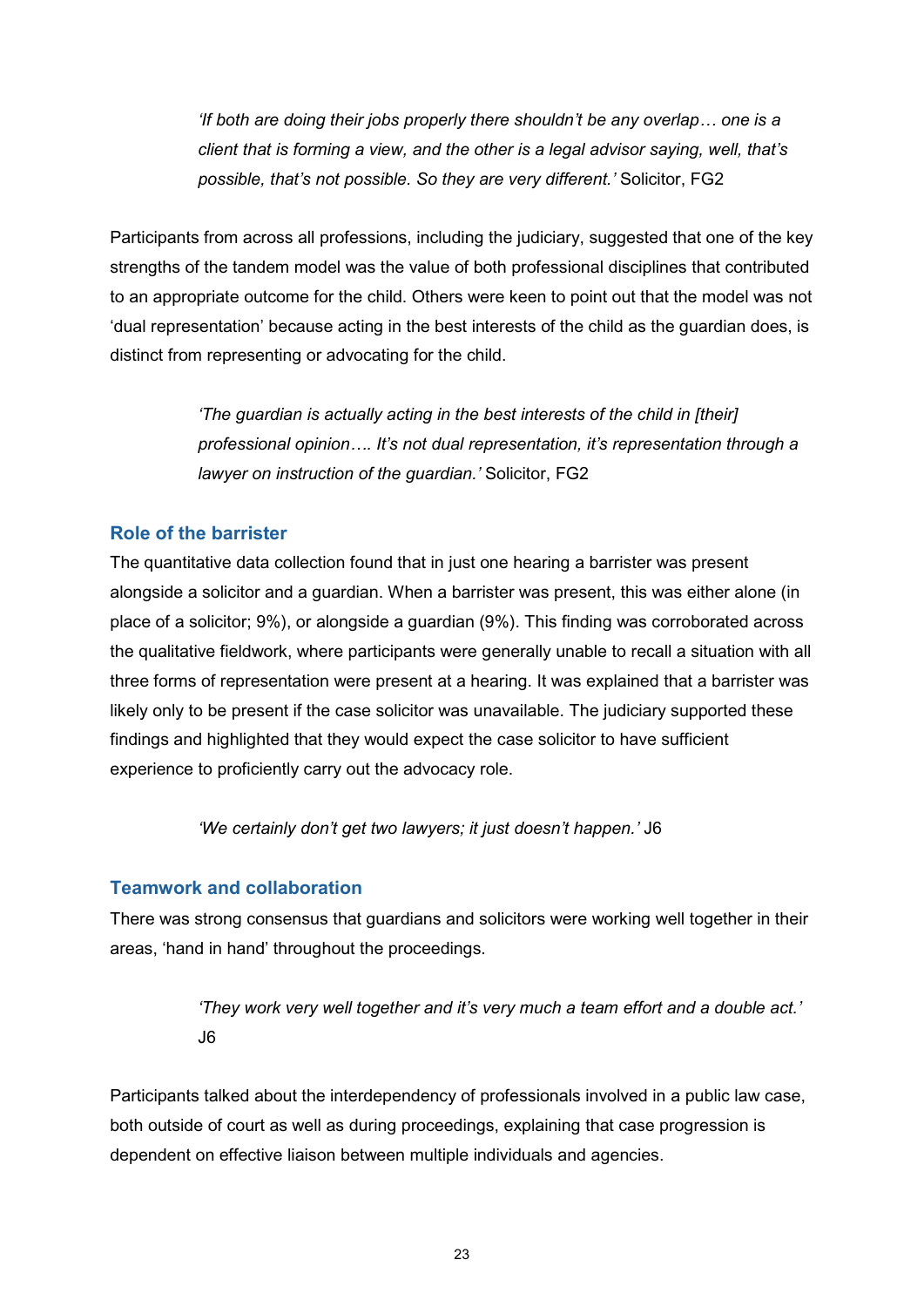*'We're dependent on the local authority filing its evidence; the local authority are dependent on the court processing that evidence; you're dependent on the parents responding to it; and the guardian responding to that.'* Solicitor, FG2

Specifically, the team work between the solicitor and the guardian was seen as important to efficient case progression. Some judges reported that they worked together to make sure the case remained on track, for example, chasing the local authority to ensure their evidence is filed on time or informing the court if parents are not complying with directions. Other professionals supported this observation, reporting that the guardian may seek the support of the solicitor to speak with the local authority's legal representative to check the progress of agreements made in the care plan.

> *'There is an ongoing process where actually the guardians use their solicitors as a means of pushing things along within the process... we are constantly chasing up evidence that's late; assessments that have not been completed that may cause delays.'* Guardian, FG2

Outside of the courtroom, guardians and solicitors said they would communicate with each other efficiently via telephone and email. They said it was quite unusual, rare even, for both a solicitor and a guardian to attend planning meetings, unless there was a very contentious issue.

> *'It would be very rare for me to go along with a lawyer to a meeting because it would be one or the other of us.'* Guardian, FG1

## <span id="page-28-0"></span>**5.4 The assessment of representation at hearings**

 $\overline{a}$ 

Research participants were asked which form of representation,<sup>[11](#page-28-1)</sup> either a guardian and/or a legal representative, was required to be present for different hearings at each stage of a public law case, and the respective role and contribution they make to judicial decisions and case management. As noted in the preceding section 5.3, the participation of barristers was identified as very limited on the whole so hereafter the report will refer to solicitors as the legal representative.

<span id="page-28-1"></span><sup>&</sup>lt;sup>11</sup> It is acknowledged that some research participants said that the guardian does not 'represent' the child, but instead acts in their interest, and the legal representative is the 'representation'. For the sake of simplicity and conciseness, the term 'representation' is used to encompass both the guardian and the legal representative roles in this report unless specified.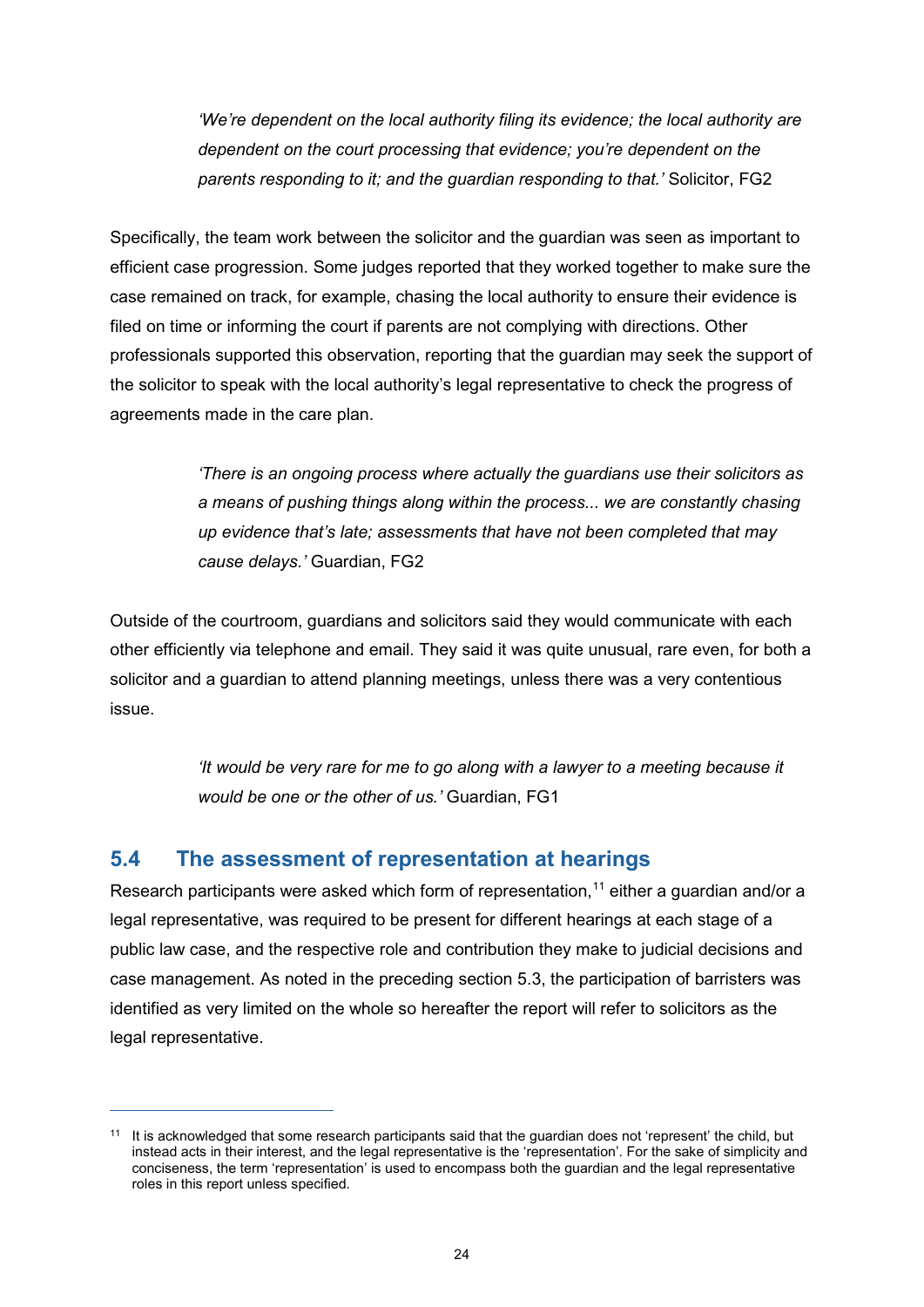Many participants agreed that the ideal situation would be that both guardian and a solicitor would be in attendance throughout all public law hearings. The strength of this view, however, varied both within and across focus groups, amongst different members of the judiciary, and in respect of different hearings (and to a lesser extent, case) types.

Some participants said that since the implementation of the Public Law Outline (PLO),<sup>[12](#page-29-0)</sup> public law cases are a streamlined process with front-loaded proceedings. They argued that for this reason, it was imperative for all professional parties to be present during all hearings as this is where the 'community of interest' gains its deepest understanding of what is happening in the case.

> *'In tightly managed cases, every hearing is an important hearing, because you wouldn't be having a hearing unless there was something important to be done.'*  J3

> *'At court, it's extremely important for everybody to be present because people's understanding crystallises mainly at hearings.'* Solicitor, FG3

The judicial perspective on whether both forms of representation was required for all hearings was mixed; some said both were always required because it was difficult to predict what developments may take place, others said they would make an assessment on whether a guardian is required. Others again indicated that the distinction of roles from both professionals meant that they rarely needed both at the same hearing. They argued that their respective contributions were required for different elements and at different stages of a public law case. For example, a solicitor would be required for presenting the factual basis of the care order, serving of the documents and to contribute to the case management of legal issues, whereas the guardian was required when considering the social welfare aspect of the case and promoting the best outcomes for the child.

> *'In an ideal world the guardian is such an important person in the care proceedings that ideally they should be available throughout.'* J4

 $\overline{a}$ 

<span id="page-29-0"></span> $12$  The Children and Families Act (2014) introduced a statutory time limit of 26 weeks for the completion of nonexceptional care and supervision proceedings. Guidance to support case management is outlined in Practice Direction 12a - Care, Supervision and other Part 4 Proceedings.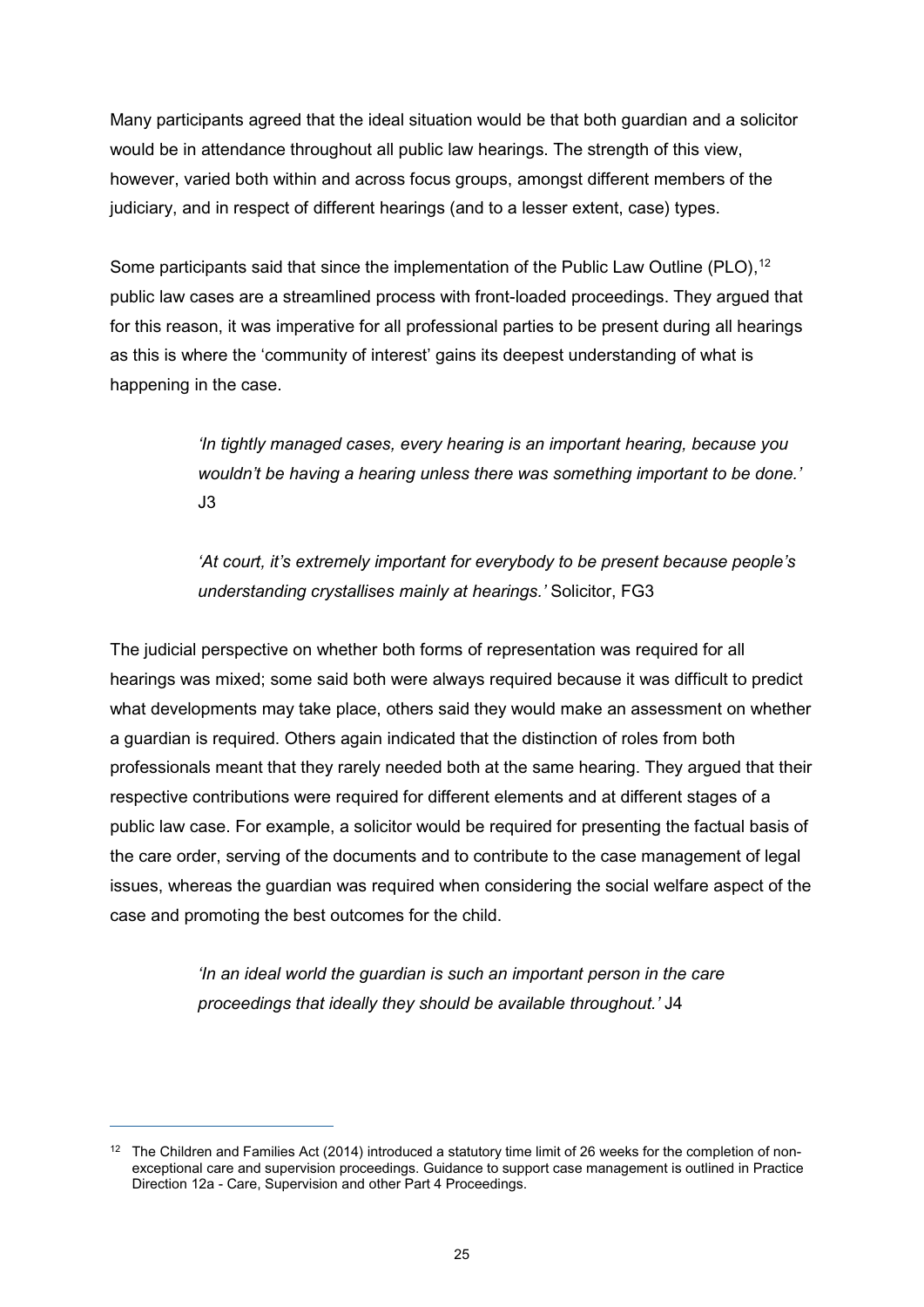*'They have important roles but at different stages of the proceedings, and… they need to have a part in the proceedings, but they don't need to be there all of the time, both of them.'* J7

There was consensus across the focus groups and the judiciary that representation by a solicitor at all hearings is essential. This was supported in the quantitative data collection, whereby a solicitor (or barrister) was considered necessary in 92% of hearings overall, and in 98% of the hearings where they were in attendance. It was argued that because 'at day one now the key decisions are made' it would be difficult for a solicitor to come into a case a few weeks or months into proceedings.

> *'In every case I would expect to see legal representation because you cannot expect a guardian to be advancing legal arguments… I'd always expect the guardian to give instructions but I wouldn't necessarily expect or insist on the guardian being physically present in the courtroom.'* J6

Conversely, it was clear that despite the 'ideal' situation of both professionals present, in practice, it was not uncommon for the guardian to be excused from a hearing. Some participants estimated that up to half of hearings would be facilitated without a guardian present. Our quantitative data collection showed that a guardian as well as a legal representative were present in 46% of all hearings (although both were considered necessary in 55% of hearings). This situation had largely been driven by logistics and stretched resources which meant professionals had to make a practical assessment on where their time should be prioritised. The process by which this consideration is made is explored in further detail later in this section.

> *'Guardians are very overworked and simply, although they would like to be, cannot attend each and every hearing, and they have to make a decision.'*  Solicitor, FG4

*'I think we need to get really, really targeted on actually how we're using what we've got.'* Cafcass manager, FG1

#### **Logistics**

It was not unusual for a guardian to have a clash in their timetable and listings. Some participants said the guardian's availability was not always sought and they were often double-booked to hearings as a result. They believed that the expectation that cases should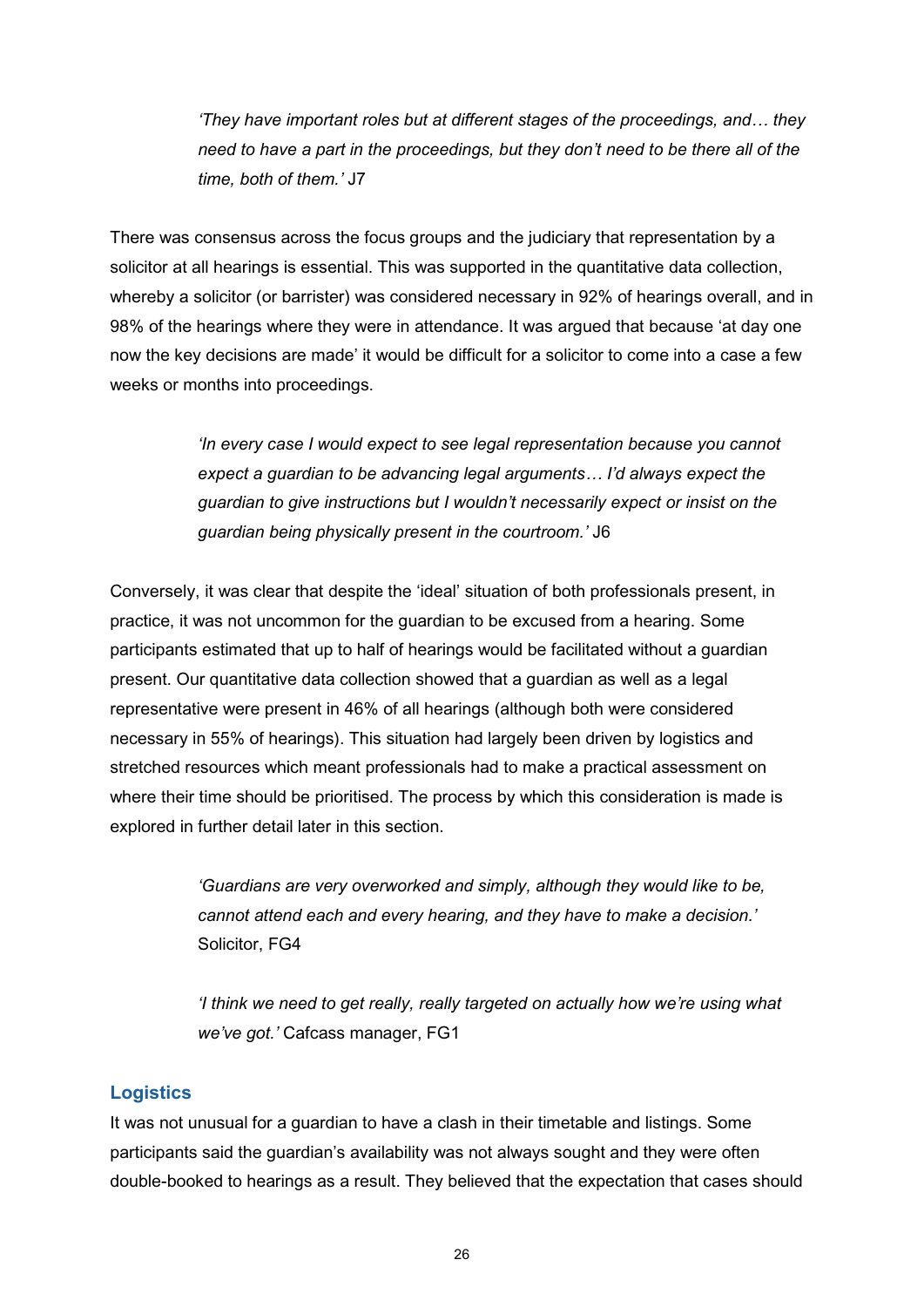be completed within 26 weeks meant that hearings would be booked regardless of the guardian's availability. Solicitors described the importance of getting the balance right between the child's timetable and ensuring the right professionals were involved. Some judges felt that timeliness was more important than risking delay and rescheduling a hearing.

> *'How I proceed with these cases are [sic] more a matter of expediency than because it is the right thing to do.'* J4

On the other hand, some participants reflected that judges would liaise with each other when there was conflict within the guardian's diary. A judicial interviewee corroborated this and described how they saw listing as a collaborative process, and because their 'starting point' was that the guardian should be present, they would accommodate the availability of the guardian wherever possible.

#### **The assessment process**

It was evidently common practice for professionals to make an informed assessment on when a guardian was required, and participants described how proportionate and efficient working practices had developed to support the efficient operation of the tandem model. One judge described the model as a 'regulatory piece of machinery'.

> *'There is already a good deal of self-regulation involved, with guardians saying "I don't need to be here" and solicitors regularly asking the court in those circumstances to dispense with the guardian's attendance.'* J2

Participants said that the assessment of who is required in court was based on a decision – largely driven by the guardian, but always in consultation with the solicitor and with permission from the case management judge – on where the guardian's time and contribution should be prioritised. It was explained that all professionals involved should have the required information and the outstanding issues to resolve at the end of each hearing to reasonably assess whether the guardian needs to be in attendance at the next hearing.

All focus group participants and judicial interviewees agreed that the efficiency of a hearing in the absence of a guardian was dependent on the solicitor being briefed with full instructions in advance and the guardian being available on the phone to provide updated instructions if necessary.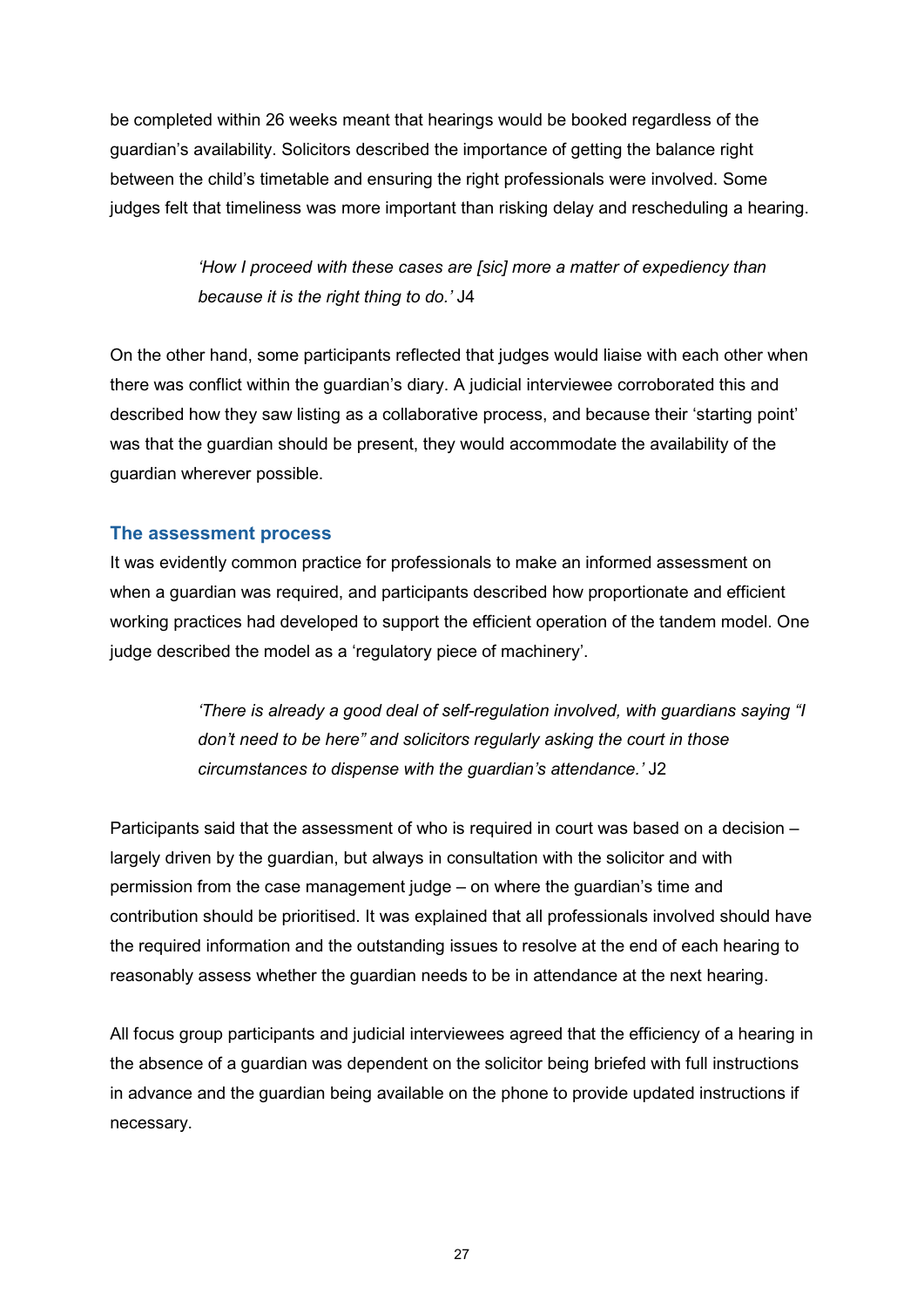*'… [The guardians] are almost always on the other end of a phone, and I will have taken full instructions before going to court.'* Solicitor, FG4

It was agreed that the case management judge would always be required to give permission for the guardian to be excused. Indeed, some participants did not agree that the guardian generally led on making this assessment and felt instead it was up to the court to decide.

> *'We have to be pragmatic… so long as the solicitor is fully instructed and if you can contact the guardian if necessary, it's ultimately up to the court actually to dispense whether they need a guardian in a hearing.'* Cafcass manager, FG1

Judicial interviews suggested some variation in practice. Most tended to agree that they tried not to be too prescriptive and relied on the guardian's judgment on which hearing they should attend. Many said they assessed whether the guardian's request to be excused from a hearing was reasonable based on the likelihood of evidence being required or heard, or whether it was likely to be largely a procedural hearing.

> *'The guardian themselves will know which one of those two or three cases really requires their input more… and I leave that to their discretion.'* J5

The preparation for each hearing was important. Some judges believed that as long as all issues had been agreed beforehand, that there had been a productive advocate's meeting where the solicitor had been fully briefed and instructed, and a clear draft order had been produced, they could effectively manage a hearing with only the legal representative present. They argued that experienced public law solicitors were capable of running a hearing without a guardian.

> *'I do not find that that holds up the progress of the case because usually the solicitor is instructed by the guardian. They know what they are doing if the guardian is not present.'* J4

All professionals were mindful of the workload of guardians and stressed that they should not be spending time in court unless it was really justified. Judges tended to believe that if the issues within a hearing were manageable, they will accept that the guardian's time is more effectively spent elsewhere. A proportionate and collaborative approach was described where professionals adopt a flexible practice to keep cases moving and completed within 26 weeks, without jeopardising the fairness of proceedings.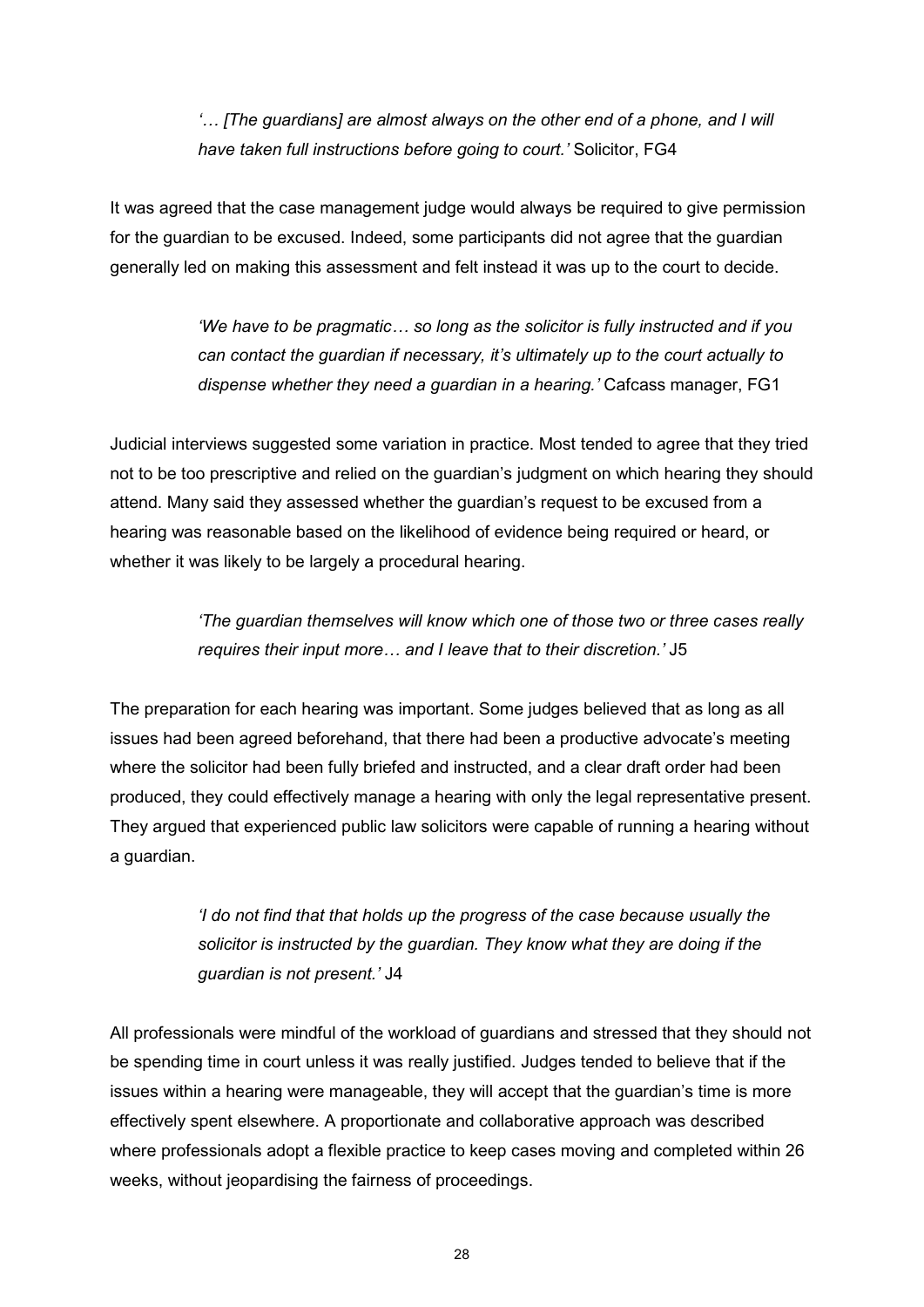*'I'm very much in favour of people only doing what they're doing and not doubling up.'* J7

*'I think it's operated here incredibly efficiently. If one person at the hearing is sufficient then one person attends the hearing. If you're likely to need both, then to avoid an adjournment, both would be there.'* Solicitor, FG2

#### **Prioritisation**

Participants were keen to stress that the assessment of whether a guardian is required is made on a case-by-case basis, although the analysis identified a number of important themes that were taken into consideration. Notably, these included the level of risk within a case and the impact the guardian's input is likely to have on case progression. Guardians described prioritising their time according to where they can make the most difference.

> *'You just have to choose the most risky one or the one you think you're going to make the most impact on, when you need to be there.'* Guardian, FG4

The nature of the case and, sometimes, the relationship between the guardian and the solicitor was important. As some cases 'hang on legal issues' the solicitor will take the lead, whereas others will be focused on complex welfare needs and therefore the guardian will need to be more heavily involved. These themes are developed in the next section in relation to the representation required at each stage of public law hearings.

#### **The Case Management Hearing**

There were considerable differences in views, both across and within professional groups, including the judiciary, in relation to which form of representation was required at the CMH.

> *'I think that we're supposed to be in there for case management hearings, so clearly there's a difference of opinion about when we should prioritise cases.'*  Guardian, FG4

Those who felt strongly that both a solicitor and a guardian should be in attendance argued that the CMH sets the timetable, path and management of the whole proceedings, and to do this without presence of the guardian was described as 'fait accompli' as to what was going to happen. It was argued that the guardian should be present if there is to be a discussion around experts, disclosure and the matters on which key case decisions will be taken. Some judges felt that having a guardian present was essential for case management, including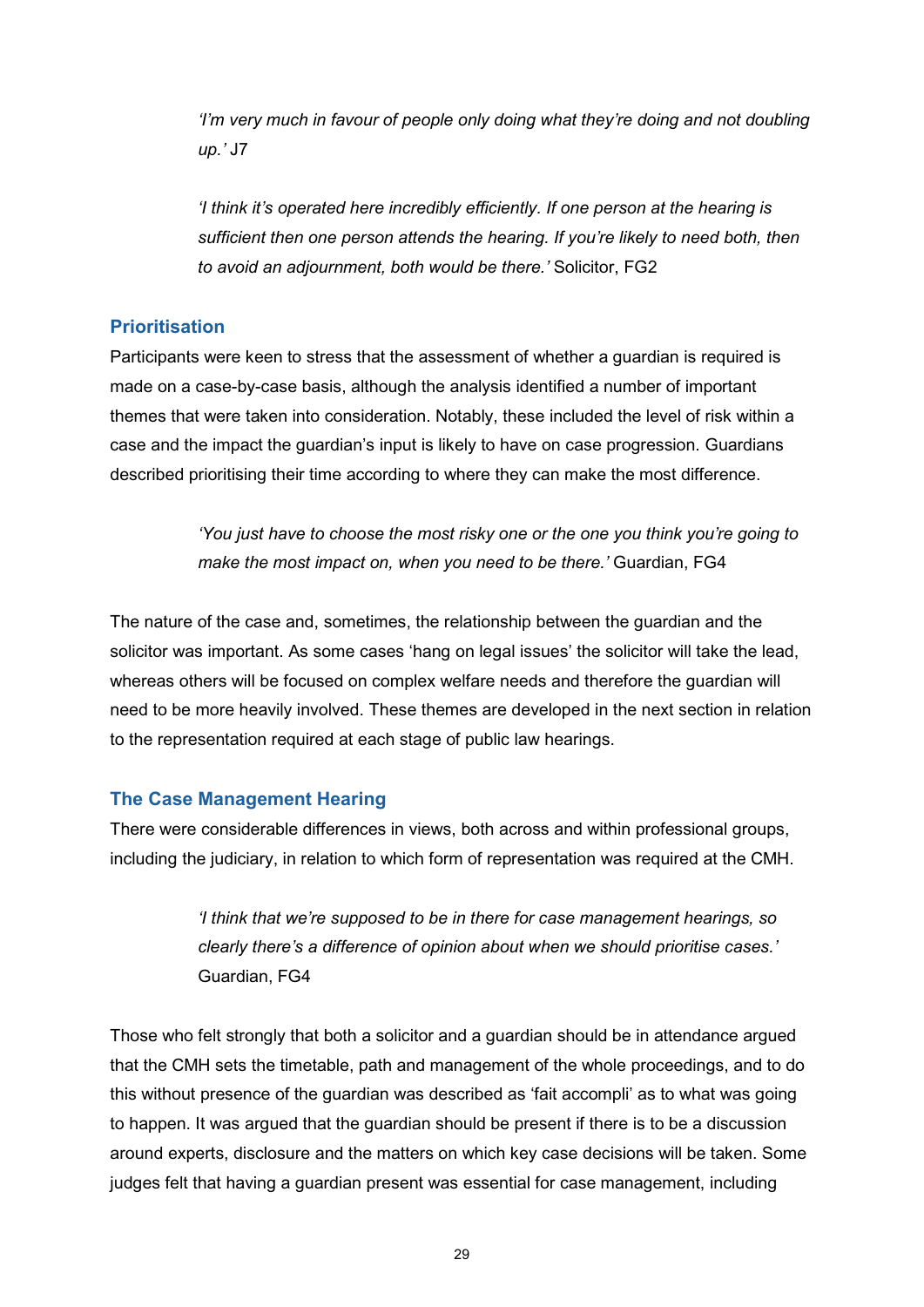their contribution on what assessments need to take place and the directions the local authority should follow.

> *'Think about the CMH… you are setting the whole future of the case in train. Well if you are going to do that then you've got to have the best information available to you, if you are going to case manage effectively. You cannot case manage effectively without the guardian because, to put it bluntly, you're shooting in the dark.'* J1

Conversely, there was a strong perception that the guardian was not always necessary at the CMH. Some professionals believed that hearings which are intended only to make case management decisions and set the trajectory of the case – and not 'evidential' hearings – only required the solicitor. It was noted that the solicitor's input at a CMH can result in a lot of changes at the early stages of a case.

> *'[The] CMH, which is simply diarising dates, which the guardian can do beforehand, there's no need for them to be physically there. That's a low priority.'*  Solicitor, FG1

Overall, it was evident that the CMH can be effective without the guardian being present and in practice the guardian is often excused. Our quantitative data collection found that 47% of CMHs were managed with a legal representative only (although importantly, in 61% CMHs judges assessed the tandem model was required). The effectiveness of the CMH without a guardian in attendance was subject to the solicitor being fully instructed in advance. Participants reflected that if all relevant parties had attended an advocates meeting in preparation for the CMH where key decisions had been agreed and a solicitor was fully briefed, it would enable the direction and the management of the case to be set at the CMH without a quardian.

> *'It's not fair to say that every single one would grind to a halt or be ineffective.'*  Solicitor, FG4

Members of the judiciary agreed that if a CMH is primarily focused on setting dates for case management then they could progress the hearing with either form of representation, although a solicitor was deemed preferable because the CMH often led to administrative requirements that the solicitor took responsibility for, such as making appointments, filing evidence and documents and diary management. One judge said that in many cases the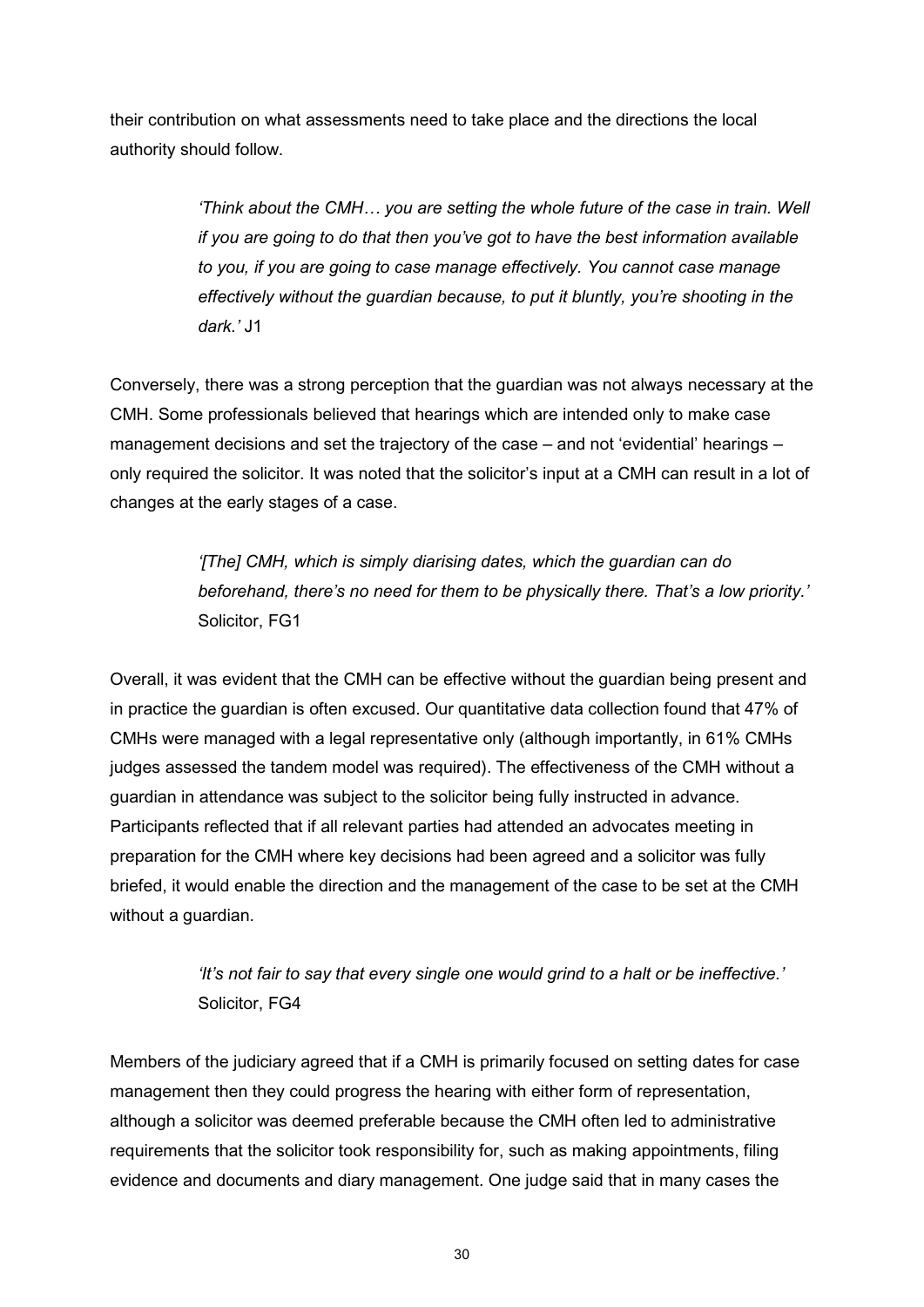case will not be ready to proceed at the CMH so 'nothing much is achieved and the attendance of the guardian is irrelevant' as long as everyone can identify what needs to be done to have a further CMH. Given this assessment, participants suggested that the guardian's time could be better spent outside the court conducting assessments and enquiries on behalf of the child.

> *'I think bearing in mind the burden on guardians to make enquiries, I think they can usefully be excused.'* Solicitor, FG2

The difficulties and exceptions to facilitating an effective CMH without a guardian included when new information arises during the hearing and the guardian is required to update their instructions. It was suggested that the solicitor and the guardian will work hard to ensure that they have prepared in advance for all eventualities as far as possible and as aforementioned, would be available on the phone. One judge described this as a 'good compromise' but could add to the stress of the courtroom situation. This is developed further in section 5.5.

#### **The Issues Resolution Hearing**

Views on whether both a solicitor and a guardian are required at an IRH were mixed and complex, and perceptions tended to be dependent on the nature of the IRH and likelihood of settlement at this hearing. Some participants suggested that if you know that a case will not settle at the IRH then the guardian will be excused on the basis that they will be made available for the FH. Some judges agreed that 'if you know from day one that the case is destined for a FH' then the guardian does not need to be at the IRH as it is more of a 'stocktake exercise' whilst all parties prepare for the FH.

Participants, including the judiciary, said that a guardian would not be required at the IRH, even if the case will settle, as long as they have provided their evidence and the case is not contested.

> *'If everyone has done what they are supposed to have done then you don't necessarily need the guardian at the IRH but the reality is that the local authority inevitably has some sort of delay… or the parents haven't responded and then the guardians are the main focal point.'* J8

However, in IRHs where issues are required to be narrowed or resolved (both contested and uncontested), participants argued that it was helpful for the guardian to be present or at least available to provide updated instructions to the solicitor. Judges highlighted that a guardian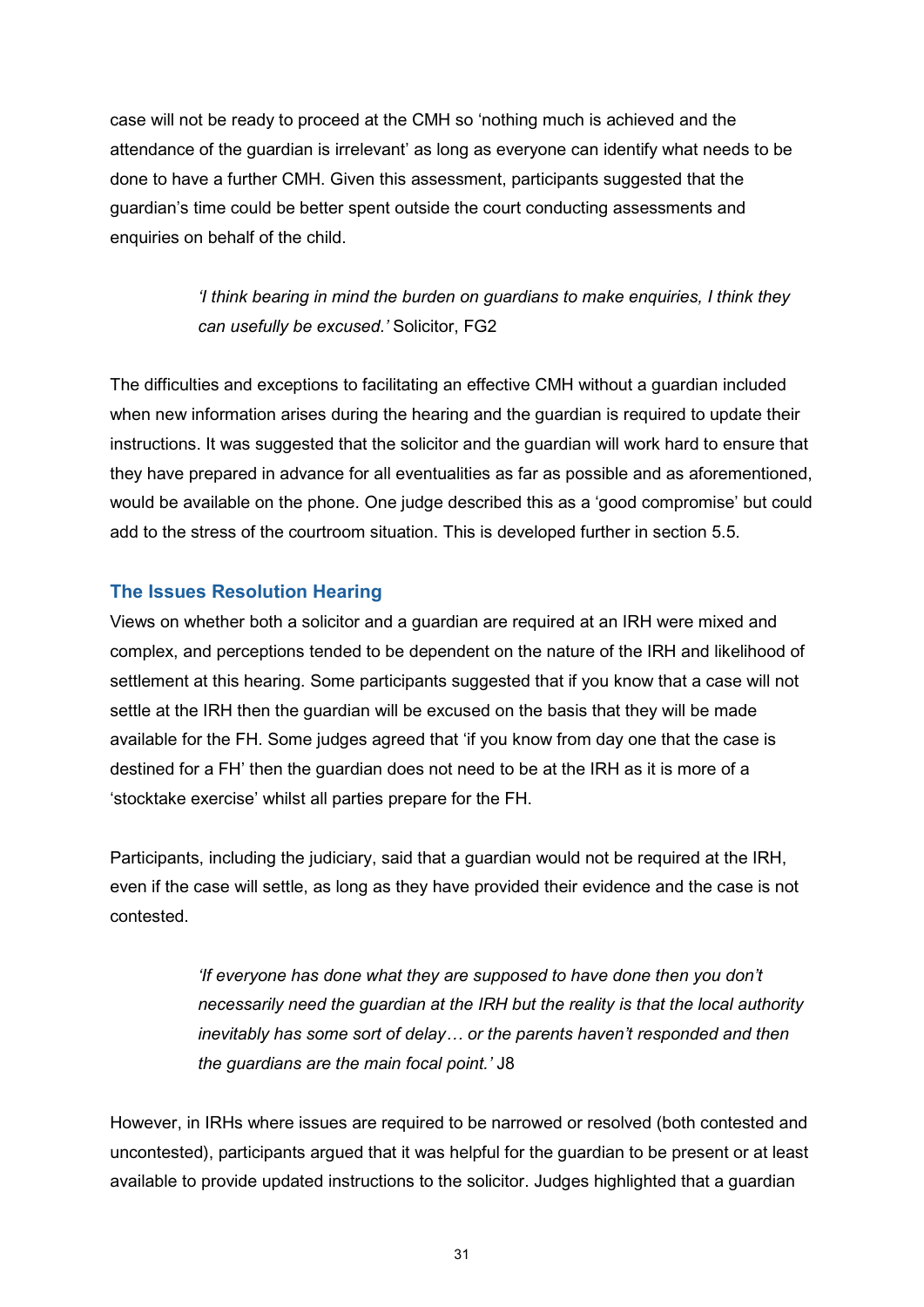should be present to resolve welfare related issues, and without the guardian's input there is a risk that the case could stall and the opportunity to resolve the case is missed.

#### **The Final Hearing**

In contrast to other hearing types, there was consensus across focus groups and judicial interviews that both a solicitor and a guardian are required to attend and contribute to a FH. This was primarily because the guardian is required to give evidence themselves as a witness, but also because of the importance of guardians hearing the evidence of other parties.

Most judges believed that it was not possible to achieve a FH without a guardian for these two main reasons. They argued that a solicitor is required to present the legal case and cross-examine the witnesses (because guardians are not in a position to do so) and as a witness themselves, the guardian needs the legal advice of their lawyer in that regard. Judges also emphasised the importance of listening to the evidence of the parents and seeing this evidence challenged in a forensic way which can cause a shift or confirm the guardian's view of the plan for the child. They argued that often new evidence will come to light in a FH and without the opportunity to hear this, they will be handicapped in making a decision and their recommendations will be open to challenge by other parties. Having evidence relayed second hand via the solicitor was described as a 'poor substitute'.

There were, however, discussions in relation to what was deemed proportionate attendance at lengthy FHs for guardians. Judges said that they may have to accept, 'with a degree of reluctance', that a guardian may not be available throughout the entire duration of a FH because of their caseload pressures. Some judges took the view that it may be possible to manage part of a FH if the solicitor has taken full note of the evidence and appraises the guardian before they return to the hearing. It was emphasised that this would not be possible in many cases where the guardian is required to hear oral evidence of the parents and other witnesses to determine whether they need to amend any of their final recommendations. In these situations, the judge may have to stand down the hearing whilst the solicitor speaks to the guardian (as detailed in section 5.5).

#### **Fact-Finding Hearings**

Fact-Finding Hearings (FFH) were described as quite rare in public law proceedings but generally participants agreed that they expected the court not to direct the attendance of the guardian. The attendance of the guardian was deemed unnecessary because the purpose is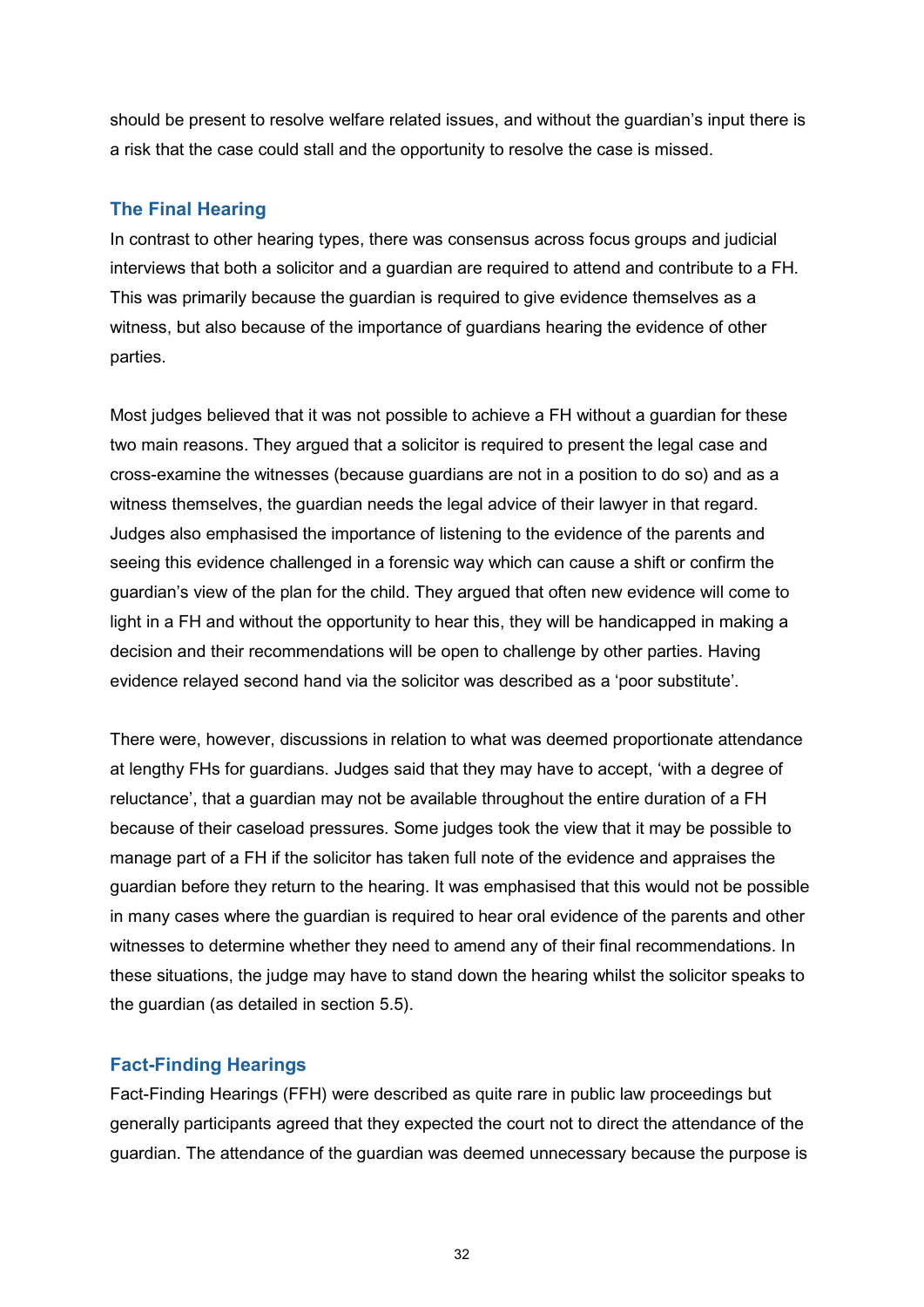for the child's solicitor to test the strength of the evidence from the local authority and for the judge to make a finding on the evidence they hear.

Participants described using their discretion in this assessment, however. Guardians and lawyers said they would decide whether, and which, evidence they should hear. For example, in a non-accidental injury case, it was acknowledged that sitting through up to 12 days of evidence was not the best use of the guardian's time. It may, however, be important for the guardian to listen to the other types of evidence, including that from the parents and they may, as an example, attend for two days out of a ten-day FFH.

> *'It's sort of trying to focus the work where we can make a difference, where it's important.'* Guardian, FG2

There was some frustration expressed by guardians, however, that they could not attend FFHs to hear all the evidence, particularly from the parents, as this situation is likely to present some illuminating insight to the case. This view was shared by some solicitors, who said it is very difficult for the guardian to get the 'flavour' of evidence without being at the hearing themselves.

> *'When people are giving evidence and they're tested in their evidence you get to hear the best version of the truth that you're ever going to get and it's hugely valuable.'* Guardian, FG3

*'I always find it amazing that the judge will place such huge reliance on hearing live evidence from people, and having it tested and it massively contributes to the decision-making… and yet somehow they don't think that we should be afforded the same opportunity.'* Guardian, FG3

## <span id="page-37-0"></span>**5.5 Implications at court**

#### **Stalled discussions outside of the courtroom**

Participants within all focus groups referred to the commonality of discussions that take place between the guardian, solicitor and parties outside of the courtroom to narrow and resolve issues of the case. Solicitors said that despite efforts to agree proposed directions in advance of the CMH, the reality is that they are often still finalising discussions immediately prior to the hearing. They argued that it was important for the guardian to be there for these discussions – to negotiate with the social worker and the parents and to firm up details of the care plan, for example. Solicitors felt they were at a disadvantage if the guardian was not in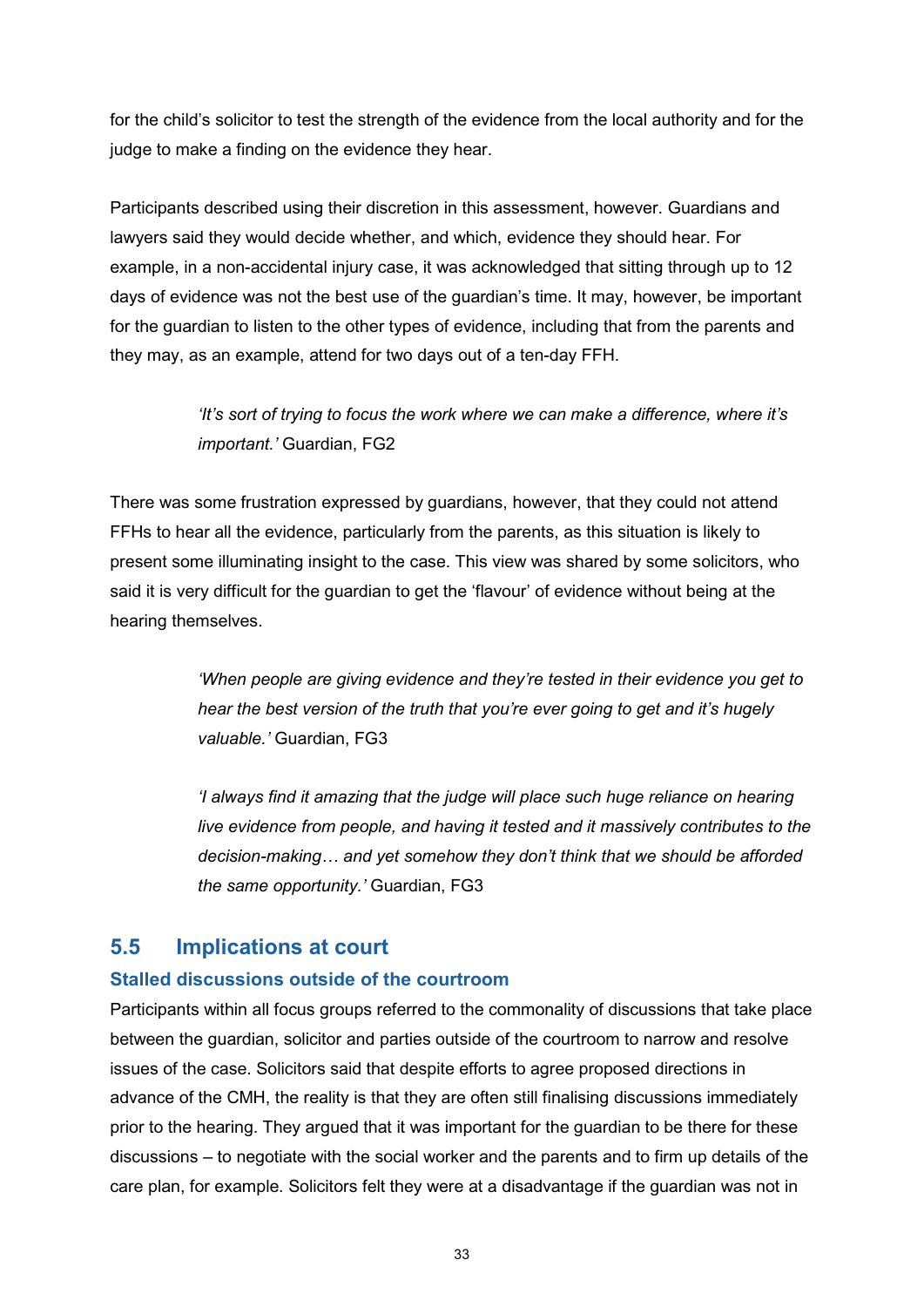attendance and if they have to 'chase' the guardian's instructions via the telephone. Some felt that taking instructions over the phone or via email was far less effective.

> *'The thing is, about the court hearings in care proceedings, is a lot of what goes on is negotiation outside [of the courtroom].'* Solicitor FG4

> *'That dynamism is actually quite important because that's part of the process of getting it right before you get to the judge.'* Guardian, FG1

#### **Disruption, delay and adjournments**

Although it was evident that professionals are already adopting a flexible and pragmatic approach to the requirements of the guardian in respect of their role in court, participants identified a number of difficulties with this approach. This included the risk of delay if the guardian is required to give a view on the evidence. Some judges described how they have to pause the hearing and 'tend to be in and out of the courtroom' whilst the solicitor seeks updated instructions from the guardian on the phone.

As noted in section 5.1, one of the strengths of the guardian was perceived to be their influence on parent's engagement with proceedings and the likelihood of them accepting the position. Guardians were considered key during and between hearings in mediating between the social worker and the parents and defusing tense and difficult issues between different parties. There was broad agreement that without the guardian a case is therefore much more likely to be contested.

> *'One of the important things a guardian can do, from an independent point of view, is to come into [the polarised situation] and express a view… and that saves an awful lot of time because the parties will often listen to what the guardian is saying.'* Guardian, FG3

Judges were mindful that the potential 'short-term gains' of a guardian not attending some hearings may lead to 'longer-term losses' due to lengthier hearings and overall case duration. They recognised that guardians 'were spread too thinly; and have to accept the situation' and trust that the legal representative has taken full instructions from the guardian but said that hearing will be stalled when welfare issues arose and the solicitor is unable to take instructions.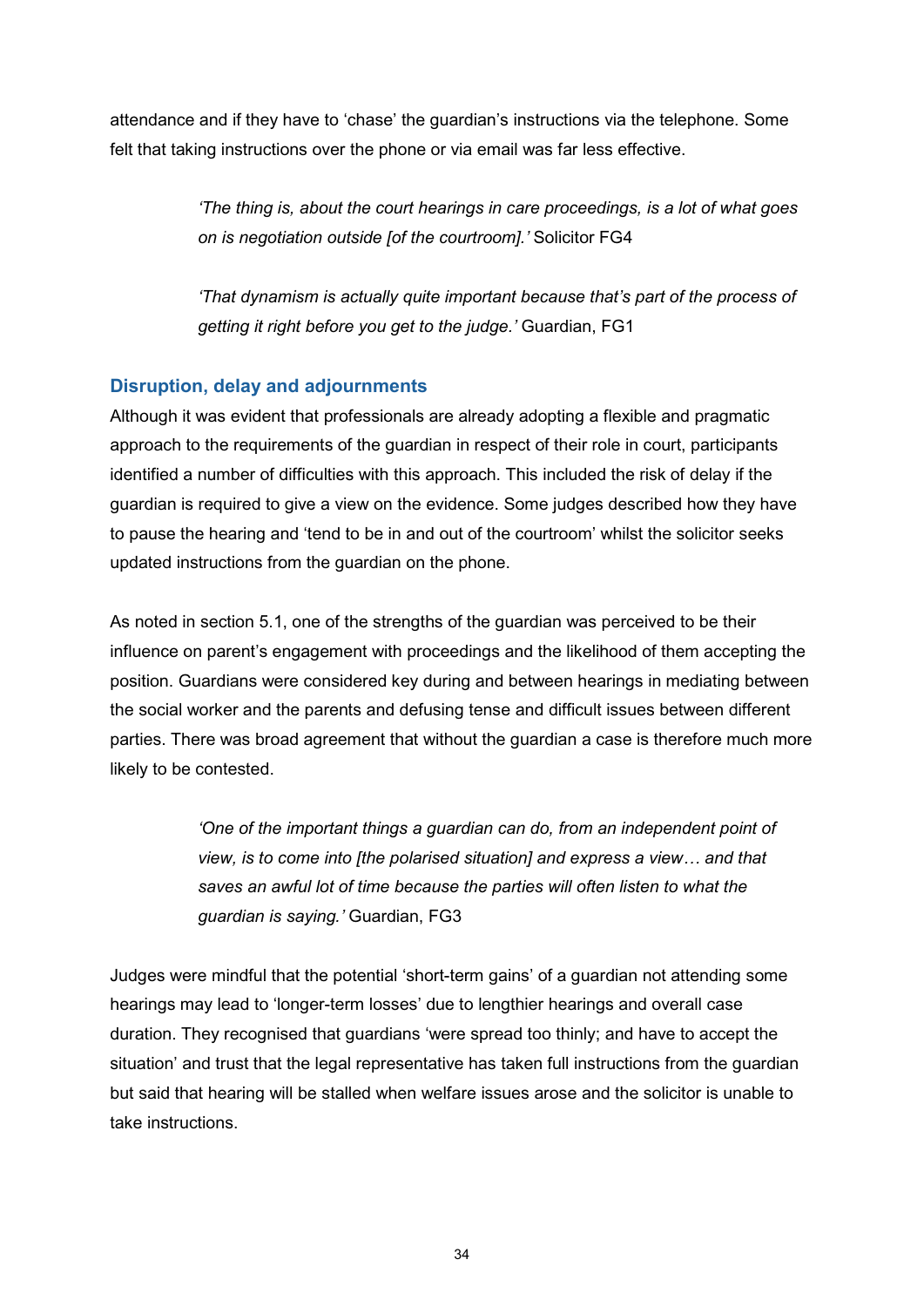Judicial experiences were mixed on the likelihood of this situation leading to an adjournment. Some indicated that if welfare issues were unmanageable without the guardian's view, they would have no alternative than to adjourn the case. Others could not recall a case where a hearing had to be adjourned for this reason, although the key to the case proceeding was often the quality of the representation by very experienced children's lawyers.

#### **Impact on case progression**

Some participants suggested that the 'quality' of the outcome of the hearing was affected by the guardian's presence by virtue of their narrowing issues and informing the judge's decision. In some cases or hearings, such as emergency orders, participants said the judge was unlikely to be able to make a decision at all for the child and would have to adjourn the hearing to enable the guardian to make their assessment.

## <span id="page-39-0"></span>**5.6 Flexibility in the tandem model**

#### **Assessment of representation by case**

The vast majority of participants, including the judiciary, struggled to identify a type of case where neither a guardian nor a legal representative were required to represent or act in the child's interests. They were keen to stress that this view was not only applicable to section 31 care applications but extends to other public law proceedings.

> *'It's hard to imagine a situation where, as a category of cases, you could say we don't need guardians in that category of cases because the local authority will never try to take any inappropriate action.'* J3

There were some specific types of cases or scenarios that were discussed in this respect, including:

- Representation of a new-born baby guardians argued that their expertise and training in child development theory was required to assess whether a new-born child could be discharged from hospital with their birth parents; the likely impact of a baby being born addicted to substances and withdrawing; and how much contact is appropriate between the new-born and their parent.
- Discharge or revocation of care or placement orders some participants suggested that a guardian's input may not be required in applications made by the local authority to discharge a care order, although others said that they would be required if there are associated issues with contact.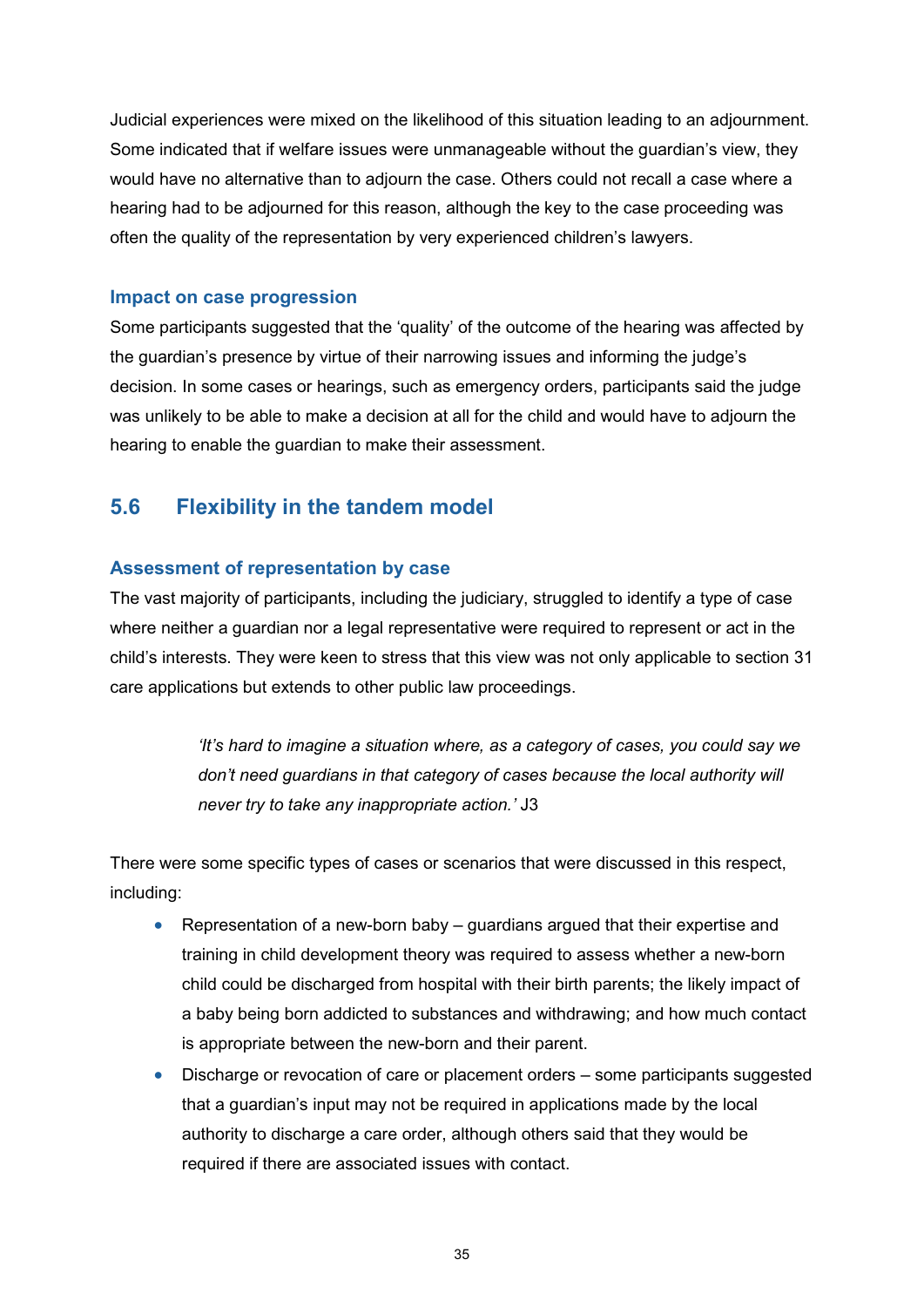Age and competence of child – participants discussed whether it may be appropriate to dispense with a guardian if the child is competent to provide their own instructions to their solicitor. Similar situations may arise if a child disagrees with their guardian's recommendations and they request the court's permission to directly instruct their solicitor.

> *'But when you're there and you're approached by the judge to do A, B and C, you tend to just try and get on with it and do the best job you can, but it isn't always comfortable because we are not lawyers and we can't replicate the dual role.'* Guardian, FG4

• Other cases (sometimes described as 'straightforward' or without a significant welfare aspect) such as parental responsibility applications.

#### **The dynamic nature of care proceedings**

The difficulty identified with proposing a 'type' of case or scenario where the tandem model may not be appropriate was the dynamic nature of care proceedings. Research participants agreed that it was common for a seemingly straightforward, simple case to turn into a complex case. Examples were consistently cited where the issues of the case are agreed at the advocates meeting only for positions to change and new issues to emerge in court. In such a situation, the plan for the hearing must change and without the guardian's view (in person or via the telephone) and the weight the judiciary place on the guardian's evidence, it is difficult to finalise matters. Participants reflected that if any issue arises within the hearing that is different from the guardian's documentation, the judge will generally err on the side of caution and wait to seek the view of the guardian. The dynamism of care proceedings was therefore identified as a barrier of assessing whether a guardian is likely to be required in advance.

> *'You do tend to still be debating, even as you go into court, because things change. That's the nature of care proceedings.'* Solicitor, FG1

Judges agreed that there were very few public law cases where all issues are agreed before you come in. They highlighted the vulnerabilities of families in such proceedings and the chaotic nature of their lives which meant that families often did not act in predictable or rational ways. They agreed that it was not uncommon for 'something completely unexpected' to arise in the hearing, thereby making it difficult to make an assessment of who is required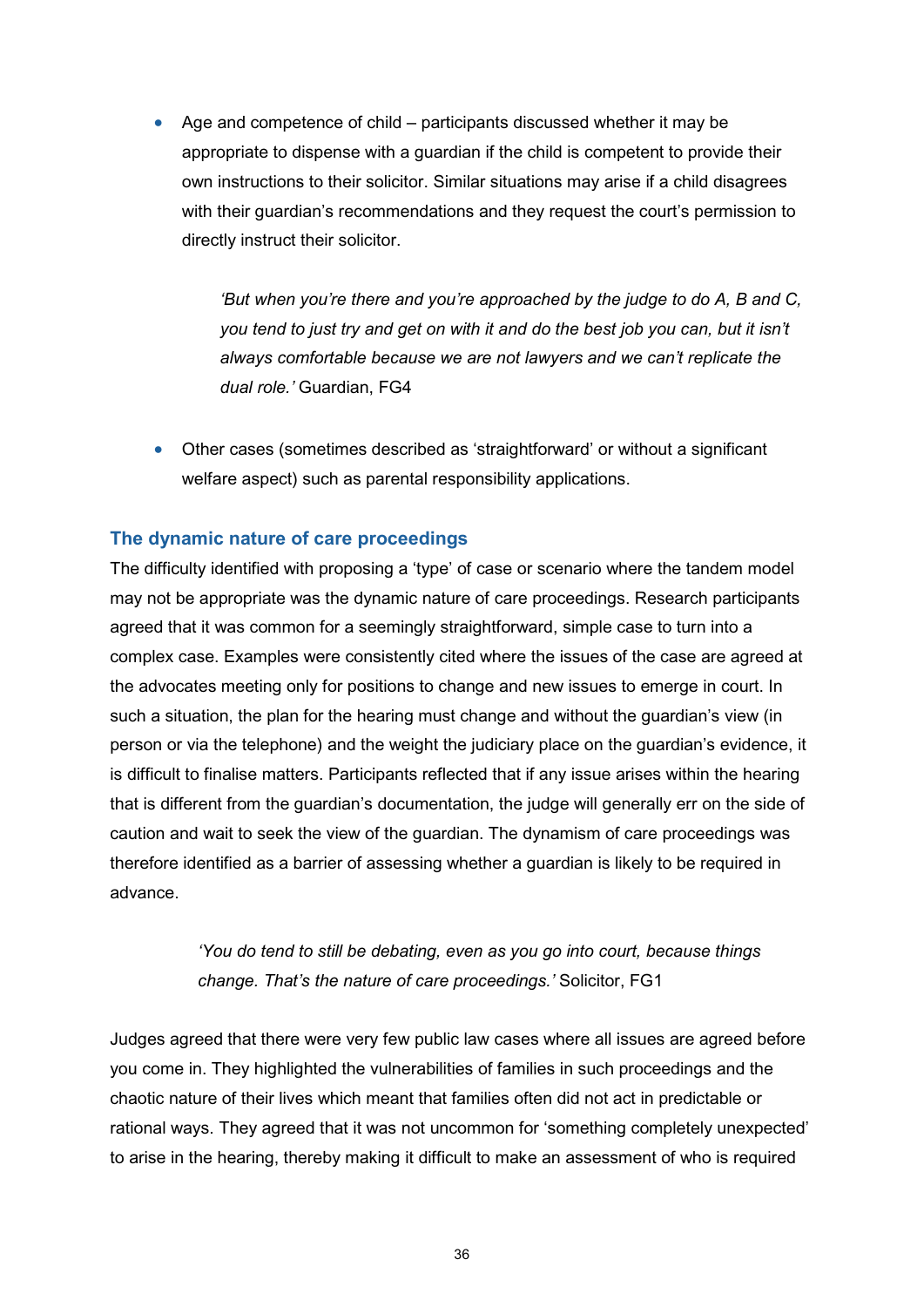beforehand, and potentially raising more challenges when a guardian has to be brought in at a later stage in the case.

#### **The perspective of the judiciary**

Some members of the judiciary argued that there may be, in some circumstances, cases that do not require the input of the guardian. These judges believed that some cases were so straightforward that they could make case decisions without a welfare assessment. One example provided included where a new-born baby had been abandoned and there was no family to care for them. Conversely, it was suggested that very serious cases – for example, where the child had suffered serious injuries and the judge found the parents to be responsible – did not need the views of the guardian to contribute to that care decision. Other judges believed that it would not be appropriate for there not to be both a solicitor and a guardian for the child in cases where there is permanent removal of the child because the ramifications are so serious.

A minority of judicial interviewees proposed that there may be scope within the process to make a more formalised assessment on a case-by-case basis in relation to whether a guardian is required. One judge suggested that judges should have the option to decide at the outset of a case whether they need a guardian in a case at all, with the option of changing this if the position of the case changes. This judge felt this flexibility – to dispense with the services of the guardian – would be beneficial, as long as there is no disagreement from any party, including from Cafcass.

The consideration of whether both a solicitor and a guardian are required, was however, largely identified by judges in relation to certain stages or hearings within proceedings. Some suggested an extension of the existing proportionate working practices (as described in section 5.4) from the default position that a guardian should be present at each hearing to a situation whereby there is acceptance that a guardian does not need to attend court unless they feel their presence will be valuable. The risk was acknowledged that a hearing may change unexpectedly from simple to complex which then may create more work if a guardian comes to the case at a later stage. This risk was, however, seen as more proportionate than the model where a guardian is present by default.

> *'I wonder whether there could actually be a positive consideration… and say "does the guardian need to attend each time?"'* J3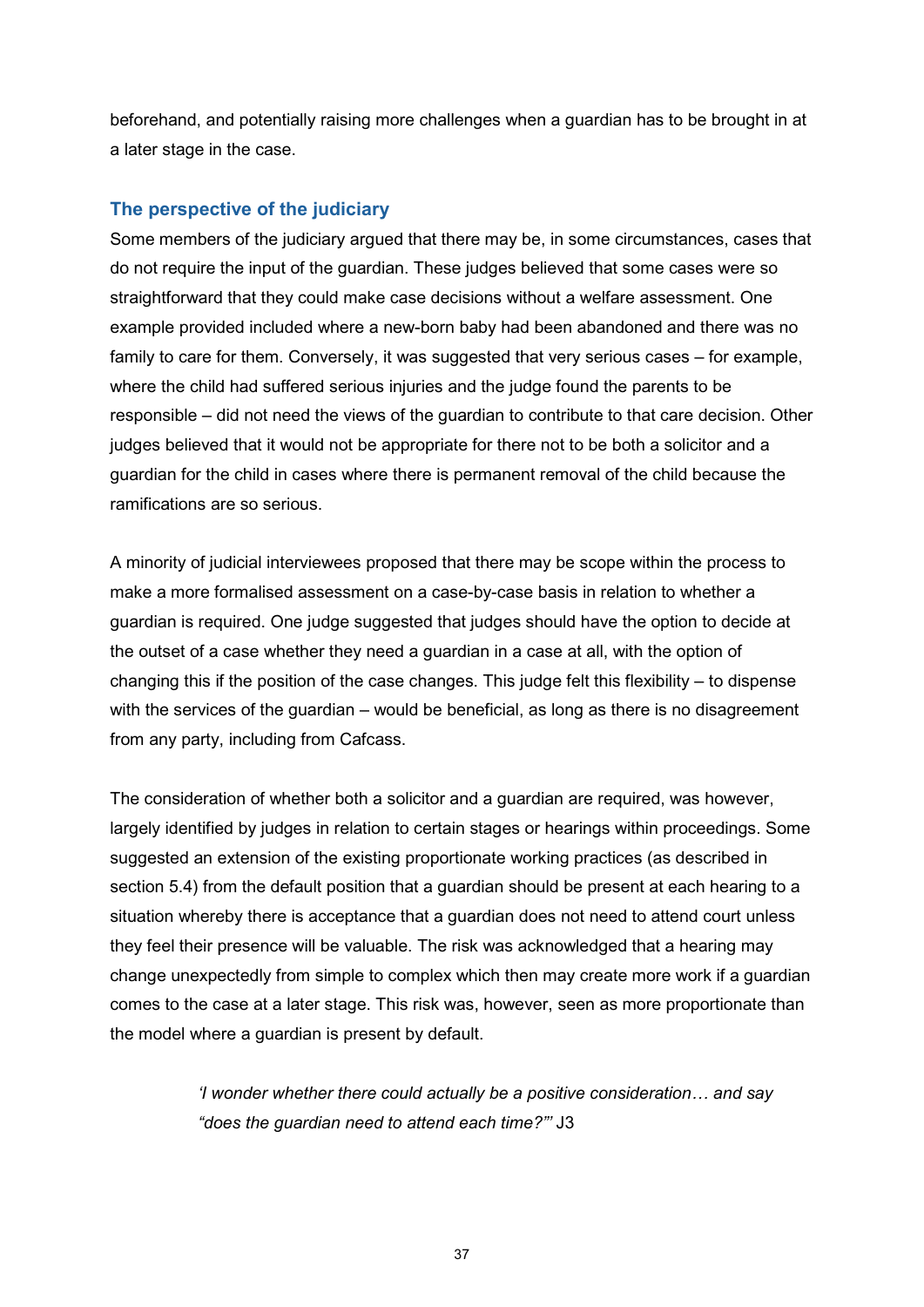Another suggestion was that an assessment could be made once the case management judge knew the trajectory of the case. For example, in some straightforward cases, after the guardian has recommended that the child should be placed within the extended family and there are no contested issues, then both a solicitor and a guardian may not be required. Judges highlighted that this assessment may be difficult to make at the beginning of proceedings and it would be relatively uncommon to be sure of the outcome until assessments had been completed prior to the IRH. It was suggested that a decision could be made at the IRH who is required for a FH, and if there are no contested issues, both forms of representation may not be necessary.

> *'If it's perceived as quite straightforward and there's not really much by way of contest, then I can question whether in the later stages whether you need both the guardian and solicitor for the child, but obviously the difficulty is that you don't know that in the earlier stages. Maybe there could be some sort of process for reviewing it because at the moment, I think once people are appointed, they're appointed until the end and we're not in this culture of thinking, "Ok, well we don't need you anymore so you can be released."'* J8

This point about 'culture' was touched upon in a focus group, where guardians noted that there were existing provisions to discharge a guardian from proceedings but participants could not recall this happening with any frequency.

> *If it was a case where the children's guardian felt that they weren't adding value, there is provision within the Children Act already for them to be discharged from those proceedings. I've only ever known two cases for it to happen, but it's there and it's got a provision there.'* Guardian, FG4

#### **Challenges and risks of adapting the tandem model**

Participants across all focus groups cited the role of the tandem model in protecting Human Rights, specifically, Article 6 Right to a fair trial and Article 8 Right to respect for private and family life.<sup>[13](#page-42-0)</sup>

> *'We're making the most fundamental decision that anyone can make, aren't we? In a lot of these cases, we're looking at permanently separating children from their parents and the court has to be satisfied before making its order that this*

 $\overline{a}$ 

<span id="page-42-0"></span><sup>&</sup>lt;sup>13</sup> Human Rights Act 1998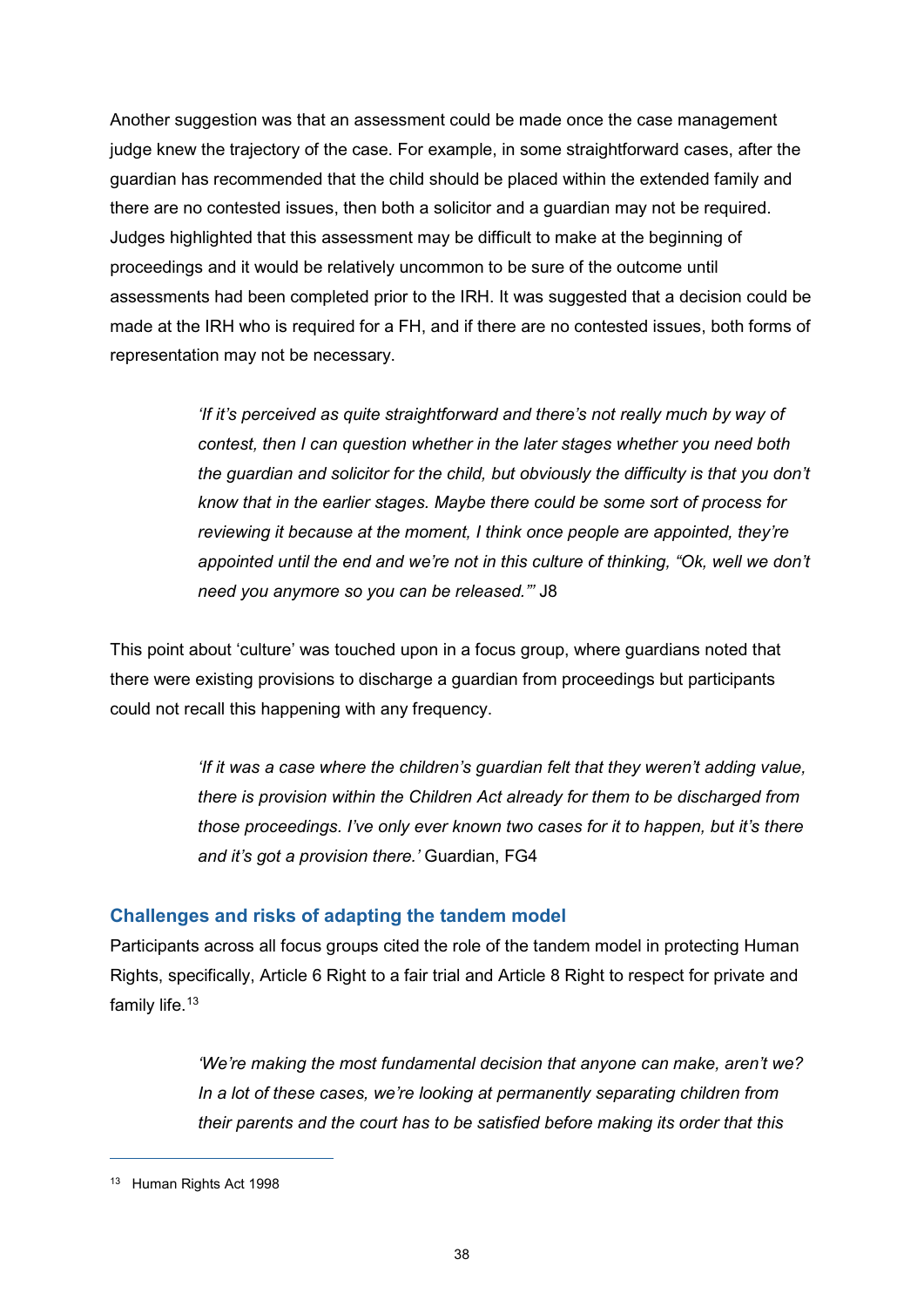*plan is the right plan for the child and there has to be a system to do that by the enquiry that the guardian makes presented on behalf of the child's solicitors.'*  Guardian, FG1

*'… For me it's fundamental to do with human rights… that when they get to an age where they're old enough to say "Hang on, what's gone on here when I was six?" that we know that there's been a proper job done on their behalf. Some might not agree with the decisions that were made but they were represented, that their views, however they came across, where listened to, and I think that's*  where the very different roles in the tandem model work well today.' Professional not identifiable in focus group transcript, FG1

Participants, including the judiciary, strongly believed the tandem model was working well, with professionals adapting to stretched resources to ensure their respective roles contributed to ensuring that the decisions in the best interests of the child were made. Judges overall believed that the model of representation did not require improvement: *'If it ain't [sic] broke, don't fix it.'* J2

Judges warned that the decisions made within a case will be open to increased risk if there is no independent scrutiny of the local authority. As noted in section 5.1, it was not unusual for the guardian to make a different recommendation to the court from that of the local authority and provides the judge with options to enable them to make a decision. Professionals believed that taking either the legal representative or the guardian out of the process would ultimately extend the case. This was because they would not be able to gather the knowledge required to narrow the issues from the case outset.

> *'So without lawyers being involved, it's likely that matters perhaps couldn't be advanced as far as that and the court would need to hear more than it otherwise might have to.'* Solicitor, FG4

Participants recalled a period where there was a significant shortage of guardians which stalled cases because the solicitor was unable to put forward what was in their client's best interests. Conversely, participants also argued that the absence of a lawyer to advise guardians on the complexity of the law could disadvantage the children subject to proceedings.

> *'I think it would be a real disaster to say that guardians must do the job, of the independent role, on their own without the advice.'* Barrister, FG3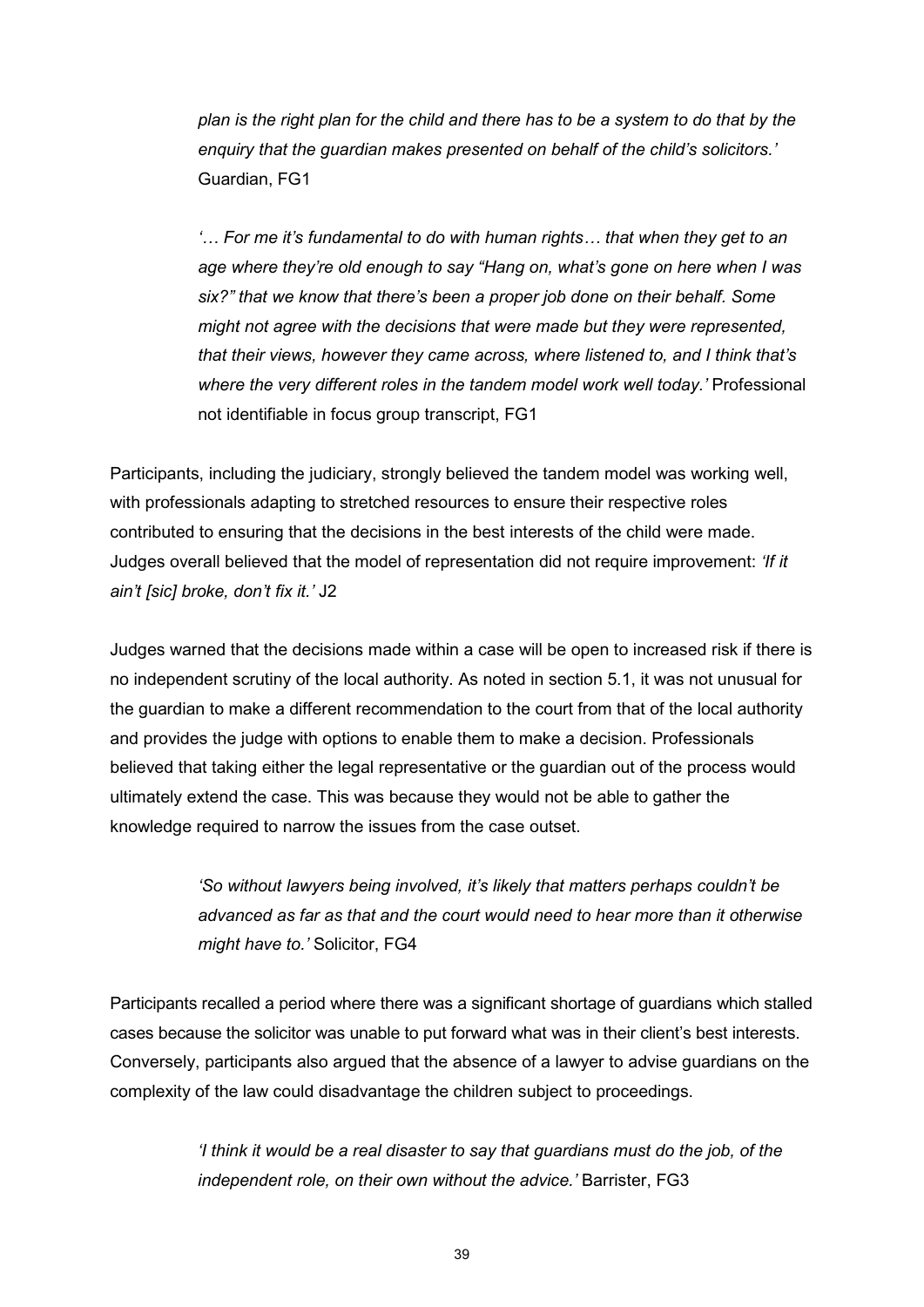## <span id="page-44-0"></span>**6. Conclusions and implications**

The strength and value of the tandem model was recognised and strongly supported in this study; there was broad consensus that the model was working well and that overall, any reform of the current model, or consideration of an alternative model, was not required. The more proportionate approach advocated in the Family Justice Review (FJR) was being adopted to a large extent – in 46% of hearings both a solicitor and a guardian were present, and in just over half (55%) the judiciary considered that both were necessary. This suggests that one of the principles proposed in the FJR that both a solicitor and a guardian will not necessarily be required at the same time, and a guardian does not need to attend every hearing, has been widely implemented in practice. Some challenges and implications to this approach were identified, including the impact of the guardian's absence on the negotiations outside the courtroom, in liaising between parties, and on the efficiency of the hearing itself. The data also suggests that there is a small proportion of hearings where judges manage in the absence of the tandem model, despite their assessment that both a legal representative and a guardian are necessary.

The respective roles and responsibilities of the guardian and the solicitor identified in this study challenge the assertion that a re-focusing of their roles may be required to avoid any duplication of work as advocated in the FJR. The Review stated that the guardian's role should be to inform the court's welfare-related decisions, with less emphasis on the 'quality assurance' of the local authority's care plan. Whilst informing court decisions was the guardian's key role – and the weight the judiciary placed on their evidence is testament to this – professionals, including social workers themselves, considered that the independent scrutiny of the local authority's care plan was an imperative part of the guardian's role. This indeed was considered one of the key strengths of the tandem model, particularly against the context of rising care volumes and case complexity.

Similarly, the FJR found that children's solicitors were often called upon to fulfil case management responsibilities and administrative tasks. It argued that improvements to the system should reduce the call on solicitors to fulfil this role and focus on advocating for the child in court and advising on legal matters. This study indicates that solicitors are still being relied upon for these responsibilities to facilitate effective case management.

It was largely routine for guardians to make an informed decision on where their contribution within proceedings was required most. The findings suggested that both a solicitor and a guardian were required at substantive hearings; this was supported as hearings with both

40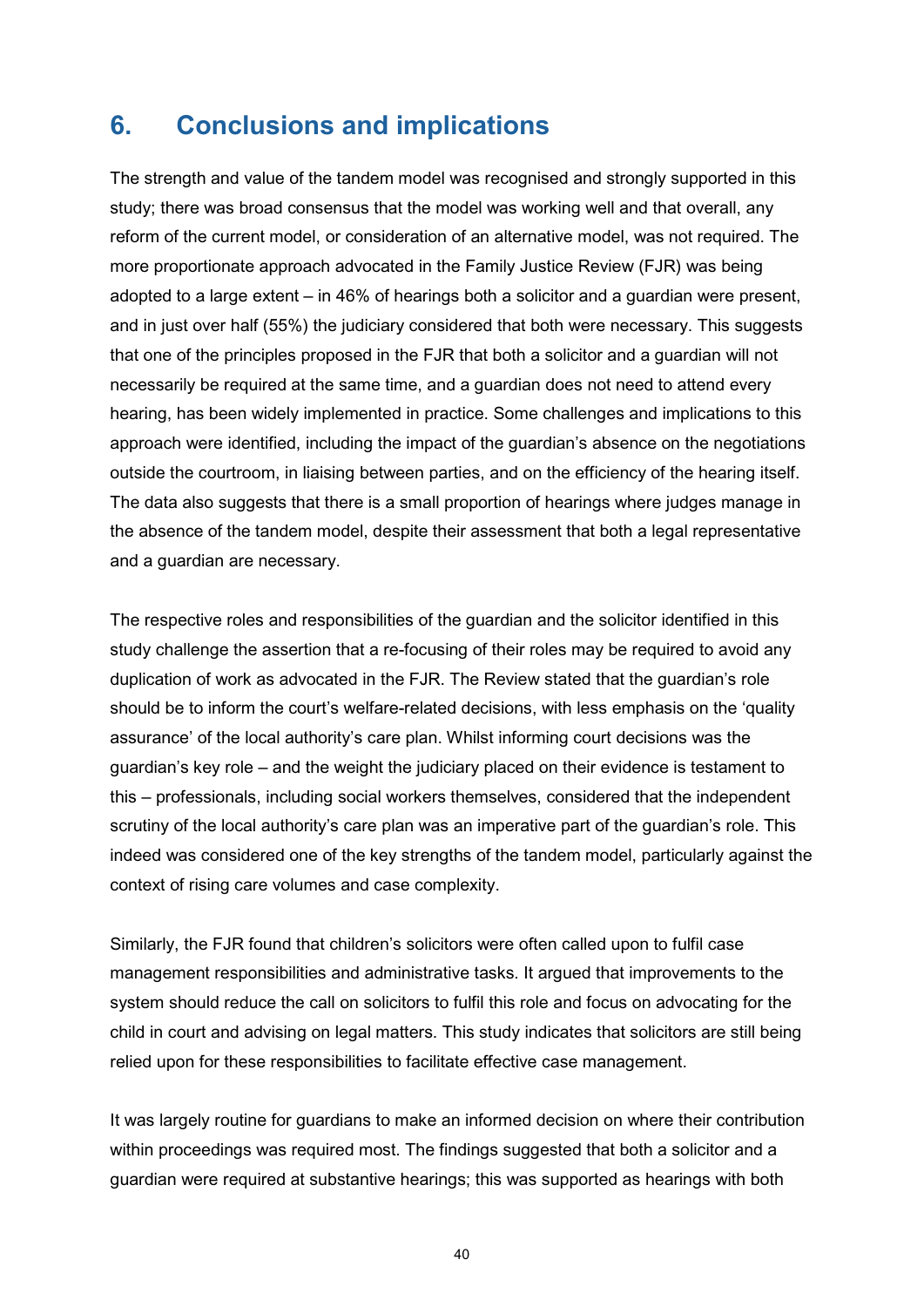forms of representation present were more likely to lead to an order being made. Both were more likely to be deemed necessary at FHs where the guardian may have to give evidence as a witness and the judiciary felt it was important for the guardian to hear the evidence of other parties. This is with the exception of FHs for adoption where professionals assessed that representation was not required; likely to be because the case would be uncontested at this stage.

The assessment of when a guardian's input was required was described as a collaborative process, largely led by the guardian in consultation with the solicitor. This was dependent on positive and efficient relationships and ongoing communication between the professionals. An established working relationship is another facet of the principles proposed in the FJR to support the operation of an efficient model that was evident from this study. In relation to assessment, the FJR also proposed that the courts should 'take a much firmer role in deciding what input is needed and when'. In this study, whilst it was clear that the case management judge would give permission for the guardian to be excused, the decision would largely rest on the guardian's judgment. There may be scope, therefore, for the judiciary to exercise a stronger case management role and to direct the input from the guardian and solicitor during proceedings. Whilst this may be something worth exploring, this study implies that an appropriate process for prioritisation has emerged effectively through practice.

Some judicial interviewees suggested further that there may be scope to introduce a formalised process whereby an assessment is made on a case-by-case basis in relation to whether a guardian is required. Others proposed that standard or 'default' practice could be that a guardian only attends a hearing if they have a contribution to make (as opposed to the understanding that ideally a guardian is present but does not attend due to resourcing or logistical issues). These suggestions are broadly in line with the proposal outlined in the FJR that an assessment should be made to ascertain the contribution of the solicitor and the guardian during proceedings when a private law application is made to the court, and this should be continually reviewed throughout proceedings.

In light of these findings, it may be worth exploring whether the courts would find it beneficial to develop guidance for a formalised process to assess and direct the respective roles of the solicitor and the guardian. This guidance could outline that the assessment must be continually reviewed by the judge, guardian and solicitor during proceedings, and include the option to redirect or excuse representatives as the case necessitates. As professionals within public law cases are already working to maximise resources to ensure efficient case

41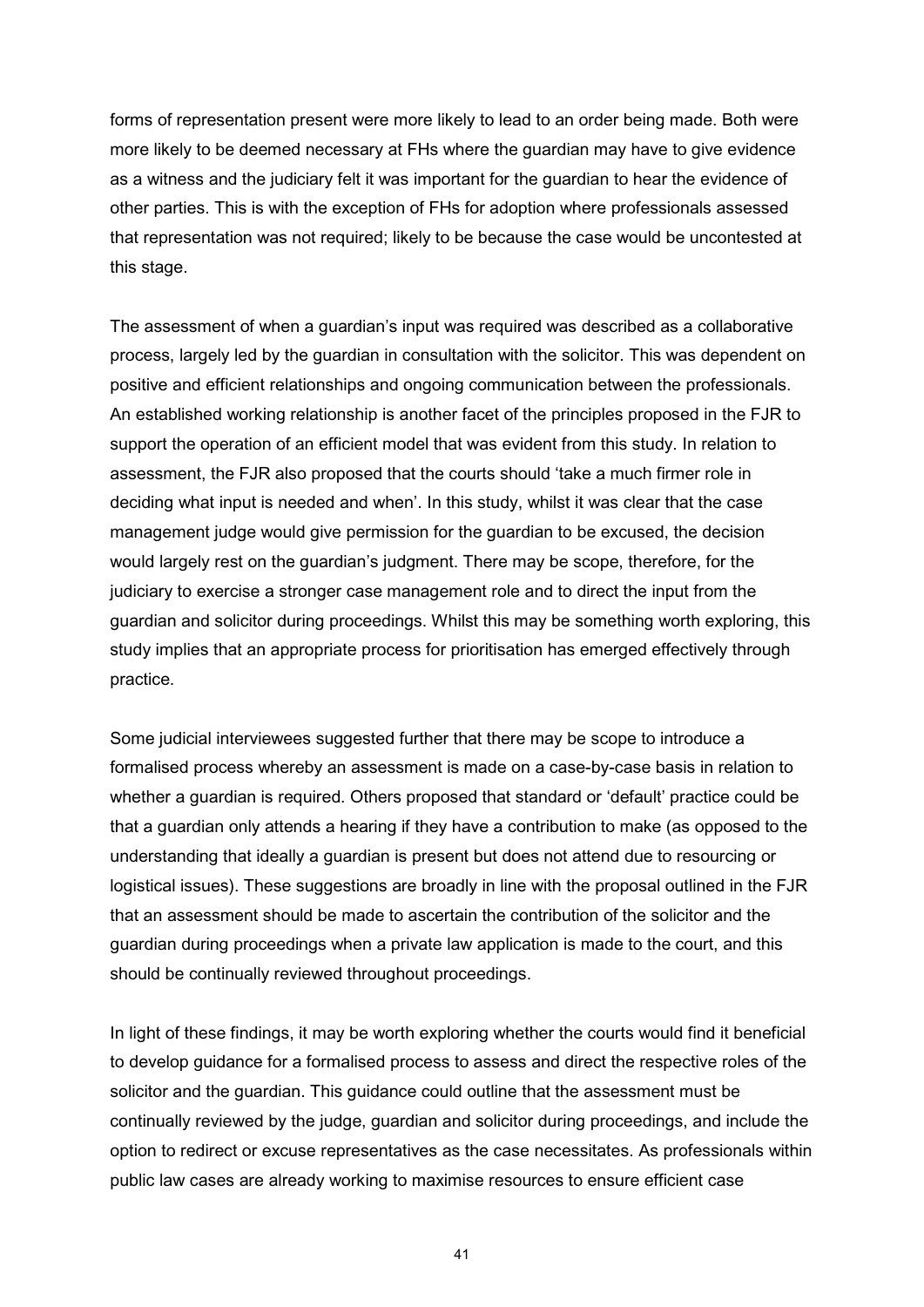progression, the introduction of any standardised process or formal guidance will need to be balanced against the need for professionals to continue to make flexible and informed decisions for the child.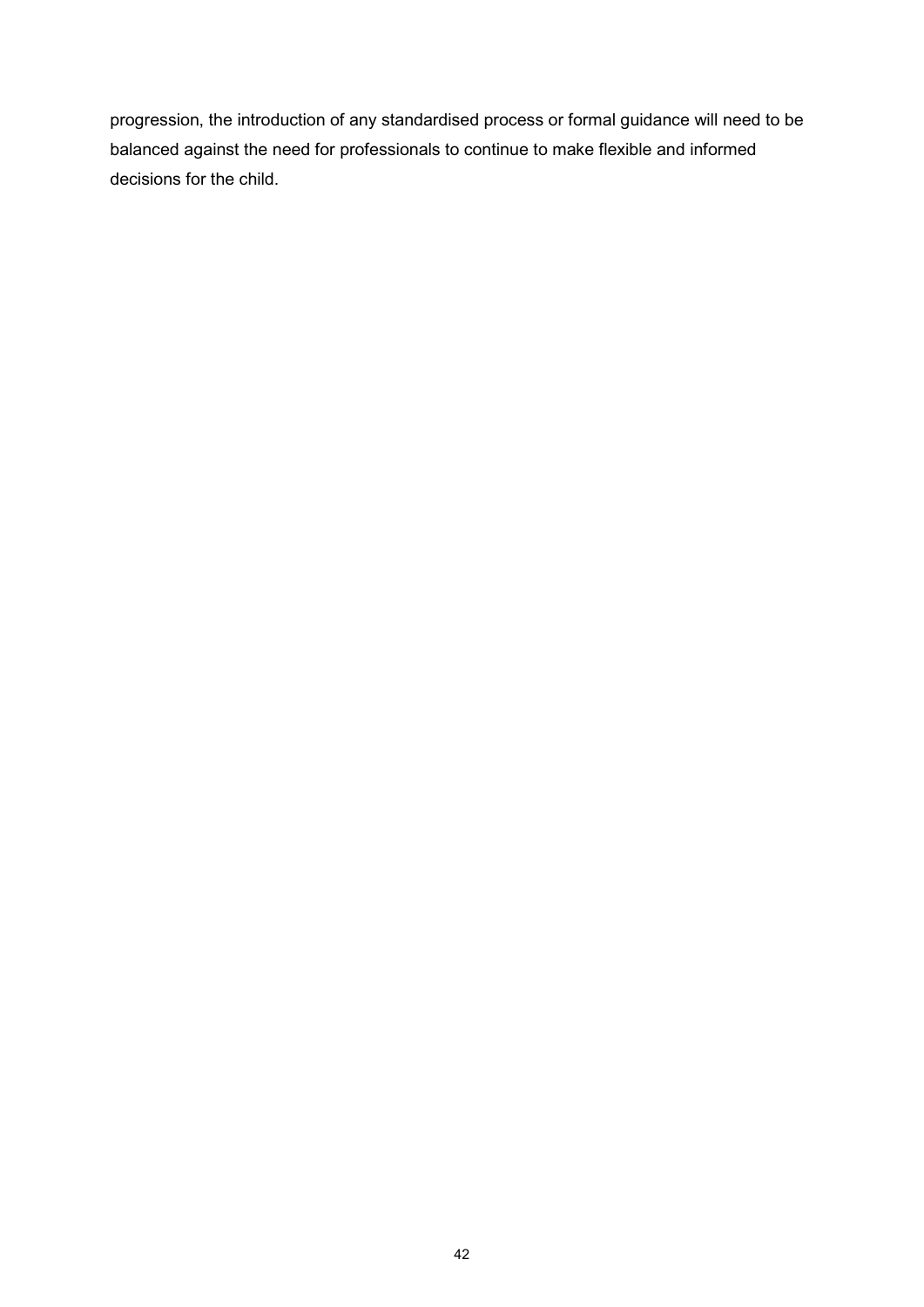# <span id="page-47-0"></span>**References**

Davies, C. and Ward, H. (2011) *Safeguarding Children across Services: Messages from research on identifying and responding to child maltreatment, Executive Summary*. Department for Education.

Ministry of Justice (2011) *Family Justice Review Interim Report.* Ministry of Justice.

Ministry of Justice (2011) *Family Justice Review Final Report.* Ministry of Justice.

Ministry of Justice (2017) *Family Court Statistics Quarterly, October to December 2016.* Ministry of Justice.

Wilkinson, J. and Bowyer, S. (2017) *The impacts of abuse and neglect on children and comparison of different placement options: Evidence review*. Department for Education.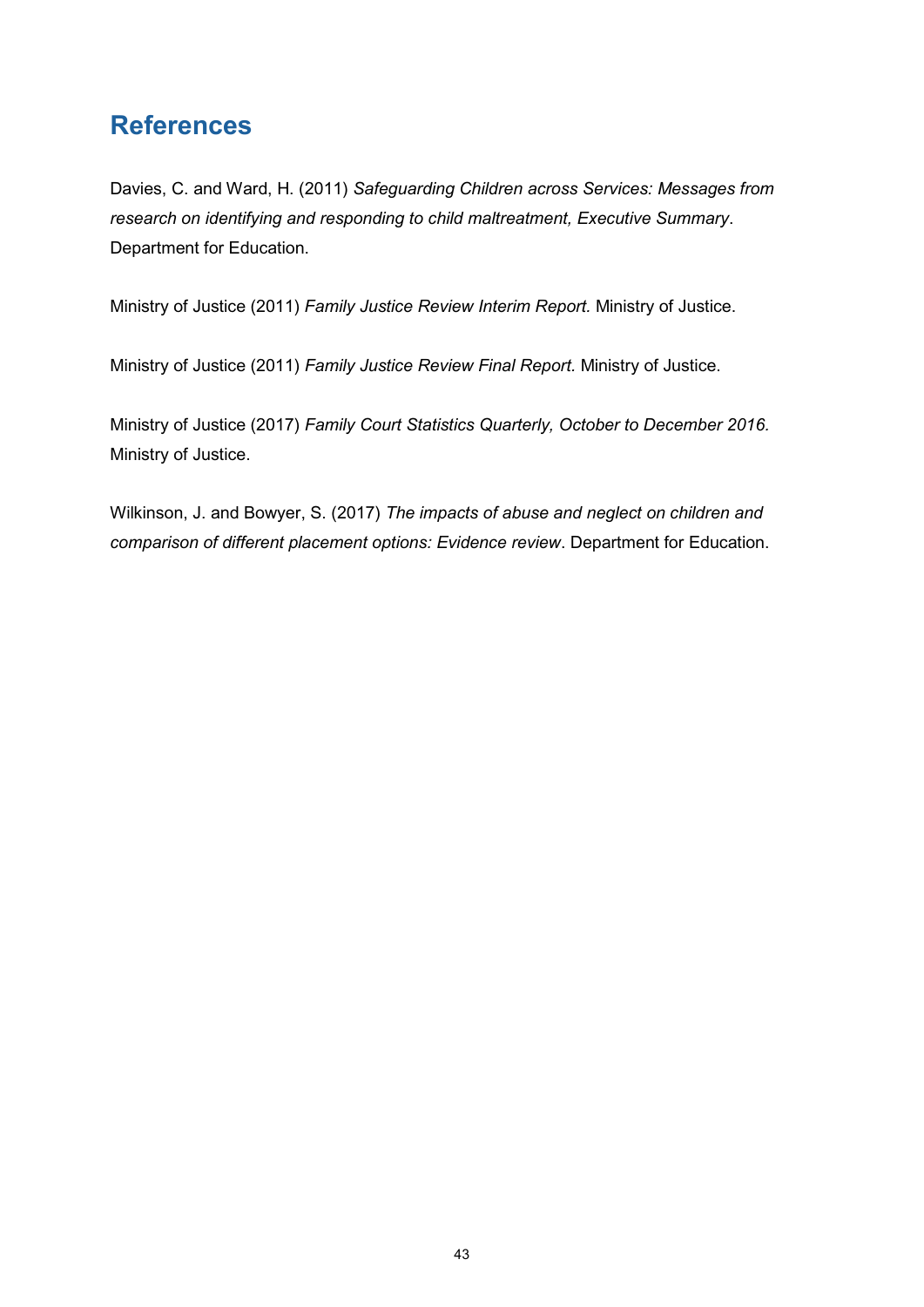# <span id="page-48-1"></span><span id="page-48-0"></span>**Appendix A Phase 1 data collection template**

## **Children's representation in public family law: Judicial data collection**

The Ministry of Justice (MoJ) is conducting a research study exploring the use of children's representation in public law proceedings. As part of this, we are collecting data on the type of representation that is involved in all types of public law cases and at all stages in proceedings. This data collection has been authorised by both HMCTS and the Judicial Office.

#### **Members of the family judiciary are asked to complete this data collection form for every public law hearing that takes place between 5 and 30 September 2016.**

After completing this form please give to your nominated contact at HMCTS, who will forward to the MoJ. The nominated contact at this court is: [insert here]. They will return all completed forms to MoJ analysts, and have received separate guidance on how to do this. If there are more than three children in a case, please complete a separate form and attach it to this one.

| Court           |  |
|-----------------|--|
| Case Number     |  |
| Level of judge  |  |
| Date of hearing |  |

#### **Part A Details of the case**

1) What are the age(s) of the children involved in this case?

|         | Under 1 | $1 - 2$ | $3 - 5$ | $6 - 9$ | $10-12$ | $13 - 15$ | 16 or over |
|---------|---------|---------|---------|---------|---------|-----------|------------|
| Child 1 |         |         |         |         |         |           |            |
| Child 2 |         |         |         |         |         |           |            |
| Child 3 |         |         |         |         |         |           |            |

2) What application has been made in this case?

|         | Supervision | Special                       | Interim | Care | Emergency  | Placement | Adoption | Other,  |
|---------|-------------|-------------------------------|---------|------|------------|-----------|----------|---------|
|         | order       | Guardianship care order order |         |      | protection | order     |          | please  |
|         |             | Order                         |         |      | care order |           |          | specify |
| Child 1 |             |                               |         |      |            |           |          |         |
| Child 2 |             |                               |         |      |            |           |          |         |
| Child 3 |             |                               |         |      |            |           |          |         |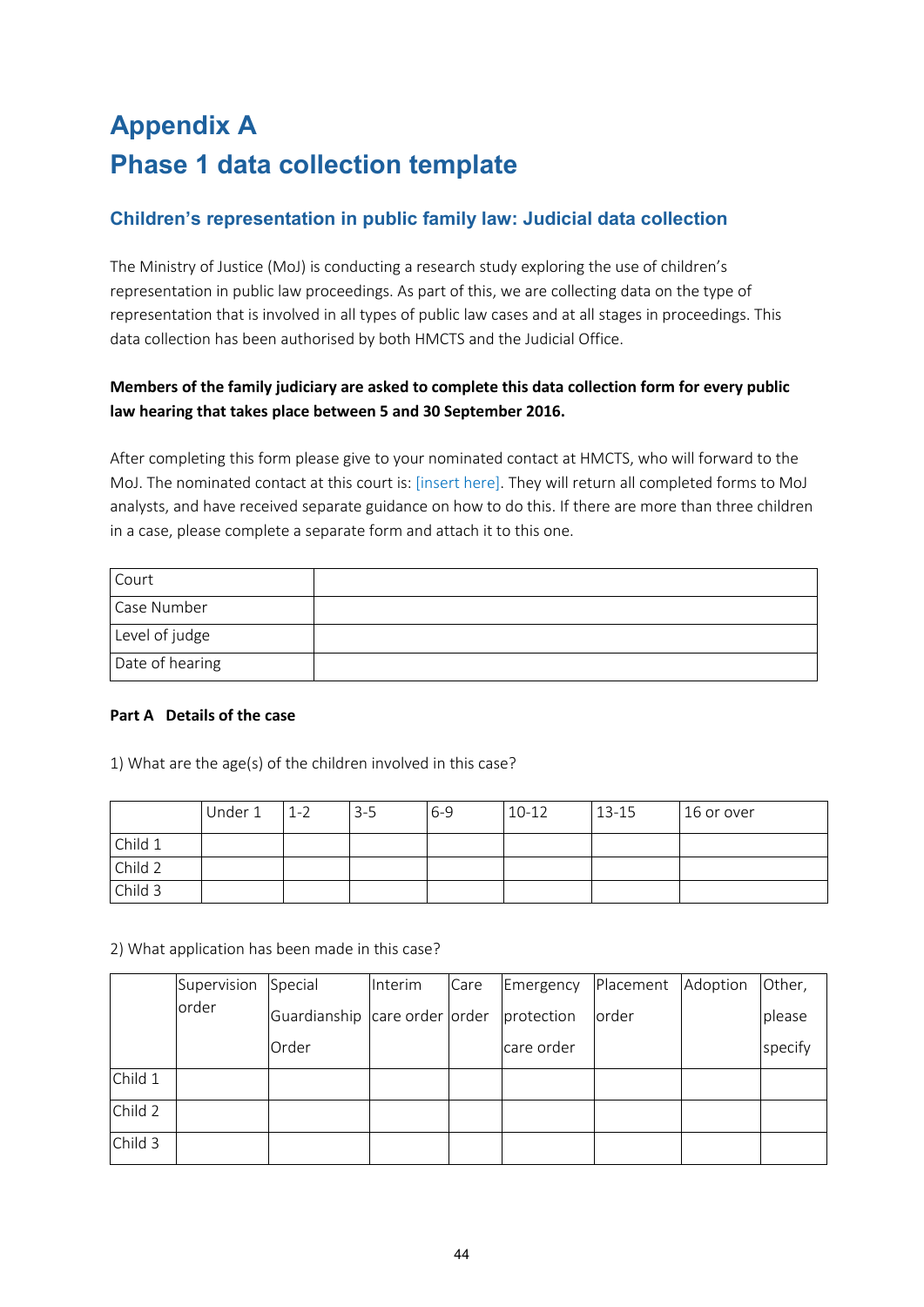## 3) What is the type of hearing?

|         | Case                  | Issues     | Fact finding | <b>Directions</b> | Final hearing | Other, please |
|---------|-----------------------|------------|--------------|-------------------|---------------|---------------|
|         | management<br>hearing | resolution | hearing      | hearing           |               | specify       |
|         |                       | hearing    |              | (please state     |               |               |
|         |                       |            |              | at what stage     |               |               |
|         |                       |            |              | <i>in</i>         |               |               |
|         |                       |            |              | proceedings)      |               |               |
| Child 1 |                       |            |              |                   |               |               |
| Child 2 |                       |            |              |                   |               |               |
| Child 3 |                       |            |              |                   |               |               |

## 4) What was the outcome of this hearing?

|         | Case                     | Other          | Interim | Final order | Other outcome, please |
|---------|--------------------------|----------------|---------|-------------|-----------------------|
|         | management<br>directions | directions,    | order   |             | specify               |
|         |                          | please specify |         |             |                       |
| Child 1 |                          |                |         |             |                       |
| Child 2 |                          |                |         |             |                       |
| Child 3 |                          |                |         |             |                       |

5) If an order was made, please specify what this was:

|         | Supervision | Special                 | Interim | Care  | Emergency  | Placement Adoption Other, |         |
|---------|-------------|-------------------------|---------|-------|------------|---------------------------|---------|
|         | order       | Guardianship care order |         | order | protection | order                     | please  |
|         |             | Order                   |         |       | care order |                           | specify |
| Child 1 |             |                         |         |       |            |                           |         |
| Child 2 |             |                         |         |       |            |                           |         |
| Child 3 |             |                         |         |       |            |                           |         |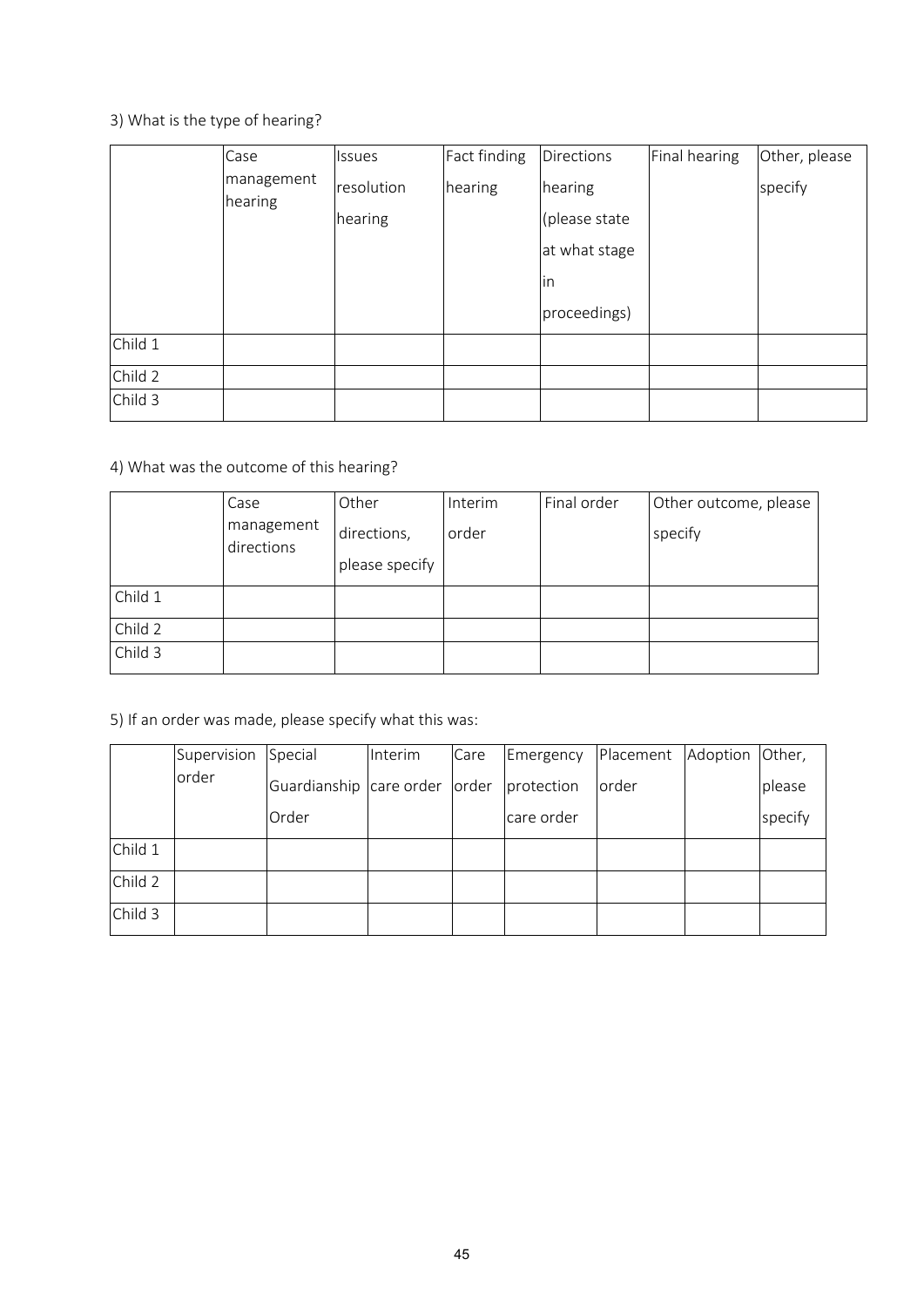#### **Part B Details of children's representation**

|         | Solicitor | Cafcass  | Barrister | Other, please specify. |
|---------|-----------|----------|-----------|------------------------|
|         |           | guardian |           |                        |
| Child 1 |           |          |           |                        |
| Child 2 |           |          |           |                        |
| Child 3 |           |          |           |                        |

6) Who represented the child(ren) at this hearing?

7) If there is more than one child in this case, did they all have the same representation?

| Yes                       |  |
|---------------------------|--|
| <b>No</b>                 |  |
| If no, please explain how |  |
| representation differed.  |  |
| N/A                       |  |

8) In your assessment, was a solicitor necessary at this hearing to represent the child(ren) involved in the case?

|         | Yes | No | Please explain your response. |
|---------|-----|----|-------------------------------|
| Child 1 |     |    |                               |
| Child 2 |     |    |                               |
| Child 3 |     |    |                               |

9) In your assessment, was a Cafcass Guardian necessary at this hearing to represent the child(ren) involved in the case?

|         | Yes | No | Please explain your response. |
|---------|-----|----|-------------------------------|
| Child 1 |     |    |                               |
| Child 2 |     |    |                               |
| Child 3 |     |    |                               |

10) In your assessment, was a barrister necessary at this hearing to represent the child(ren) involved in the case?

|         | Yes | No | Please explain your response. |
|---------|-----|----|-------------------------------|
| Child 1 |     |    |                               |
| Child 2 |     |    |                               |
| Child 3 |     |    |                               |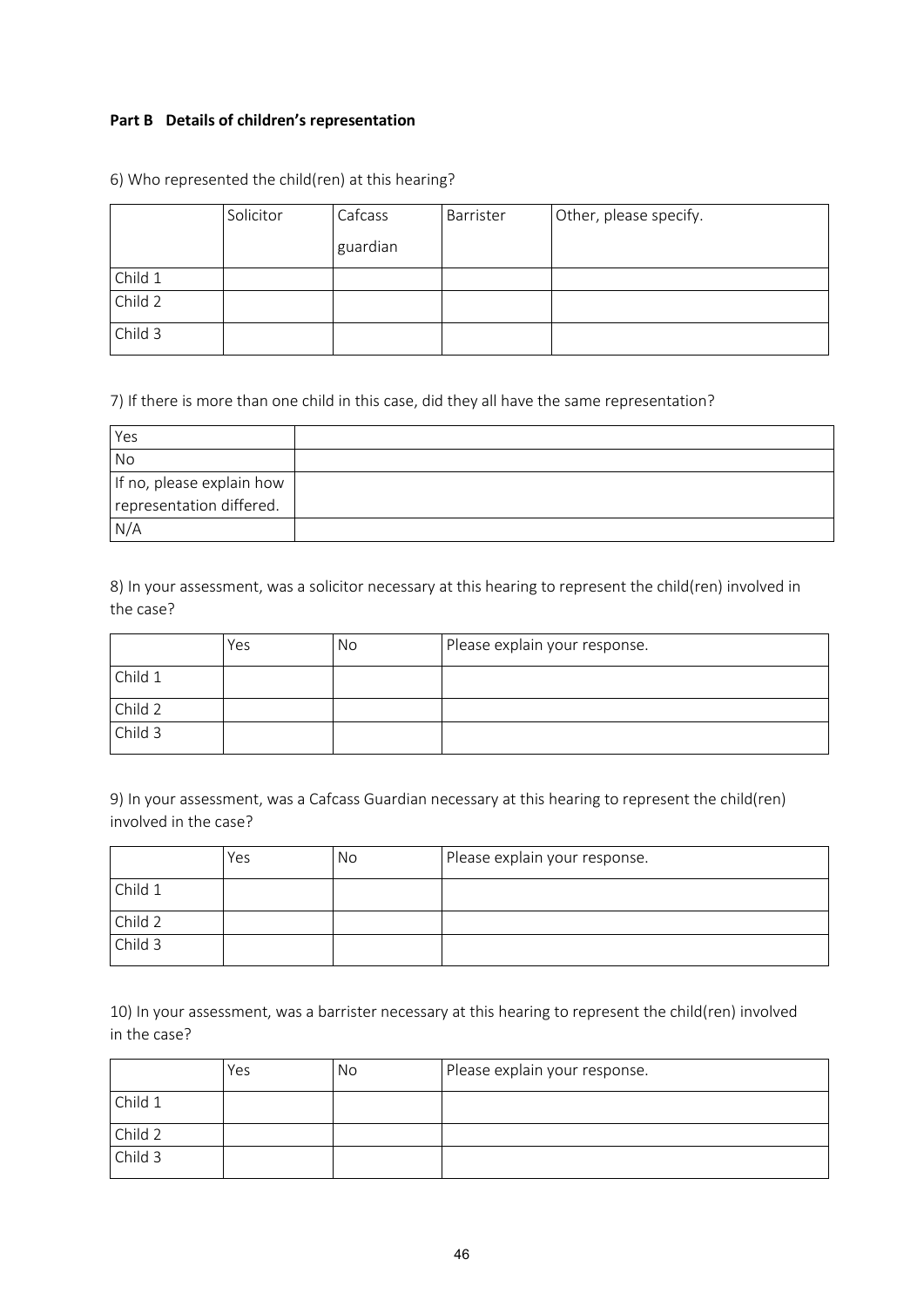11) Do you have any further comments about the representation of children in this hearing?

| Child 1 |  |
|---------|--|
|         |  |
| Child 2 |  |
|         |  |
| Child 3 |  |
|         |  |

As part of this research, MoJ Analytical Services would like to interview some members of the judiciary about their views on the current model of representation in public law proceedings. This will involve a short telephone interview with a social researcher. If you are willing to be contacted in relation to this, please provide your name and contact details below.

| Name          |  |
|---------------|--|
| Email address |  |

Many thanks for your support and co-operation in this exercise.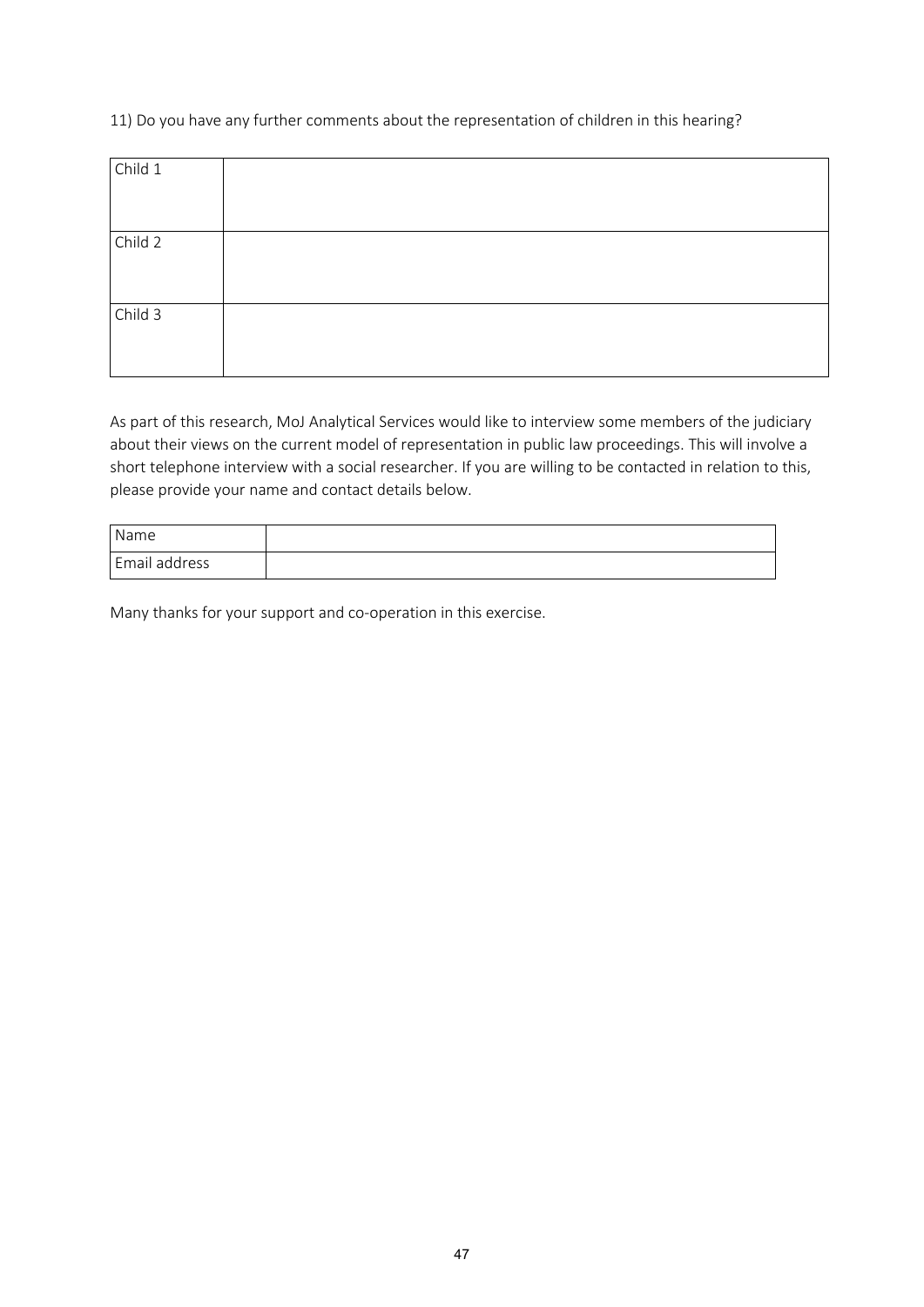# <span id="page-52-1"></span><span id="page-52-0"></span>**Appendix B Focus group template[14](#page-52-2)**

## **Exploring children's representation in public law proceedings Discussion group template**

Good afternoon and thank you very much for attending this discussion group today. My name is Amy Summerfield and I'm a social researcher within the Analytical Services Directorate at the Ministry of Justice.

As you are aware, you have been invited here today because I am leading a research study on the use of children's representation in public law proceedings. The first phase of this study included the collection of data on the representation involved in all public law hearings across 12 courts. This second phase seeks to understand in more detail, your professional views and experiences of the current model of children's representation in public law.

The main areas that I would like to explore in this discussion group today are:

- Your views on the current model of representation for children in public law proceedings, and specifically, what type of representation is necessary in different stages or different types of public law cases.
- The factors that you take into account when considering what form of representation is necessary and why.
- How the current model is working and whether any improvements could be made.

This should take no longer than 90 minutes. Your views and experienced are incredibly important to us. They will help develop our understanding of how the current model of representation of children is working and whether any improvements can be made.

I am bound by the professional and ethical standards of the Government Social Research profession. Whilst your professional role may be named, you as an individual will not be identifiable in any reports that may arise as a result of this research. You are not expected to discuss details of individual cases or parties, although any cases we do discuss will be anonymised. Please do not attribute any discussions that take place to any particular individual after this group.

 $\overline{a}$ 

<span id="page-52-2"></span> $14$  The judicial interview quide covered the same themes and broadly followed the same format, with minor amendments to account for the specific judicial role.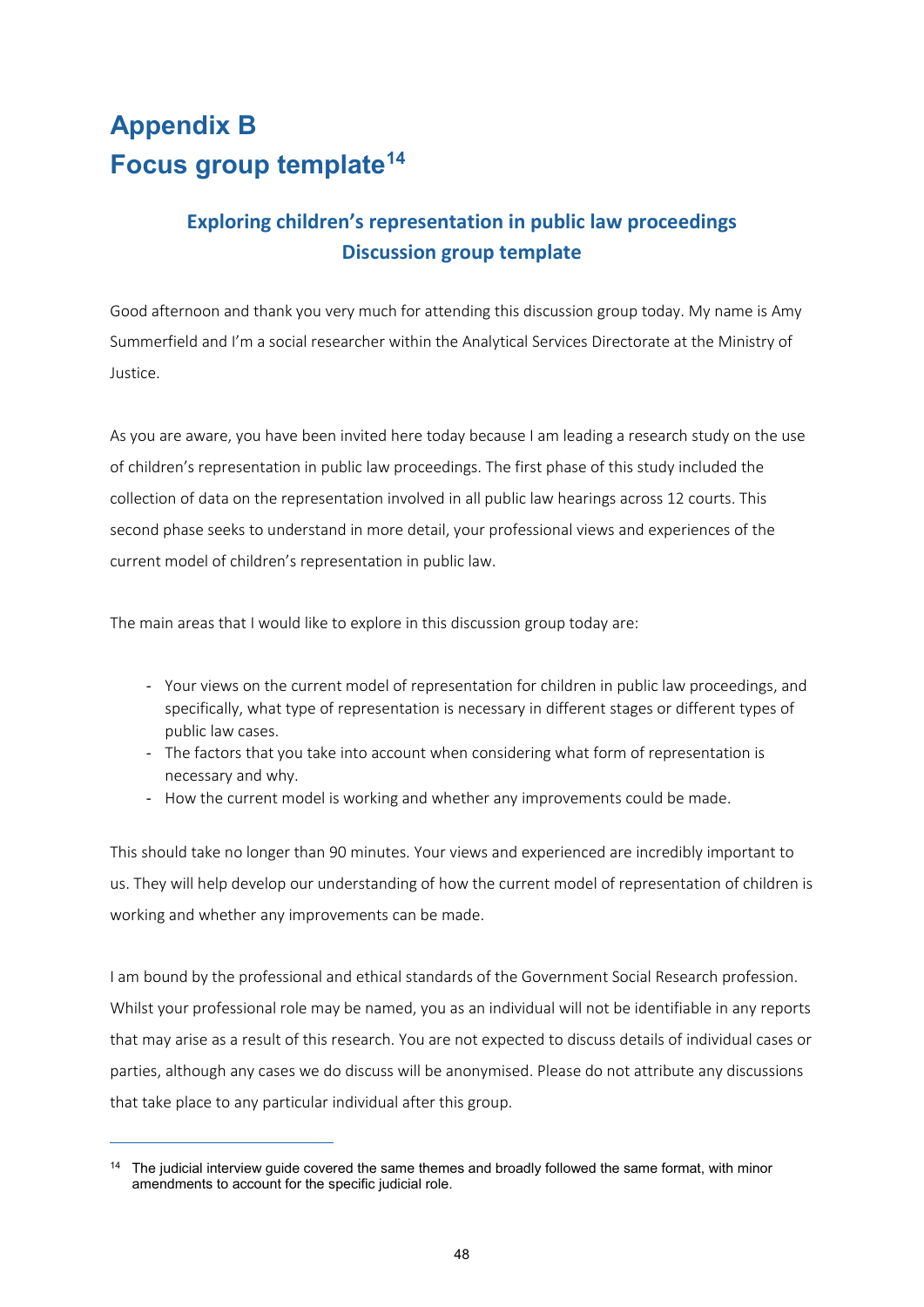With your permission, I am audio recording this discussion group to help me with the analysis. Therefore, please try not to talk over one another or the recorder will struggle to capture your views. I may also make notes as I go, but these will just be things I would like to follow up with you. Using the audio recorder means that I do not have to attempt to write down everything you say. Please let me know if you don't feel comfortable with answering any questions and we'll move on.

Does anyone have any questions before we get started?

- 1. We'll start with some introductions. Please can you include your name, role and organisation?
- 2. In your experience, what type of cases are both a legal representative and a Cafcass Guardian necessary to represent the child and why?

If not raised, prompt in the following areas:

- What are the characteristics of cases where both a legal representative and a Cafcass Guardian are required?
- What specific roles or contribution does each form of representation have in such a case? [and how does this differ? Is there any duplication of effort?]
- 3. In your experience, what type of hearings are both a legal representative and a Cafcass Guardian necessary to represent the child, and why?

If not raised, prompt in the following areas:

- What specific roles or contribution does each form of representation have in these hearings? [and how does this differ? Is there any duplication of effort? Tease out the different roles/responsibilities of each and where the overlap is].
- Are different forms of representation considered more important for different types or stage/hearing of cases and why?
- When is a barrister necessary to represent a child in a hearing and why?
- *[For the facilitator only: Is there consensus amongst professionals in relation to which form of representation is considered necessary for different types of cases and/or stages/hearing in proceedings?]*

*[If not covered already]* Conversely, are there any types of cases or stage/hearings where you consider that a legal representative is not necessary and why?

If not raised, prompt in the following areas:

- Probe on why – pulling out themes from Phase 1 data as appropriate.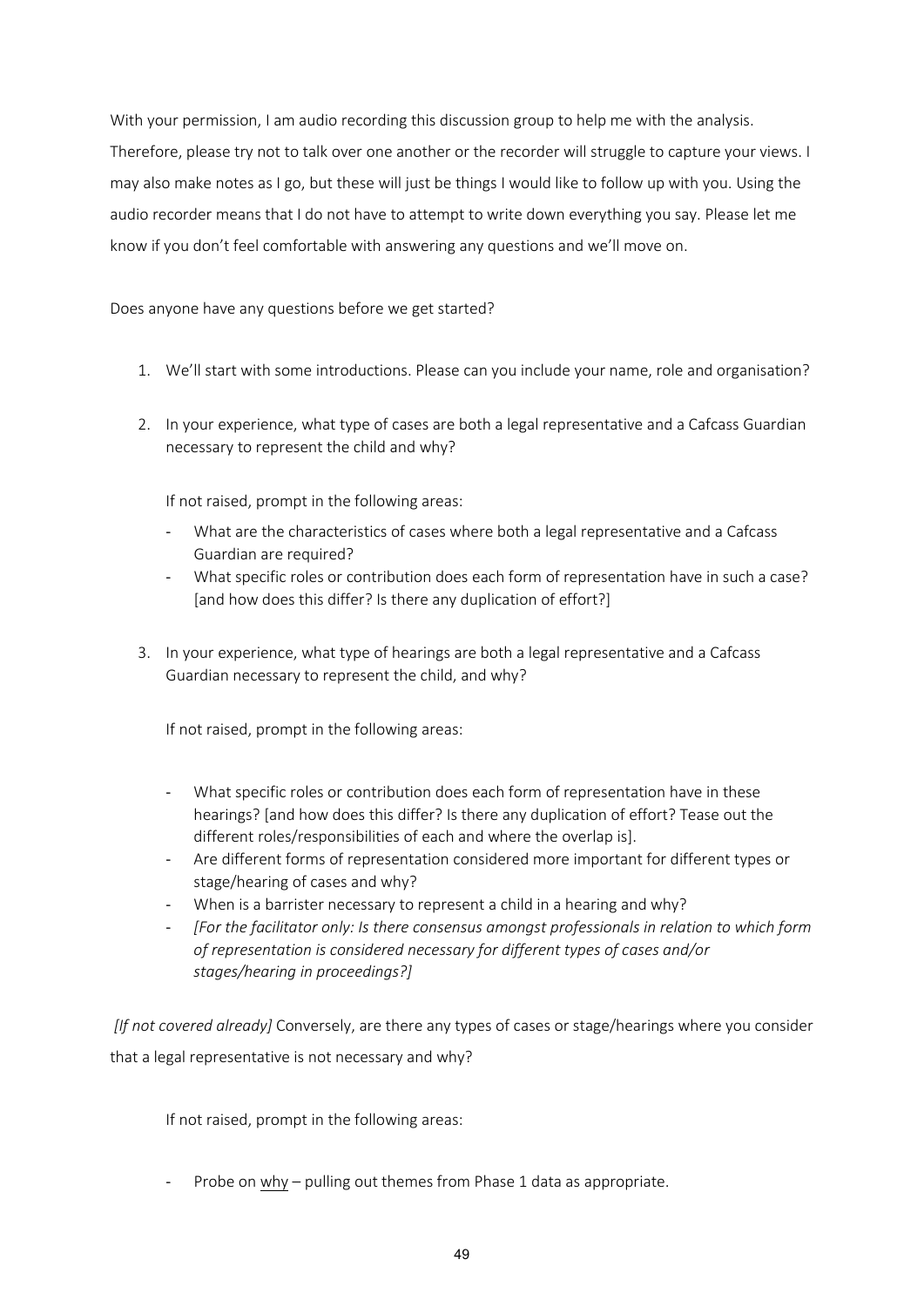- How does this work in practice?
- Are there different types of representative roles/responsibilities that Cafcass could lead on in the absence of a legal representative? Why/why not? [Tease out differences between instructing solicitors and professional welfare assessment roles].
- 4. *[If not covered already]* Conversely, are there any types of cases or stage/hearings where you consider that a Guardian is not necessary and why?

If not raised, prompt in the following areas:

- Probe on why drawing out themes from Phase 1 data as appropriate.
- How does this work in practice?
- Are there different types of representative roles/responsibilities that legal representatives could lead on in the absence of a Cafcass Guardian? Why/why not?
- 5. What is the process for deciding what form of representation is necessary for a hearing and who makes this assessment?

If not raised, prompt in the following areas:

- What factors are taken into account when considering what form of representation is necessary? Which of these factors are most important and why?
- Who makes this assessment?
- 6. Can you identify any ways in which the current model of representation, including the respective responsibilities of legal representatives and guardians, could be improved?

If not raised/ covered already, prompt in the following areas:

- Is there any duplication of effort within the current model?

-----------------------------------------------------------------------------------------

- Are there any ways in which the process could be made more efficient?
- How might this work in practice?
- What do you anticipate are the main benefits of potential improvements?
- Can you foresee any risks or challenges to implementing these, and how might they be addressed?
- 7. Do you have any other comments about the representation of children in public law proceedings that we haven't already covered?

Thank you very much for your time today. If you have any questions about the research after today please contact me via email.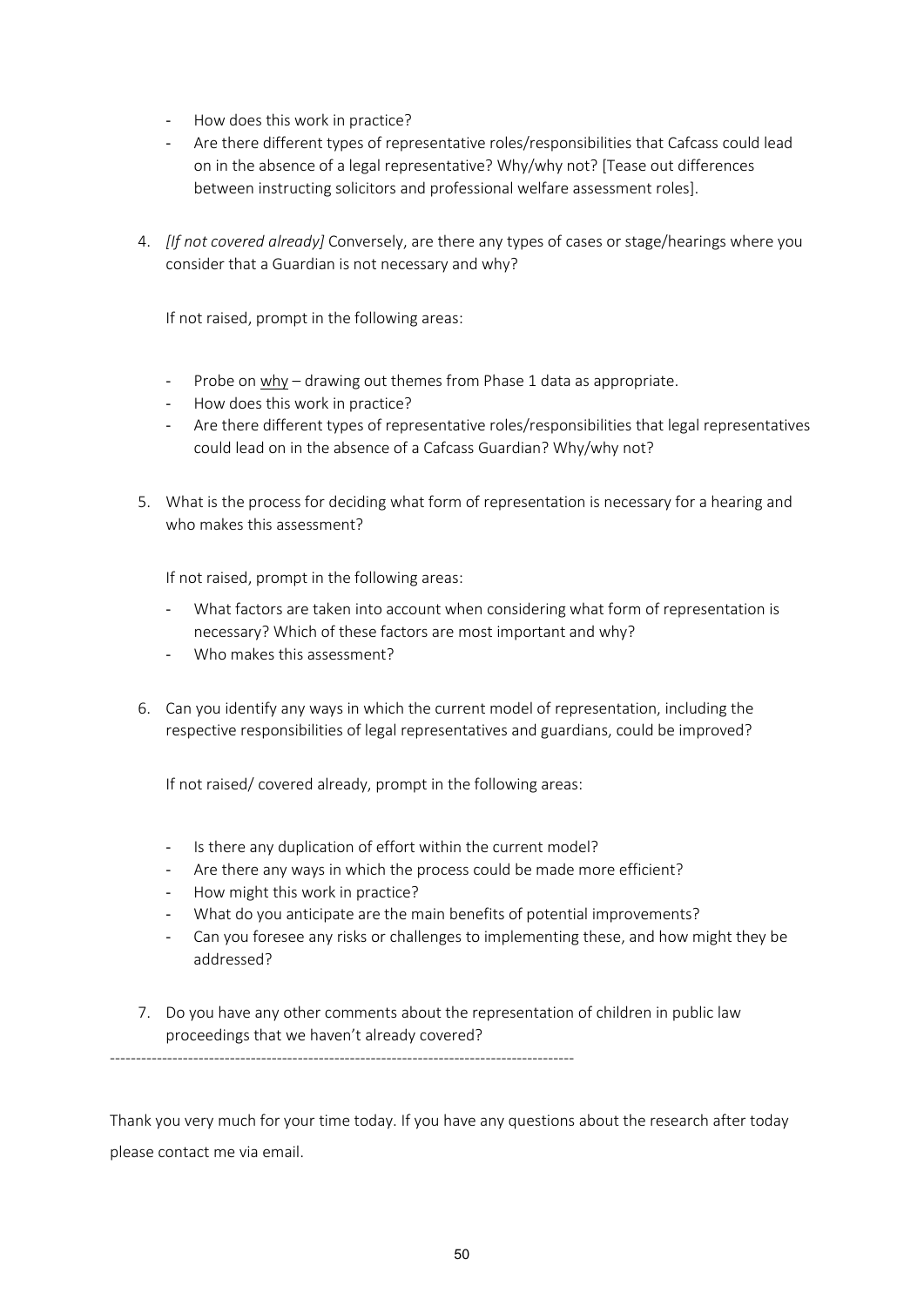# <span id="page-55-1"></span><span id="page-55-0"></span>**Appendix C Descriptive statistics of the Phase 1 sample**

#### <span id="page-55-2"></span>**Table C.1 Responses by region**

| North-West   | 166 |
|--------------|-----|
| South-East   | 87  |
| South-West   | 44  |
| North-East   | 220 |
| Wales        | 63  |
| London       | 98  |
| Midlands     | 67  |
| <b>Total</b> | 745 |

#### <span id="page-55-3"></span>**Table C.2 Responses by judicial tier**

| Magistrates     | 51  |
|-----------------|-----|
| <b>District</b> | 268 |
| Recorder        | 38  |
| Circuit         | 375 |
| Tier 1          |     |
| <b>Blank</b>    |     |
| <b>Total</b>    | 745 |

## <span id="page-55-4"></span>**Table C.3 Ages of children subject to proceedings**

| Under 1         | 262    |
|-----------------|--------|
| Aged 1-2        | 195    |
| Aged 3-5        | 270    |
| Aged 6-9        | 243    |
| Aged 10-12      | 131    |
| Aged 13-15      | 119    |
| Aged 16 or over | 31     |
| <b>Total</b>    | 125115 |

## <span id="page-55-5"></span>**Table C.4 Breakdown by application type**

 $\overline{a}$ 

| Supervision order (SO)           | 33  |
|----------------------------------|-----|
| Special guardianship order (SGO) | 36  |
| Interim care order (ICO)         | 157 |
| Care order (CO)                  | 634 |
| Emergency protection order (EPO) | 11  |
| Placement order (PO)             | 65  |
| Adoption                         |     |

<span id="page-55-6"></span><sup>&</sup>lt;sup>15</sup> Respondents answered for all children subject to the application within the hearing.